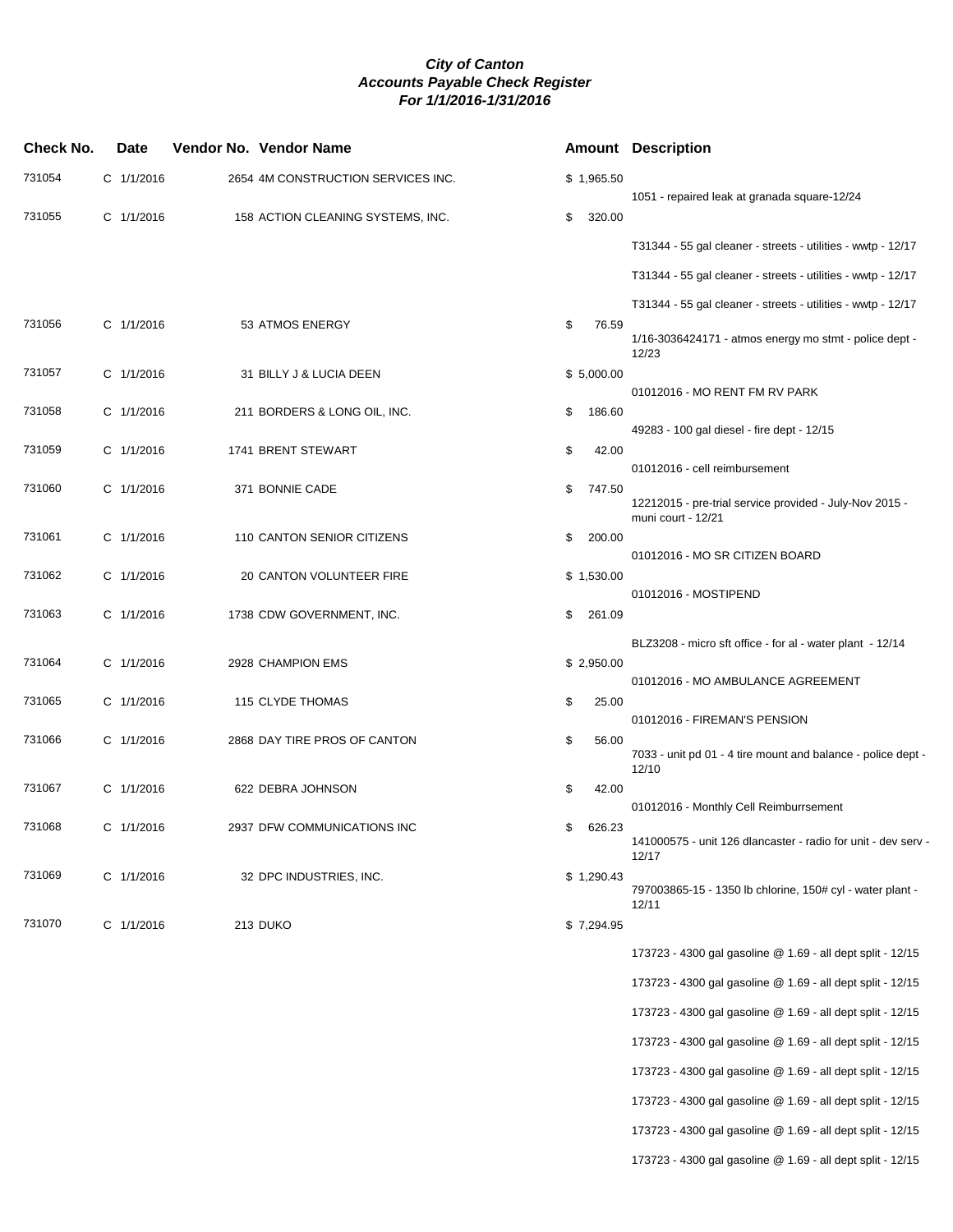|        |            |                                     |              | 173723 - 4300 gal gasoline @ 1.69 - all dept split - 12/15             |
|--------|------------|-------------------------------------|--------------|------------------------------------------------------------------------|
|        |            |                                     |              | 173723 - 4300 gal gasoline @ 1.69 - all dept split - 12/15             |
|        |            |                                     |              | 173723 - 4300 gal gasoline @ 1.69 - all dept split - 12/15             |
| 731071 | C 1/1/2016 | 1013 E-SOFTSYS LLC                  | 710.00<br>\$ | 27890 - booth tracker mo support stmt - fm - 12/31                     |
| 731072 | C 1/1/2016 | 2098 ETHERIDGE PLUMBING             | \$2,625.00   | 12222015 - materials & labor - repair ice maker - fire dept -<br>12/22 |
|        |            |                                     |              | 12292015 - repaired gas line at old city hall-12/29                    |
| 731073 | C 1/1/2016 | 155 FEDEX                           | \$<br>39.29  | 5-258-94413 - shipped chem back - did not order - ww coll<br>$-12/17$  |
| 731074 | C 1/1/2016 | 3276 FERGUSON WATERWORKS            | \$<br>616.62 | 0756050 - trfc rep kit f/ser 27 hyd - utiltiies - 12/16                |
| 731075 | C 1/1/2016 | 3408 THE FLOORING JUNCTION LLC      | \$<br>374.00 |                                                                        |
|        |            |                                     |              | 705 - vinyl instal in hall & waiting room - police dept -<br>11/12     |
| 731076 | C 1/1/2016 | 858 H AND H CLEANING SERVICE        | 945.00<br>\$ | 13430 - office cleaning - 12/2-12/30 - coc - 12/23                     |
|        |            |                                     |              |                                                                        |
| 731077 | C 1/1/2016 | 1671 HEALTH CARE SERVICE CORP       | \$43,641.52  | 13431 - office cleaning - 12/2-12/30 - sr citzn bldg - 12/23           |
|        |            |                                     |              | 1/16-026693 - bcbs mo stmt - January 2016 - 12/18                      |
|        |            |                                     |              | 1/16-026693 - bcbs mo stmt - January 2016 - 12/18                      |
|        |            |                                     |              | 1/16-026693 - bcbs mo stmt - January 2016 - 12/18                      |
|        |            |                                     |              | 1/16-026693 - bcbs mo stmt - January 2016 - 12/18                      |
|        |            |                                     |              | 1/16-026693 - bcbs mo stmt - January 2016 - 12/18                      |
|        |            |                                     |              | 1/16-026693 - bcbs mo stmt - January 2016 - 12/18                      |
|        |            |                                     |              | 1/16-026693 - bcbs mo stmt - January 2016 - 12/18                      |
|        |            |                                     |              | 1/16-026693 - bcbs mo stmt - January 2016 - 12/18                      |
|        |            |                                     |              | 1/16-026693 - bcbs mo stmt - January 2016 - 12/18                      |
|        |            |                                     |              | 1/16-026693 - bcbs mo stmt - January 2016 - 12/18                      |
|        |            |                                     |              | 1/16-026693 - bcbs mo stmt - January 2016 - 12/18                      |
|        |            |                                     |              | 1/16-026693 - bcbs mo stmt - January 2016 - 12/18                      |
|        |            |                                     |              | 1/16-026693 - bcbs mo stmt - January 2016 - 12/18                      |
|        |            |                                     |              | 1/16-026693 - bcbs mo stmt - January 2016 - 12/18                      |
|        |            |                                     |              | 1/16-026693 - bcbs mo stmt - January 2016 - 12/18                      |
|        |            |                                     |              | 1/16-026693 - bcbs mo stmt - January 2016 - 12/18                      |
|        |            |                                     |              | 1/16-026693 - bcbs mo stmt - January 2016 - 12/18                      |
|        |            |                                     |              | 1/16-026693 - bcbs mo stmt - January 2016 - 12/18                      |
|        |            |                                     |              | 1/16-026693 - bcbs mo stmt - January 2016 - 12/18                      |
|        |            |                                     |              | 1/16-026693 - bcbs mo stmt - January 2016 - 12/18                      |
| 731078 | C 1/1/2016 | 121 HOWARD PAUL STEGALL             | \$<br>25.00  | 01012016 - MO FIREMAN'S PENSION                                        |
| 731079 | C 1/1/2016 | 358 INTERNATIONAL CODE COUNCIL, INC | 135.00<br>\$ |                                                                        |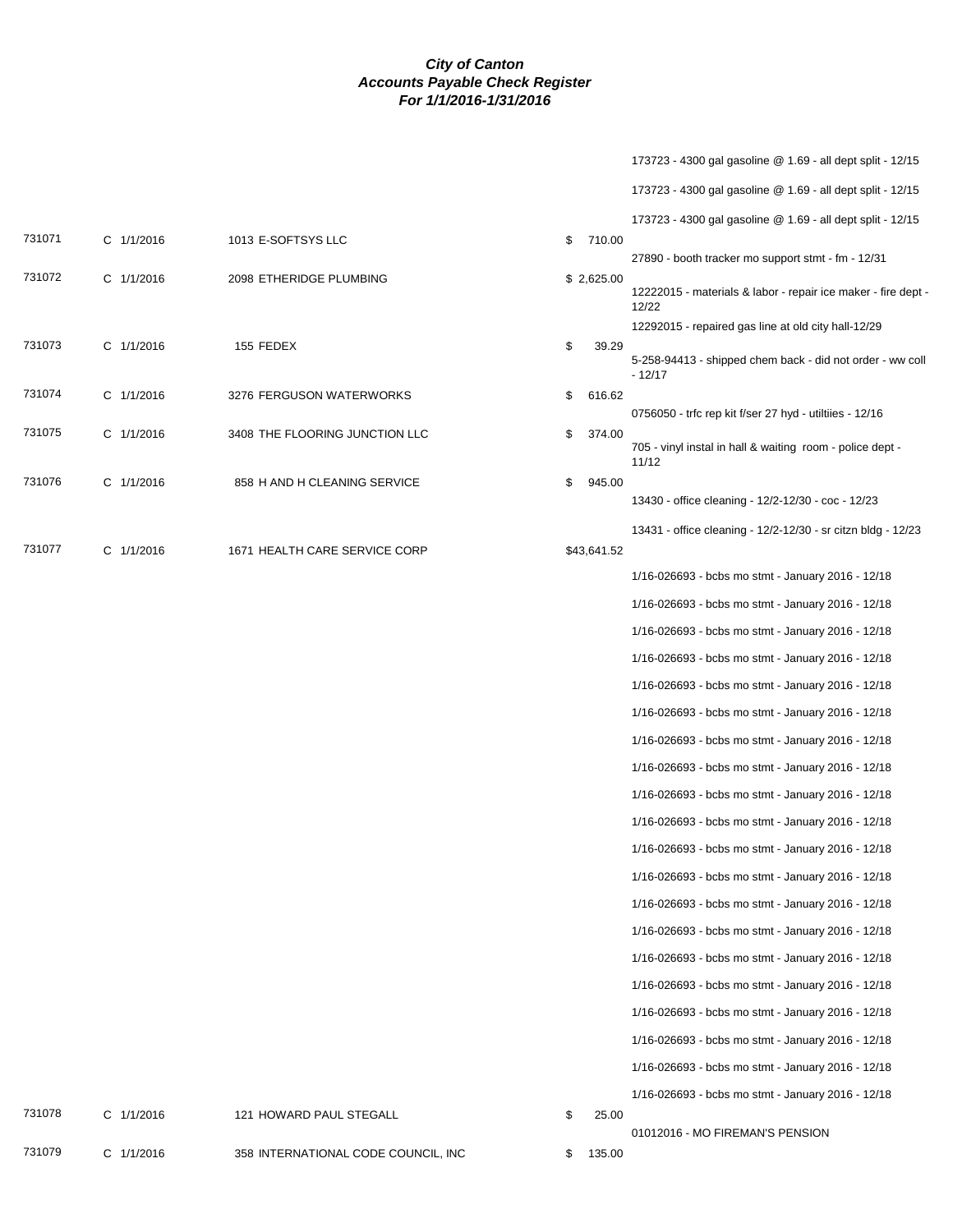|        |            |                               |              | 3077469 - icc dues - dlancaster - member # 1127020 -<br>2016              |
|--------|------------|-------------------------------|--------------|---------------------------------------------------------------------------|
| 731080 | C 1/1/2016 | 113 J L PEACE                 | \$<br>25.00  |                                                                           |
| 731081 | C 1/1/2016 | 168 JIMMY PEACE               | \$<br>25.00  | 01012016 - MO FIREMAN'S PENSION                                           |
|        |            |                               |              | 01012016 - MO FIREMANS PENSION                                            |
| 731082 | C 1/1/2016 | 302 JOEY PEACE                | \$<br>25.00  | 01012016 - MO FIREMANS PENSION                                            |
| 731083 | C 1/1/2016 | 2874 JP MARSH                 | \$<br>42.00  |                                                                           |
| 731084 | C 1/1/2016 | 1726 LA DEANIA JONES          | \$<br>42.00  | 01012016 - monthly cell phone reimbursement                               |
|        |            |                               |              | 01012016 - monthly cell phone reimbursement                               |
| 731085 | C 1/1/2016 | 292 LILIA V DURHAM            | \$<br>42.00  | 01012016 - MO CELL REIMBURSEMENT                                          |
| 731086 | C 1/1/2016 | 356 LINDA BOSTON              | \$<br>42.00  |                                                                           |
| 731087 | C 1/1/2016 |                               | \$1,135.56   | 01012016 - MO CELL REIMBURSEMENT                                          |
|        |            | 3447 MAILFINANCE              |              | 989825 - tpass contract #985-L1 for IS440 w/WP5 feeder-<br>annual payment |
| 731088 | C 1/1/2016 | 2529 MATT STROUD              | \$<br>170.00 |                                                                           |
| 731089 |            |                               |              | 12282015 - clean up work on fm grounds - fm - 12/28                       |
|        | C 1/1/2016 | 3281 METLIFE - GROUP BENEFITS | \$4,429.69   |                                                                           |
|        |            |                               |              | 1/16-TS05921579 - metlife mo stmt - January 2016 - 12/15                  |
|        |            |                               |              | 1/16-TS05921579 - metlife mo stmt - January 2016 - 12/15                  |
|        |            |                               |              | 1/16-TS05921579 - metlife mo stmt - January 2016 - 12/15                  |
|        |            |                               |              | 1/16-TS05921579 - metlife mo stmt - January 2016 - 12/15                  |
|        |            |                               |              | 1/16-TS05921579 - metlife mo stmt - January 2016 - 12/15                  |
|        |            |                               |              | 1/16-TS05921579 - metlife mo stmt - January 2016 - 12/15                  |
|        |            |                               |              | 1/16-TS05921579 - metlife mo stmt - January 2016 - 12/15                  |
|        |            |                               |              | 1/16-TS05921579 - metlife mo stmt - January 2016 - 12/15                  |
|        |            |                               |              | 1/16-TS05921579 - metlife mo stmt - January 2016 - 12/15                  |
|        |            |                               |              | 1/16-TS05921579 - metlife mo stmt - January 2016 - 12/15                  |
|        |            |                               |              | 1/16-TS05921579 - metlife mo stmt - January 2016 - 12/15                  |
|        |            |                               |              | 1/16-TS05921579 - metlife mo stmt - January 2016 - 12/15                  |
|        |            |                               |              | 1/16-TS05921579 - metlife mo stmt - January 2016 - 12/15                  |
|        |            |                               |              | 1/16-TS05921579 - metlife mo stmt - January 2016 - 12/15                  |
|        |            |                               |              | 1/16-TS05921579 - metlife mo stmt - January 2016 - 12/15                  |
|        |            |                               |              | 1/16-TS05921579 - metlife mo stmt - January 2016 - 12/15                  |
|        |            |                               |              | 1/16-TS05921579 - metlife mo stmt - January 2016 - 12/15                  |
|        |            |                               |              |                                                                           |

1/16-TS05921579 - metlife mo stmt - January 2016 - 12/15 1/16-TS05921579 - metlife mo stmt - January 2016 - 12/15

1/16-TS05921579 - metlife mo stmt - January 2016 - 12/15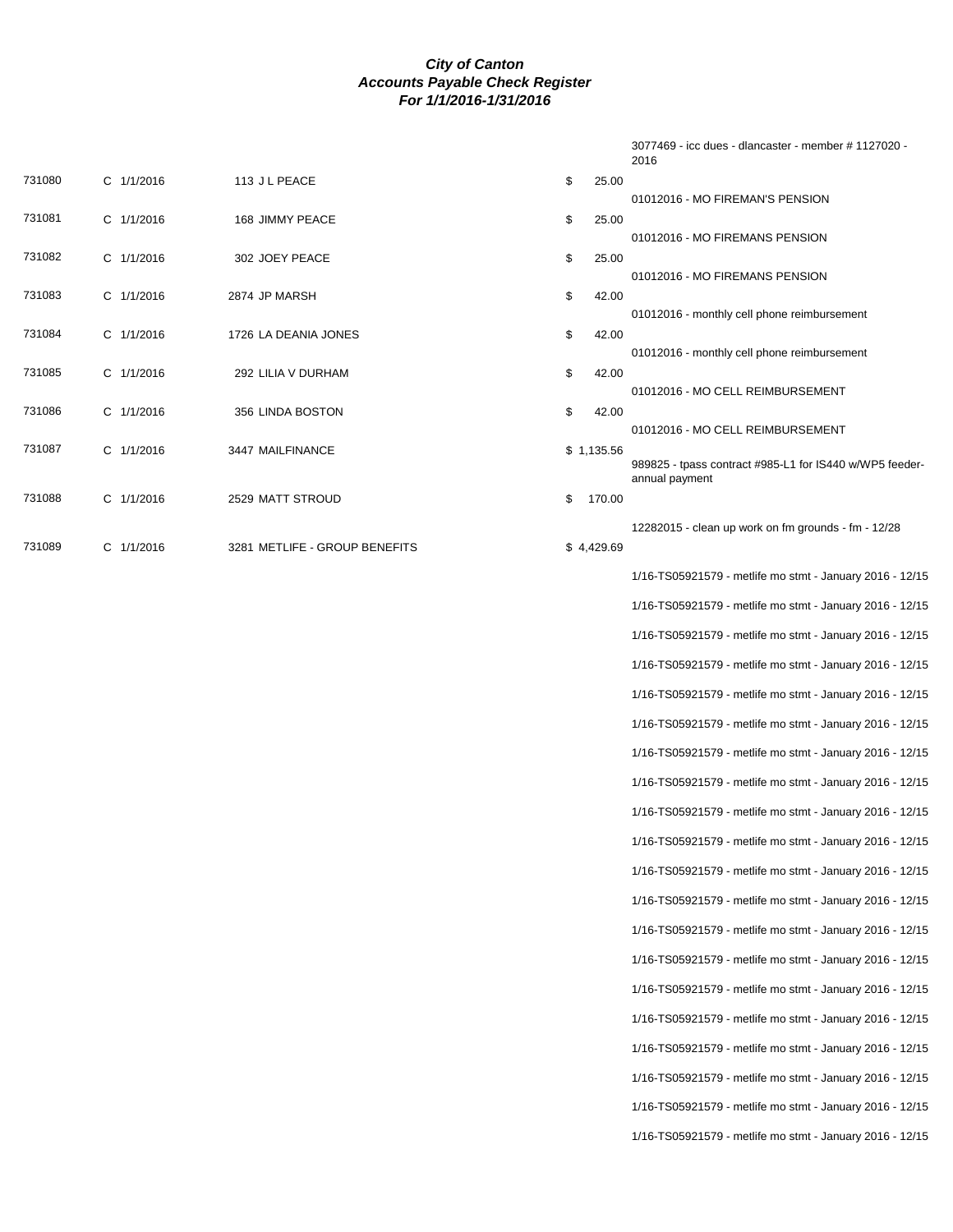|        |              |                                                   |              | 1/16-TS05921579 - metlife mo stmt - January 2016 - 12/15                                                                                                                   |
|--------|--------------|---------------------------------------------------|--------------|----------------------------------------------------------------------------------------------------------------------------------------------------------------------------|
|        |              |                                                   |              | 1/16-TS05921579 - metlife mo stmt - January 2016 - 12/15                                                                                                                   |
|        |              |                                                   |              | 1/16-TS05921579 - metlife mo stmt - January 2016 - 12/15                                                                                                                   |
|        |              |                                                   |              | 1/16-TS05921579 - metlife mo stmt - January 2016 - 12/15                                                                                                                   |
|        |              |                                                   |              | 1/16-TS05921579 - metlife mo stmt - January 2016 - 12/15                                                                                                                   |
|        |              |                                                   |              | 1/16-TS05921579 - metlife mo stmt - January 2016 - 12/15                                                                                                                   |
|        |              |                                                   |              | 1/16-TS05921579 - metlife mo stmt - January 2016 - 12/15                                                                                                                   |
|        |              |                                                   |              | 1/16-TS05921579 - metlife mo stmt - January 2016 - 12/15                                                                                                                   |
| 731090 | $C$ 1/1/2016 | 321 METRO FIRE APPARATUS SPECIALISTS INC          | \$<br>640.00 |                                                                                                                                                                            |
|        |              |                                                   |              | 91727-1 - survivor led orange w/o charger - fire dept - 12/9                                                                                                               |
| 731091 | C 1/1/2016   | 3142 MHS PLANNING & DESIGN LLC                    | \$<br>520.04 | 12/15-14-006 - Mill Creek Lake Park Trl Consulting<br>service - 90% Complte - 12/29<br>12/15-14-006 - Mill Creek Lake Park Trl Consulting<br>service - 90% Complte - 12/29 |
| 731092 | C 1/1/2016   | 794 MID AMERICAN RESEARCH CHEMICAL CORP           | \$<br>496.20 |                                                                                                                                                                            |
|        |              |                                                   |              | 0568860-IN - black gloves - wwtp - 12/16<br>0568859-IN - black gloves - streets - utilities - ww coll -                                                                    |
|        |              |                                                   |              | 12/16<br>0568859-IN - black gloves - streets - utilities - ww coll -                                                                                                       |
|        |              |                                                   |              | 12/16<br>0568859-IN - black gloves - streets - utilities - ww coll -<br>12/16                                                                                              |
| 731093 | C 1/1/2016   | 1132 MIKE KING                                    | \$<br>42.00  | 01012016 - MONTHLY CELL REIMBURSEMENT                                                                                                                                      |
| 731094 | C 1/1/2016   | 3445 MUNICIPAL ADVISORY COUNCIL OF TEXAS          | \$<br>189.50 |                                                                                                                                                                            |
|        |              |                                                   |              | 49019 - underwriting assessments - 2015 PPFCO - admin -<br>12/25                                                                                                           |
| 731095 | C 1/1/2016   | 1991 PERDUE, BRANDON, FIELDER, COLLINS & MOTT LLP | \$1,748.80   | IVC00028874 - attorney fees - coll fines & fees - 10/1-                                                                                                                    |
|        |              |                                                   |              | 11/30 - muni court - 12/16                                                                                                                                                 |
| 731096 | C 1/1/2016   | 3404 PETTY CASH-POLICE DEPT                       | \$<br>207.20 |                                                                                                                                                                            |
|        |              |                                                   |              | 12232015 - replenish petty cash - police dept = 12/23                                                                                                                      |
|        |              |                                                   |              | 12232015 - replenish petty cash - police dept = 12/23                                                                                                                      |
|        |              |                                                   |              | 12232015 - replenish petty cash - police dept = 12/23                                                                                                                      |
|        |              |                                                   |              | 12232015 - replenish petty cash - police dept = 12/23                                                                                                                      |
|        |              |                                                   |              | 12232015 - replenish petty cash - police dept = $12/23$                                                                                                                    |
|        |              |                                                   |              | 12232015 - replenish petty cash - police dept = 12/23                                                                                                                      |
|        |              |                                                   |              | 12232015 - replenish petty cash - police dept = 12/23                                                                                                                      |
|        |              |                                                   |              | 12232015 - replenish petty cash - police dept = $12/23$                                                                                                                    |
|        |              |                                                   |              | 12232015 - replenish petty cash - police dept $= 12/23$                                                                                                                    |
|        |              |                                                   |              | 12232015 - replenish petty cash - police dept = 12/23                                                                                                                      |
|        |              |                                                   |              | 12232015 - replenish petty cash - police dept = 12/23                                                                                                                      |
| 731097 | C 1/1/2016   | 2795 PITNEY BOWES                                 | \$<br>440.88 | 12232015 - replenish petty cash - police dept = $12/23$                                                                                                                    |
|        |              |                                                   |              | 2293547-DC15 - quarterly postage machine rental - fm -<br>12/13                                                                                                            |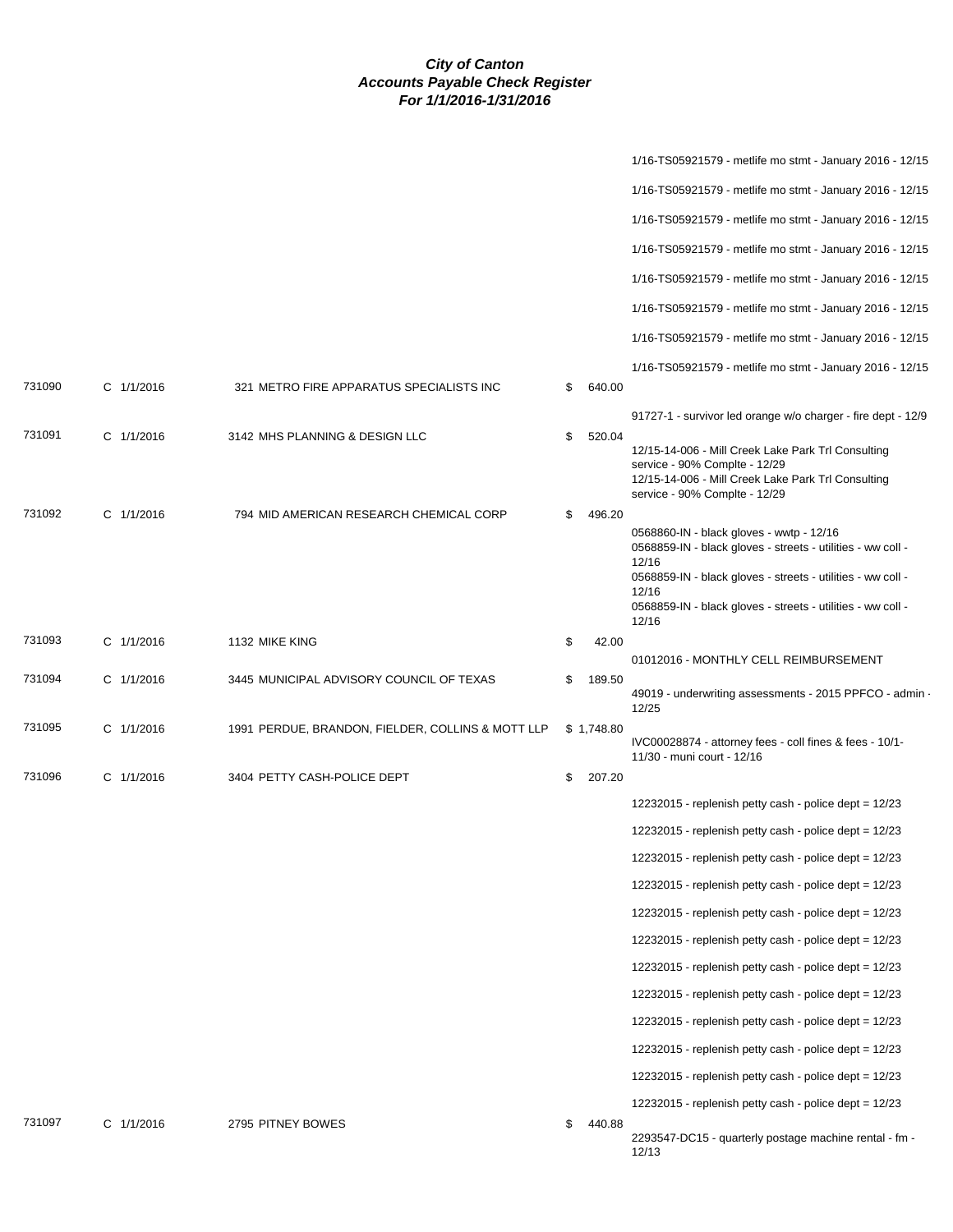| 731098 | C 1/1/2016 | 3446 RICK SMITH HONEY-DO TEAM                 | \$<br>784.00 | 383 - replaced flooring in dispatch room - police dept -<br>12/6                                                                                                                                                                                                                                                                                                                                                                                                                                                                                                                                                                                                                                                                                                                                                                                                                                                                                                                                                                                                                                                                                                                                                                                                                                                                                                                                                                                                                                                                                                                                                                                                                                                                                                                                                                                                                            |
|--------|------------|-----------------------------------------------|--------------|---------------------------------------------------------------------------------------------------------------------------------------------------------------------------------------------------------------------------------------------------------------------------------------------------------------------------------------------------------------------------------------------------------------------------------------------------------------------------------------------------------------------------------------------------------------------------------------------------------------------------------------------------------------------------------------------------------------------------------------------------------------------------------------------------------------------------------------------------------------------------------------------------------------------------------------------------------------------------------------------------------------------------------------------------------------------------------------------------------------------------------------------------------------------------------------------------------------------------------------------------------------------------------------------------------------------------------------------------------------------------------------------------------------------------------------------------------------------------------------------------------------------------------------------------------------------------------------------------------------------------------------------------------------------------------------------------------------------------------------------------------------------------------------------------------------------------------------------------------------------------------------------|
| 731099 | C 1/1/2016 | 3135 RICK'S MOWING SERVICE                    | \$<br>800.00 |                                                                                                                                                                                                                                                                                                                                                                                                                                                                                                                                                                                                                                                                                                                                                                                                                                                                                                                                                                                                                                                                                                                                                                                                                                                                                                                                                                                                                                                                                                                                                                                                                                                                                                                                                                                                                                                                                             |
| 731100 | C 1/1/2016 | 322 RUBY NORMAN                               | \$<br>16.67  | 01012016 - Cemetery Mowing                                                                                                                                                                                                                                                                                                                                                                                                                                                                                                                                                                                                                                                                                                                                                                                                                                                                                                                                                                                                                                                                                                                                                                                                                                                                                                                                                                                                                                                                                                                                                                                                                                                                                                                                                                                                                                                                  |
|        |            |                                               |              | 01012016 - FIREMAN'S PENSION                                                                                                                                                                                                                                                                                                                                                                                                                                                                                                                                                                                                                                                                                                                                                                                                                                                                                                                                                                                                                                                                                                                                                                                                                                                                                                                                                                                                                                                                                                                                                                                                                                                                                                                                                                                                                                                                |
| 731101 | C 1/1/2016 | 2480 SAFETY-KLEEN                             | \$<br>233.50 | 68938215 - service vacuum - streets - utiltiis - wwtp -<br>12/15<br>68938215 - service vacuum - streets - utiltiis - wwtp -<br>12/15<br>68938215 - service vacuum - streets - utiltiis - wwtp -<br>12/15                                                                                                                                                                                                                                                                                                                                                                                                                                                                                                                                                                                                                                                                                                                                                                                                                                                                                                                                                                                                                                                                                                                                                                                                                                                                                                                                                                                                                                                                                                                                                                                                                                                                                    |
| 731102 | C 1/1/2016 | 3099 STATE COMPTROLLER OF PUBLIC ACCOUNTS     | \$<br>134.50 |                                                                                                                                                                                                                                                                                                                                                                                                                                                                                                                                                                                                                                                                                                                                                                                                                                                                                                                                                                                                                                                                                                                                                                                                                                                                                                                                                                                                                                                                                                                                                                                                                                                                                                                                                                                                                                                                                             |
|        |            |                                               |              | $1/16 - 1 - 75 - 6002932 - 8 -$ child safety seat & seat belt<br>violations - period ending 9/30/15 - muni court - 10/30                                                                                                                                                                                                                                                                                                                                                                                                                                                                                                                                                                                                                                                                                                                                                                                                                                                                                                                                                                                                                                                                                                                                                                                                                                                                                                                                                                                                                                                                                                                                                                                                                                                                                                                                                                    |
| 731103 | C 1/1/2016 | 3414 SYMBOLARTS                               | \$2,295.00   |                                                                                                                                                                                                                                                                                                                                                                                                                                                                                                                                                                                                                                                                                                                                                                                                                                                                                                                                                                                                                                                                                                                                                                                                                                                                                                                                                                                                                                                                                                                                                                                                                                                                                                                                                                                                                                                                                             |
|        |            |                                               |              | 0248472-IN - new badges - police dept - 12/18<br>0248313-IN - New Badges - police dept - 10/08                                                                                                                                                                                                                                                                                                                                                                                                                                                                                                                                                                                                                                                                                                                                                                                                                                                                                                                                                                                                                                                                                                                                                                                                                                                                                                                                                                                                                                                                                                                                                                                                                                                                                                                                                                                              |
| 731104 | C 1/1/2016 | 119 TEXAS COMMISSION ON ENVIRONMENTAL QUALITY | \$<br>400.00 |                                                                                                                                                                                                                                                                                                                                                                                                                                                                                                                                                                                                                                                                                                                                                                                                                                                                                                                                                                                                                                                                                                                                                                                                                                                                                                                                                                                                                                                                                                                                                                                                                                                                                                                                                                                                                                                                                             |
|        |            |                                               |              | 20041761 - stormwater permit - wwtp - 12/14                                                                                                                                                                                                                                                                                                                                                                                                                                                                                                                                                                                                                                                                                                                                                                                                                                                                                                                                                                                                                                                                                                                                                                                                                                                                                                                                                                                                                                                                                                                                                                                                                                                                                                                                                                                                                                                 |
|        |            |                                               |              | 20041761 - stormwater permit - wwtp - 12/14                                                                                                                                                                                                                                                                                                                                                                                                                                                                                                                                                                                                                                                                                                                                                                                                                                                                                                                                                                                                                                                                                                                                                                                                                                                                                                                                                                                                                                                                                                                                                                                                                                                                                                                                                                                                                                                 |
| 731105 | C 1/1/2016 | 740 TOM PERRY                                 | \$<br>42.00  |                                                                                                                                                                                                                                                                                                                                                                                                                                                                                                                                                                                                                                                                                                                                                                                                                                                                                                                                                                                                                                                                                                                                                                                                                                                                                                                                                                                                                                                                                                                                                                                                                                                                                                                                                                                                                                                                                             |
|        |            |                                               |              | 01012016 - MONTHLY CELL PHONE REIMBURSEMENT                                                                                                                                                                                                                                                                                                                                                                                                                                                                                                                                                                                                                                                                                                                                                                                                                                                                                                                                                                                                                                                                                                                                                                                                                                                                                                                                                                                                                                                                                                                                                                                                                                                                                                                                                                                                                                                 |
| 731106 | C 1/1/2016 | 117 TROYCE CASEY                              | \$<br>25.00  |                                                                                                                                                                                                                                                                                                                                                                                                                                                                                                                                                                                                                                                                                                                                                                                                                                                                                                                                                                                                                                                                                                                                                                                                                                                                                                                                                                                                                                                                                                                                                                                                                                                                                                                                                                                                                                                                                             |
|        |            |                                               |              | 01012016 - MO FIREMAN'S PENSION                                                                                                                                                                                                                                                                                                                                                                                                                                                                                                                                                                                                                                                                                                                                                                                                                                                                                                                                                                                                                                                                                                                                                                                                                                                                                                                                                                                                                                                                                                                                                                                                                                                                                                                                                                                                                                                             |
| 731107 | C 1/1/2016 | 89 TXU ENERGY                                 | \$46,604.37  |                                                                                                                                                                                                                                                                                                                                                                                                                                                                                                                                                                                                                                                                                                                                                                                                                                                                                                                                                                                                                                                                                                                                                                                                                                                                                                                                                                                                                                                                                                                                                                                                                                                                                                                                                                                                                                                                                             |
|        |            |                                               |              | 054003020322 - txu energy mo stmt -fm -water plant -<br>transf station- blackwell house - streets - civic center -<br>trade centers I, II, III, IV - sr citzn bldg -parks - 12/22<br>054003020322 - txu energy mo stmt -fm -water plant -<br>transf station- blackwell house - streets - civic center -<br>trade centers I,II, III, IV - sr citzn bldg -parks - 12/22<br>054003020322 - txu energy mo stmt -fm -water plant -<br>transf station- blackwell house - streets - civic center -<br>trade centers I, II, III, IV - sr citzn bldg -parks - 12/22<br>054003020322 - txu energy mo stmt -fm -water plant -<br>transf station- blackwell house - streets - civic center -<br>trade centers I, II, III, IV - sr citzn bldg -parks - 12/22<br>054003020322 - txu energy mo stmt -fm -water plant -<br>transf station- blackwell house - streets - civic center -<br>trade centers I, II, III, IV - sr citzn bldg -parks - 12/22<br>054003020329 - txu energy mo stmt - streets - wwtp - ww<br>coll - 12/22<br>054003020320 - txu energy mo stmt - fm - airport - city hall<br>- police dept - water plant - 12/22<br>054003020320 - txu energy mo stmt - fm - airport - city hall<br>- police dept - water plant - 12/22<br>054003020320 - txu energy mo stmt - fm - airport - city hall<br>- police dept - water plant - 12/22<br>054003020320 - txu energy mo stmt - fm - airport - city hall<br>- police dept - water plant - 12/22<br>054003020324 - txu energy mo stmt - streets - fm -fire<br>dept - parks - plaza museum - utilties - 12/22<br>054003020324 - txu energy mo stmt - streets - fm -fire<br>dept - parks - plaza museum - utilties - 12/22<br>054003020324 - txu energy mo stmt - streets - fm -fire<br>dept - parks - plaza museum - utilties - 12/22<br>054003020324 - txu energy mo stmt - streets - fm -fire<br>dept - parks - plaza museum - utilties - 12/22 |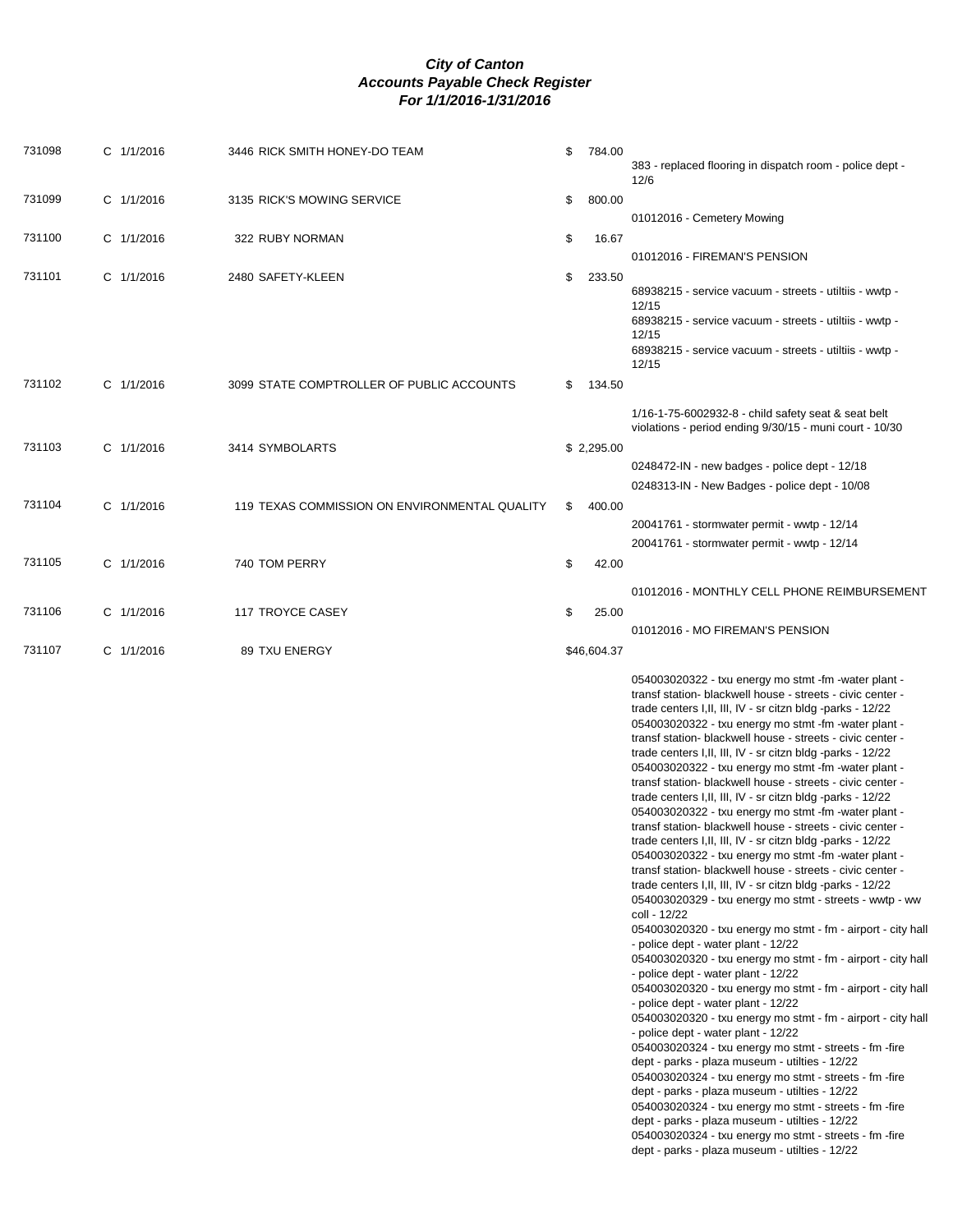|                       |              | 054003020324 - txu energy mo stmt - streets - fm -fire<br>dept - parks - plaza museum - utilties - 12/22<br>054003020320 - txu energy mo stmt - fm - airport - city hall<br>- police dept - water plant - 12/22<br>054003020329 - txu energy mo stmt - streets - wwtp - ww<br>coll - 12/22                                                                                                                                                                                                                                                                                                                                                                                                                                                                                                                                                                                                                                                                                                                                                                                                                                                                                                                                                                                                                                                                                                                                                                                                                                                                                                                 |
|-----------------------|--------------|------------------------------------------------------------------------------------------------------------------------------------------------------------------------------------------------------------------------------------------------------------------------------------------------------------------------------------------------------------------------------------------------------------------------------------------------------------------------------------------------------------------------------------------------------------------------------------------------------------------------------------------------------------------------------------------------------------------------------------------------------------------------------------------------------------------------------------------------------------------------------------------------------------------------------------------------------------------------------------------------------------------------------------------------------------------------------------------------------------------------------------------------------------------------------------------------------------------------------------------------------------------------------------------------------------------------------------------------------------------------------------------------------------------------------------------------------------------------------------------------------------------------------------------------------------------------------------------------------------|
|                       |              | 052002514138 - txu energy mo stmt - parks - 12/22<br>054003020329 - txu energy mo stmt - streets - wwtp - ww<br>coll - 12/22                                                                                                                                                                                                                                                                                                                                                                                                                                                                                                                                                                                                                                                                                                                                                                                                                                                                                                                                                                                                                                                                                                                                                                                                                                                                                                                                                                                                                                                                               |
|                       |              | 054003020326 - txu energy mo stmt - utilities - 12/22<br>054003020323 - txu energy mo stmt - coc - fire dept -<br>12/22                                                                                                                                                                                                                                                                                                                                                                                                                                                                                                                                                                                                                                                                                                                                                                                                                                                                                                                                                                                                                                                                                                                                                                                                                                                                                                                                                                                                                                                                                    |
|                       |              | 054003020323 - txu energy mo stmt - coc - fire dept -<br>12/22<br>054003020319 - txu energy mo stmt - animal shelter -<br>12/22                                                                                                                                                                                                                                                                                                                                                                                                                                                                                                                                                                                                                                                                                                                                                                                                                                                                                                                                                                                                                                                                                                                                                                                                                                                                                                                                                                                                                                                                            |
|                       |              | 054003020321 - txu energy mo stmt - fire dept - 12/22<br>054003020325 - txu energy mo stmt - transfer station -<br>12/22                                                                                                                                                                                                                                                                                                                                                                                                                                                                                                                                                                                                                                                                                                                                                                                                                                                                                                                                                                                                                                                                                                                                                                                                                                                                                                                                                                                                                                                                                   |
|                       |              | 054003020327 - txu energy mo stmt - water plant - 12/22                                                                                                                                                                                                                                                                                                                                                                                                                                                                                                                                                                                                                                                                                                                                                                                                                                                                                                                                                                                                                                                                                                                                                                                                                                                                                                                                                                                                                                                                                                                                                    |
|                       |              | 054003020328 - txu energy mo stmt - water plant - 12/22<br>054003020324 - txu energy mo stmt - streets - fm -fire<br>dept - parks - plaza museum - utilties - 12/22<br>054003020322 - txu energy mo stmt -fm -water plant -<br>transf station- blackwell house - streets - civic center -<br>trade centers I, II, III, IV - sr citzn bldg -parks - 12/22<br>054003020322 - txu energy mo stmt -fm -water plant -<br>transf station- blackwell house - streets - civic center -<br>trade centers I, II, III, IV - sr citzn bldg -parks - 12/22<br>054003020322 - txu energy mo stmt -fm -water plant -<br>transf station- blackwell house - streets - civic center -<br>trade centers I, II, III, IV - sr citzn bldg -parks - 12/22<br>054003020322 - txu energy mo stmt -fm -water plant -<br>transf station- blackwell house - streets - civic center -<br>trade centers I,II, III, IV - sr citzn bldg -parks - 12/22<br>054003020322 - txu energy mo stmt -fm -water plant -<br>transf station- blackwell house - streets - civic center -<br>trade centers I, II, III, IV - sr citzn bldg -parks - 12/22<br>054003020322 - txu energy mo stmt -fm -water plant -<br>transf station- blackwell house - streets - civic center -<br>trade centers I,II, III, IV - sr citzn bldg -parks - 12/22<br>054003020322 - txu energy mo stmt -fm -water plant -<br>transf station- blackwell house - streets - civic center -<br>trade centers I, II, III, IV - sr citzn bldg -parks - 12/22<br>054003020322 - txu energy mo stmt -fm -water plant -<br>transf station- blackwell house - streets - civic center - |
| CO.                   | \$<br>644.00 | trade centers I, II, III, IV - sr citzn bldg -parks - 12/22                                                                                                                                                                                                                                                                                                                                                                                                                                                                                                                                                                                                                                                                                                                                                                                                                                                                                                                                                                                                                                                                                                                                                                                                                                                                                                                                                                                                                                                                                                                                                |
|                       |              | 84927-01 - uniforms for chad mattingly - police dept -<br>12/23                                                                                                                                                                                                                                                                                                                                                                                                                                                                                                                                                                                                                                                                                                                                                                                                                                                                                                                                                                                                                                                                                                                                                                                                                                                                                                                                                                                                                                                                                                                                            |
| <b>TECHNOLOGY INC</b> | \$<br>590.00 | 84999 - application training for asyst admin - Kkroha -<br>admin - 9/30                                                                                                                                                                                                                                                                                                                                                                                                                                                                                                                                                                                                                                                                                                                                                                                                                                                                                                                                                                                                                                                                                                                                                                                                                                                                                                                                                                                                                                                                                                                                    |
| ENT FINANCE           | \$<br>227.87 | 293903316 - mo copier lease payment - fm - 1/8                                                                                                                                                                                                                                                                                                                                                                                                                                                                                                                                                                                                                                                                                                                                                                                                                                                                                                                                                                                                                                                                                                                                                                                                                                                                                                                                                                                                                                                                                                                                                             |
| /EST                  | \$<br>679.61 | 1/1-2867559669 - verizon mo stmt - 903-567-0484-fm -<br>12/10                                                                                                                                                                                                                                                                                                                                                                                                                                                                                                                                                                                                                                                                                                                                                                                                                                                                                                                                                                                                                                                                                                                                                                                                                                                                                                                                                                                                                                                                                                                                              |
|                       |              | 1/16-130125 - verizon mo stmt -903-567-2846 - coc -<br>12/16                                                                                                                                                                                                                                                                                                                                                                                                                                                                                                                                                                                                                                                                                                                                                                                                                                                                                                                                                                                                                                                                                                                                                                                                                                                                                                                                                                                                                                                                                                                                               |
|                       |              | 1/16-060905 - verizon mo stmt - log cabin - 12/16<br>1/16-130314 - verizon mo stmt - dry loop line - water plant -<br>12/19                                                                                                                                                                                                                                                                                                                                                                                                                                                                                                                                                                                                                                                                                                                                                                                                                                                                                                                                                                                                                                                                                                                                                                                                                                                                                                                                                                                                                                                                                |

| 731108 | $C$ 1/1/2016   | 96 TYLER UNIFORM CO.              | \$ | 644.00 |
|--------|----------------|-----------------------------------|----|--------|
| 731109 | $C$ 1/1/2016   | 200 UNITED SYSTEMS TECHNOLOGY INC | S  | 590.00 |
| 731110 | $C$ $1/1/2016$ | 3065 US BANK EQUIPMENT FINANCE    | S  | 227.87 |
| 731111 | $C$ 1/1/2016   | 139 VERIZON SOUTHWEST             | \$ | 679.61 |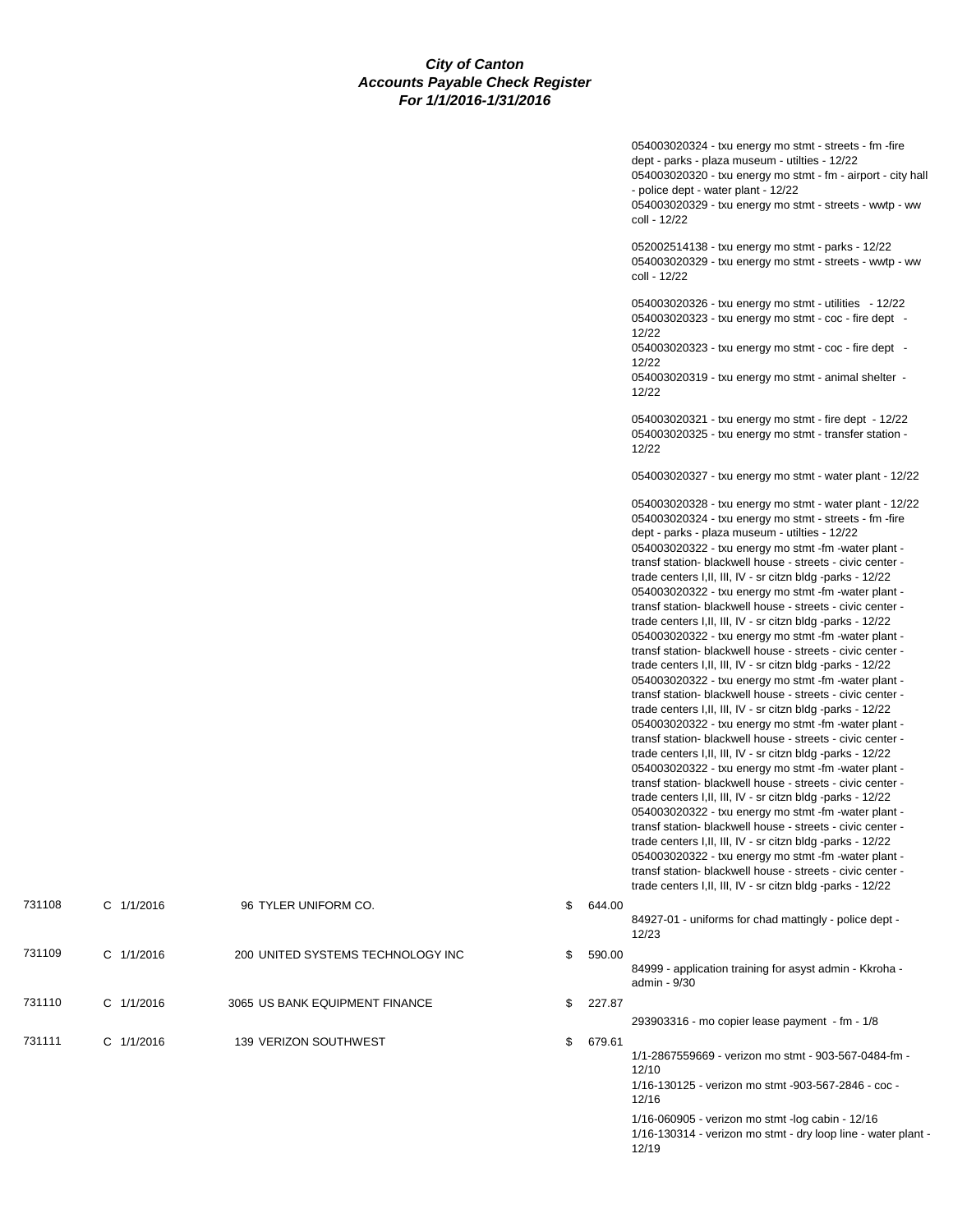|        |            |                                   |              | 1/16-040930 - verizon mo stmt - blackwell house - 12/16                                                                                                                                                                                                                                    |
|--------|------------|-----------------------------------|--------------|--------------------------------------------------------------------------------------------------------------------------------------------------------------------------------------------------------------------------------------------------------------------------------------------|
| 731112 | C 1/1/2016 | 2966 VZCM INC                     | \$<br>500.00 |                                                                                                                                                                                                                                                                                            |
| 731113 | C 1/1/2016 | 212 WILLIAM SUMMITT               | 50.00<br>\$  | 01012016 - Monthly Maintenance                                                                                                                                                                                                                                                             |
| 731114 | C 1/1/2016 | 2421 WITMER PUBLIC SAFETY GROUP   | \$<br>8.99   | 01012016 - MEALS ON WHEELS                                                                                                                                                                                                                                                                 |
|        |            |                                   |              | 1666569 - reflexite tetrahedrons - fire dept - 12/22                                                                                                                                                                                                                                       |
| 731115 | C 1/1/2016 | 3108 ZELMA TAWATER                | \$<br>16.67  | 01012016 - Fireman's Pension                                                                                                                                                                                                                                                               |
| 731116 | C 1/7/2016 | 3235 AMY L YOUNG                  | \$<br>88.81  | 01062016 - fm independent contract labor - 1/4/16-1/5/16 -<br>fm - 1/6                                                                                                                                                                                                                     |
| 731117 | C 1/7/2016 | 53 ATMOS ENERGY                   | \$<br>511.63 | $1/16 - 3043867902 -$ atmos energy mo stmt -sr citzn bldg -<br>12/28<br>1/16-3036825541 - atmos energy mo stmt - plaza museum<br>$-12/28$<br>$1/16 - 3036424751 -$ atmos energy mo stmt - fire dept -<br>12/28<br>$1/16 - 3036423645 - 3$ atmos energy mo stmt - log cabin - fm -<br>12/28 |
| 731118 | C 1/7/2016 | 3449 BELLA MAISON CARPET CLEANING | \$<br>925.00 | 941122 - water extraction after flooding - plaza museum -<br>12/28                                                                                                                                                                                                                         |
| 731119 | C 1/7/2016 | 3261 BRIAN HORTON                 | \$<br>149.00 | 01042016 - brian horton - per diem - leadership training -<br>san marcos tx - 1/10-1/13 - fire dept - 1/4                                                                                                                                                                                  |
| 731120 | C 1/7/2016 | 3332 Bud Sanford                  | \$<br>149.00 | 01042016 - bud sanford - per diem - leadership training -<br>san marcos tx - 1/10-1/13 - fire dept - 1/4                                                                                                                                                                                   |
| 731121 | C 1/7/2016 | 20 CANTON VOLUNTEER FIRE          | \$<br>304.17 | 01072016 - MO STIPEND - market adjustment for<br>fireman's stipend                                                                                                                                                                                                                         |
| 731122 | C 1/7/2016 | 2613 CHAD BURKS                   | 149.00<br>\$ | 01042016 - chad burks - per diem - leadership training -<br>san marcos tx - 1/10-1/13 - fire dept - 1/4                                                                                                                                                                                    |
| 731123 | C 1/7/2016 | 1903 CHARLES CUNNINGHAM           | \$<br>108.75 | 01062016 - fm independent contract labor - 1/4/16-1/5/16 -<br>fm - 1/6                                                                                                                                                                                                                     |
| 731124 | C 1/7/2016 | 3092 CHARLES W BROWN              | \$<br>108.75 | 01062016 - fm independent contract labor - 1/4/16 - 1/5/16<br>- fm - 1/6                                                                                                                                                                                                                   |
| 731125 | C 1/7/2016 | 178 DEEN IMPLEMENT CO.            | \$<br>254.05 | 1013930 - oil filter, fuel filter, motor oil - unit 72 tractor -<br>wwtp = $12/23$                                                                                                                                                                                                         |
| 731126 | C 1/7/2016 | 3236 DENNIS W YOUNG               | \$<br>88.81  | 01062016 - fm independent contract labor - 1/4/16 - 1/5/16<br>- fm - 1/6                                                                                                                                                                                                                   |
| 731127 | C 1/7/2016 | 3001 DONALD W WHEELER             | \$<br>108.75 | 01062016 - fm independent contract labor - 1/4/16 - 1/5/16<br>- fm - 1/6                                                                                                                                                                                                                   |
| 731128 | C 1/7/2016 | 826 EAST TEXAS CABLE              | \$<br>56.94  | 1/16-003-005350 - east texas cable mo stmt - police dept -<br>1/10                                                                                                                                                                                                                         |
| 731129 | C 1/7/2016 | 3150 ELLEN WHEELER                | \$<br>108.75 | 01062016 - fm independent contract labor - 1/4/16 - 1/5/16<br>- fm - 1/6                                                                                                                                                                                                                   |
| 731130 | C 1/7/2016 | 1247 ELLIOTT ELECTRIC SUPPLY      | \$<br>364.75 | 24-64521-01 - sqd 200 amp braker - trade center 4 - fm -<br>12/8<br>26-65110-01 - 250 w light bulbs - wwtp - 12/16                                                                                                                                                                         |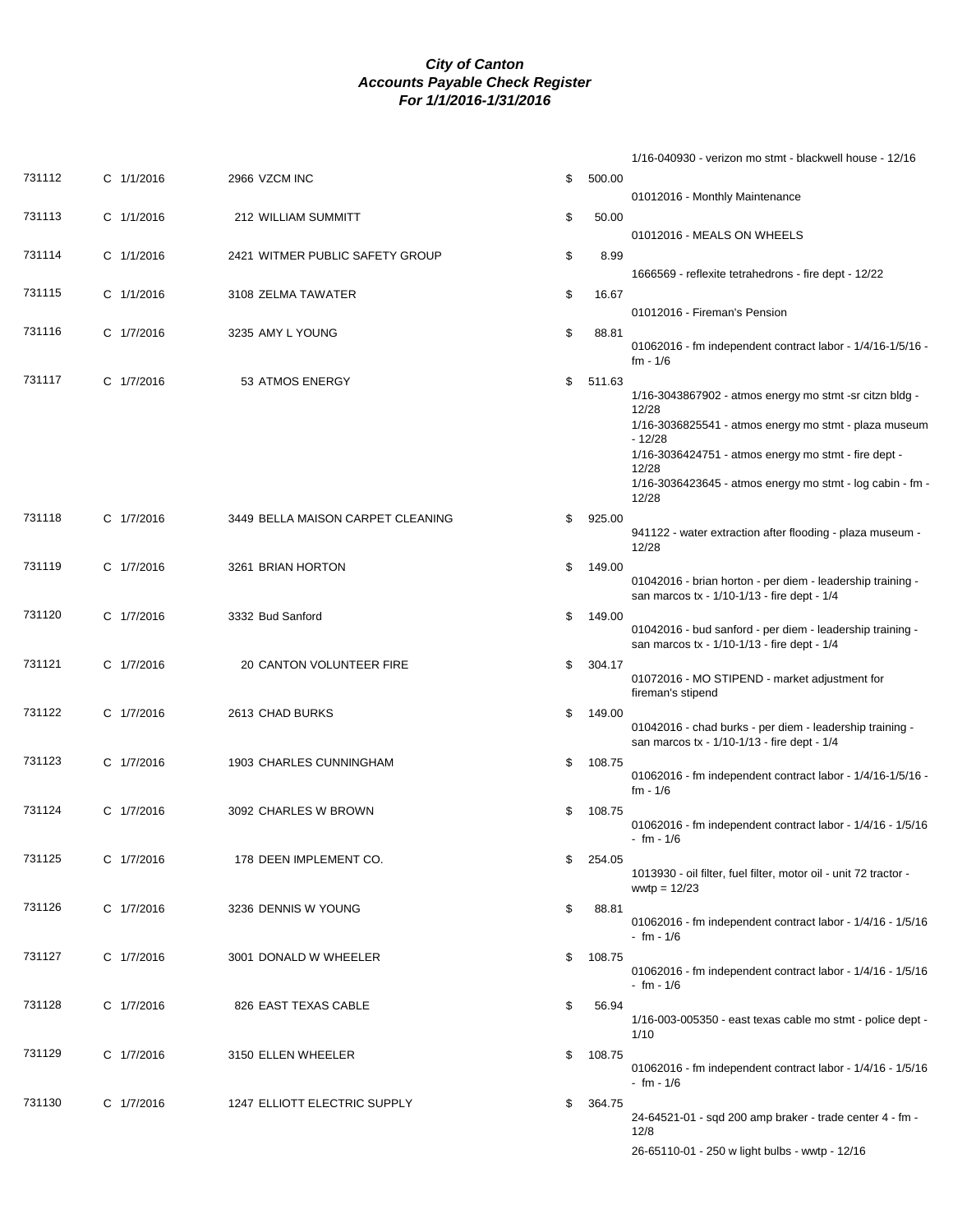|        |            |                                        |              | 24-65306-01 - 400w ed37 metal halide bulbs - EMS<br>building - fm - 12/24                                                                                                                                                                                                                                                                            |
|--------|------------|----------------------------------------|--------------|------------------------------------------------------------------------------------------------------------------------------------------------------------------------------------------------------------------------------------------------------------------------------------------------------------------------------------------------------|
| 731131 | C 1/7/2016 | 1881 JAMES JOHNSON                     | \$<br>108.75 | 01062016 - fm independent contract labor - 1/4/16 - 1/5/16<br>$-$ fm $-1/6$                                                                                                                                                                                                                                                                          |
| 731132 | C 1/7/2016 | 3448 JASON CHAMBLEE                    | \$<br>149.00 | 01042015 - jason chamblee - per diem - leadership<br>training - san marcos $tx - 1/10 - 1/13$ - fire dept - $1/4$                                                                                                                                                                                                                                    |
| 731133 | C 1/7/2016 | 2844 JERRY OSBURN                      | 108.75<br>\$ | 01062016 - fm independent contract labor - 1/4/16 - 1/5/16<br>$- fm - 1/6$                                                                                                                                                                                                                                                                           |
| 731134 | C 1/7/2016 | 1263 JIM FULLER                        | \$<br>236.97 | 01042015 - reimburse for repairs made on 1938 Ford Fire<br>Truck - fire dept - 1/4<br>01042015 - reimburse for repairs made on 1938 Ford Fire<br>Truck - fire dept - 1/4<br>01042015 - reimburse for repairs made on 1938 Ford Fire<br>Truck - fire dept - 1/4<br>01042015 - reimburse for repairs made on 1938 Ford Fire<br>Truck - fire dept - 1/4 |
| 731135 | C 1/7/2016 | 3328 JOSEPH WHEELER                    | \$<br>36.25  | 01062016 - fm independent contract labor - 1/4/16 - fm -<br>1/6                                                                                                                                                                                                                                                                                      |
| 731136 | C 1/7/2016 | 3163 LINDA ANN WHEELER                 | \$<br>108.75 | 01062016 - fm independent contract labor - 1/4/16 - 1/5/16<br>$- fm - 1/6$                                                                                                                                                                                                                                                                           |
| 731137 | C 1/7/2016 | 3291 P & A ADMINISTRATIVE SERVICES INC | \$<br>85.00  | F72890176697 - flex fees for month of November 2015 -<br>admin - 10/21                                                                                                                                                                                                                                                                               |
| 731138 | C 1/7/2016 | 3291 P & A ADMINISTRATIVE SERVICES INC | \$<br>85.00  | F72890181645 - flex fees for month of December 2015 -<br>admin - 11/18                                                                                                                                                                                                                                                                               |
| 731139 | C 1/7/2016 | 3291 P & A ADMINISTRATIVE SERVICES INC | \$<br>85.00  | F72890189215 - flex fees for month of January 2016 -<br>admin - 12/28                                                                                                                                                                                                                                                                                |
| 731140 | C 1/7/2016 | 3351 PURSUIT SAFETY                    | \$<br>211.90 |                                                                                                                                                                                                                                                                                                                                                      |
| 731141 |            |                                        |              | 29956 - unit 10 - corner tube reflector lens - utlities - 11/17                                                                                                                                                                                                                                                                                      |
|        | C 1/7/2016 | 3315 RAY YBARRA                        | \$<br>108.75 | 01062016 - fm independent contract labor - 1/4/16 - 1/5/16<br>$- fm - 1/6$                                                                                                                                                                                                                                                                           |
| 731142 | C 1/7/2016 | 374 SANDRA HOWARD                      | \$<br>108.75 | 01062016 - fm independent contract labor - 1/4/16 - 1/5/16<br>- fm - $1/6$                                                                                                                                                                                                                                                                           |
| 731143 | C 1/7/2016 | 3214 SHELLEY MUNNS                     | \$<br>108.75 | 01062016 - fm independent contract labor - 1/4/16 - 1/5/16<br>$- fm - 1/6$                                                                                                                                                                                                                                                                           |
| 731144 | C 1/7/2016 | 3189 SHERYL WHITE                      | 108.75<br>\$ | 01062016 - fm independent contract labor - 1/4/16 - 1/5/16<br>- fm - 1/6                                                                                                                                                                                                                                                                             |
| 731145 | C 1/7/2016 | 2468 SYSLOGIC TECHNOLOGY SERVICES      | \$3,506.73   | 6254 - win7 pro 3 year warranty - pc prep & hard drive<br>recov - fm - $12/2$                                                                                                                                                                                                                                                                        |
|        |            |                                        |              | 6250 - server, pc, router and firewall maint - fm - 12/1<br>6264 - setup firewall rules and research CJIS for<br>compiance for camera system - police dept - 12/10                                                                                                                                                                                   |
|        |            |                                        |              | 6263 - install maint kit for kim - coc - 12/10<br>6251 - replace & prep pc - hard drive recovery - water<br>plant - 12/1                                                                                                                                                                                                                             |

6275 - think center pc - downgrade from windows 8.1 - coc - 12/17

6281 - reorganize dispatch and work with construction police dept - 12/28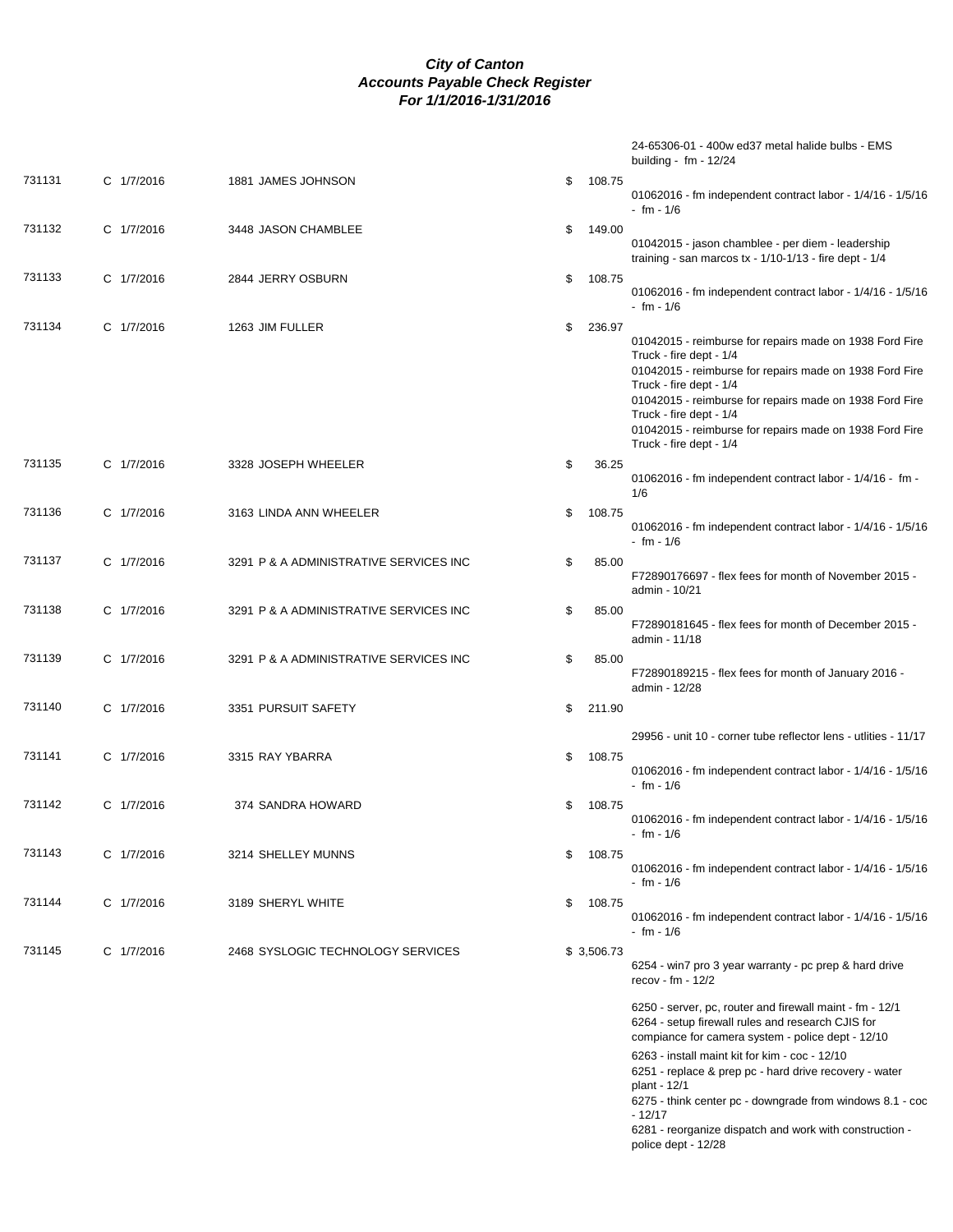|        |            |                                |              | 6290 - POE AF injector and shipping - city hall renovations<br>- coc - 12/29                                                                                                                                                                                                                                                                                                                                                                                                                                                                                                                                                                                                                                                                                                                                                                                                                                                                                                                                                                                                                                                                                                                                                                                                                                                                                                                                                                                                                                                                   |
|--------|------------|--------------------------------|--------------|------------------------------------------------------------------------------------------------------------------------------------------------------------------------------------------------------------------------------------------------------------------------------------------------------------------------------------------------------------------------------------------------------------------------------------------------------------------------------------------------------------------------------------------------------------------------------------------------------------------------------------------------------------------------------------------------------------------------------------------------------------------------------------------------------------------------------------------------------------------------------------------------------------------------------------------------------------------------------------------------------------------------------------------------------------------------------------------------------------------------------------------------------------------------------------------------------------------------------------------------------------------------------------------------------------------------------------------------------------------------------------------------------------------------------------------------------------------------------------------------------------------------------------------------|
|        |            |                                |              | 6299 - server, router, firewall and pc maint - fm - 12/29<br>6270 - setup office and updates on SCADA system - water<br>plant - 12/15<br>6254 - win7 pro 3 year warranty - pc prep & hard drive<br>recov - fm - $12/2$                                                                                                                                                                                                                                                                                                                                                                                                                                                                                                                                                                                                                                                                                                                                                                                                                                                                                                                                                                                                                                                                                                                                                                                                                                                                                                                         |
| 731146 | C 1/7/2016 | 2827 TIM JOHNSON               | \$<br>108.75 | 01062016 - fm independent contract labor - 1/4/16 - 1/5/16<br>$- fm - 1/6$                                                                                                                                                                                                                                                                                                                                                                                                                                                                                                                                                                                                                                                                                                                                                                                                                                                                                                                                                                                                                                                                                                                                                                                                                                                                                                                                                                                                                                                                     |
| 731147 | C 1/7/2016 | 2815 Tools Plus Industries     | \$<br>451.02 | 44121 - safety glasses - eye care kit - streets - utilities -<br>wwtp - 12/18<br>44121 - safety glasses - eye care kit - streets - utilities -<br>wwtp - 12/18<br>44121 - safety glasses - eye care kit - streets - utilities -<br>wwtp - 12/18                                                                                                                                                                                                                                                                                                                                                                                                                                                                                                                                                                                                                                                                                                                                                                                                                                                                                                                                                                                                                                                                                                                                                                                                                                                                                                |
| 731148 | C 1/7/2016 | 241 TRACTOR SUPPLY CREDIT PLAN | \$<br>282.41 | 326521 - strip thermtr - hated water bottle, dog treats, air<br>freshnr, triodine, isoprophyl, iodine, disp scalpel - animal<br>shelter - 12/1                                                                                                                                                                                                                                                                                                                                                                                                                                                                                                                                                                                                                                                                                                                                                                                                                                                                                                                                                                                                                                                                                                                                                                                                                                                                                                                                                                                                 |
|        |            |                                |              | 371019 - tarp - wwtp - 11/23<br>326521 - strip thermtr - hated water bottle, dog treats, air<br>freshnr, triodine, isoprophyl, iodine, disp scalpel - animal<br>shelter - $12/1$<br>329430 - tire gauge - rabbit drop pan - animal shelter -<br>12/17<br>329430 - tire gauge - rabbit drop pan - animal shelter -<br>12/17<br>326521 - strip thermtr - hated water bottle, dog treats, air<br>freshnr, triodine, isoprophyl, iodine, disp scalpel - animal<br>shelter - 12/1<br>370149 - unit 74 tractor - bushings - lockpin - transf station                                                                                                                                                                                                                                                                                                                                                                                                                                                                                                                                                                                                                                                                                                                                                                                                                                                                                                                                                                                                 |
|        |            |                                |              | $-11/20$                                                                                                                                                                                                                                                                                                                                                                                                                                                                                                                                                                                                                                                                                                                                                                                                                                                                                                                                                                                                                                                                                                                                                                                                                                                                                                                                                                                                                                                                                                                                       |
| 731149 | C 1/7/2016 | 105 WALMART COMMUNITY/RFCSLLC  | \$1,757.98   | P927300A6015LE1P5 - thanksgvn lunch - rolls, tea, water,<br>ham, morsels, crnbry sauce, mixd fruit, condmilk, hash<br>brwns, carml bits, topping, pie fill, cand fruit, panut buttr,<br>buttr, pecans, marshmellow, coolwhip, bananas - coc -<br>11/19<br>P927300AM01BPXGH5 - latch boxes, wipes, markers,<br>heating pads, octcamiste, calcium, peroxide, duffsr,<br>ribbon, planners - animal shelter - 12/4<br>P927300A601581Z6S - thanksg lunch - gift cards, brwn<br>sugar, swt potatoes, gingerbrd, sterno, pwd sugar, cocnt,<br>cond milk, cherries, rolls, cakrs choc, bkg pwdr, morsels,<br>parchment, crème, plates, flour, sliders, rice krispy,<br>pecans, crnc, browine mix - coc<br>P927300A601581Z6S - thanksg lunch - gift cards, brwn<br>sugar, swt potatoes, gingerbrd, sterno, pwd sugar, cocnt,<br>cond milk, cherries, rolls, cakrs choc, bkg pwdr, morsels,<br>parchment, crème, plates, flour, sliders, rice krispy,<br>pecans, crnc, browine mix - coc<br>P927300A601581Z6S - thanksg lunch - gift cards, brwn<br>sugar, swt potatoes, gingerbrd, sterno, pwd sugar, cocnt,<br>cond milk, cherries, rolls, cakrs choc, bkg pwdr, morsels,<br>parchment, crème, plates, flour, sliders, rice krispy,<br>pecans, crnc, browine mix - coc<br>P927300A601581Z6S - thanksg lunch - gift cards, brwn<br>sugar, swt potatoes, gingerbrd, sterno, pwd sugar, cocnt,<br>cond milk, cherries, rolls, cakrs choc, bkg pwdr, morsels,<br>parchment, crème, plates, flour, sliders, rice krispy,<br>pecans, crnc, browine mix - coc |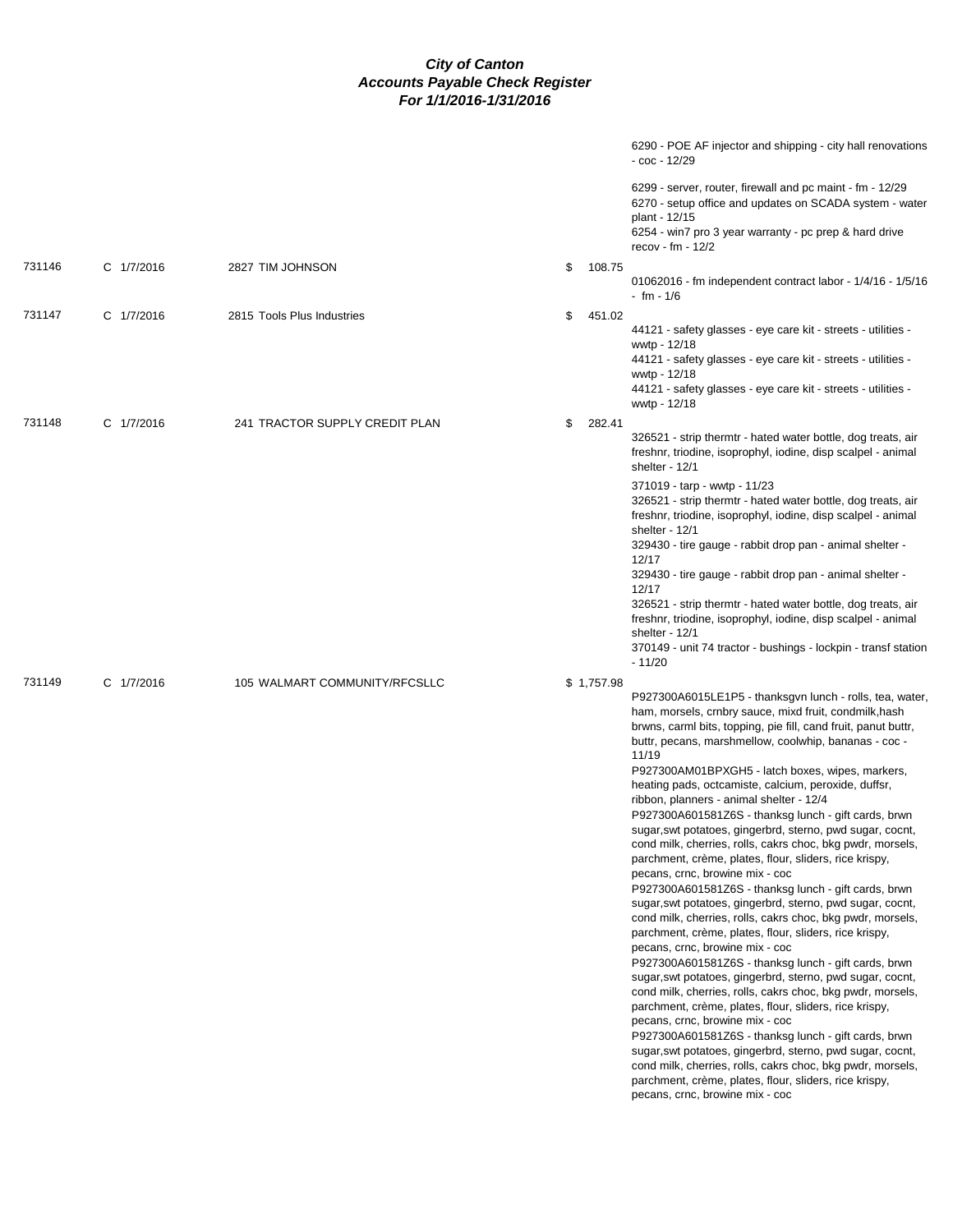P927300A601581Z6S - thanksg lunch - gift cards, brwn sugar,swt potatoes, gingerbrd, sterno, pwd sugar, cocnt, cond milk, cherries, rolls, cakrs choc, bkg pwdr, morsels, parchment, crème, plates, flour, sliders, rice krispy, pecans, crnc, browine mix - coc

P927300A601581Z6S - thanksg lunch - gift cards, brwn sugar,swt potatoes, gingerbrd, sterno, pwd sugar, cocnt, cond milk, cherries, rolls, cakrs choc, bkg pwdr, morsels, parchment, crème, plates, flour, sliders, rice krispy, pecans, crnc, browine mix - coc

P927300A6015LE1P5 - thanksgvn lunch - rolls, tea, water, ham, morsels, crnbry sauce, mixd fruit, condmilk,hash brwns, carml bits, topping, pie fill, cand fruit, panut buttr, buttr, pecans, marshmellow, coolwhip, bananas - coc - 11/19

P927300A6015LE1P5 - thanksgvn lunch - rolls, tea, water, ham, morsels, crnbry sauce, mixd fruit, condmilk,hash brwns, carml bits, topping, pie fill, cand fruit, panut buttr, buttr, pecans, marshmellow, coolwhip, bananas - coc - 11/19

P927300AM01BPXGH5 - latch boxes, wipes, markers, heating pads, octcamiste, calcium, peroxide, duffsr, ribbon, planners - animal shelter - 12/4

P927300A601581Z6J - thanksgiving lunch supplies - sour cream, cand fruit, water, eggs, shed ched, lemons, crecent rol, butter, crem chz, jello pud, milk, pie fil, onions, pinapl, coc 11/18

P927300A601581Z6J - thanksgiving lunch supplies - sour cream, cand fruit, water, eggs, shed ched, lemons, crecent rol, butter, crem chz, jello pud, milk, pie fil, onions, pinapl, coc 11/18

P927300A601581Z6S - thanksg lunch - gift cards, brwn sugar,swt potatoes, gingerbrd, sterno, pwd sugar, cocnt, cond milk, cherries, rolls, cakrs choc, bkg pwdr, morsels, parchment, crème, plates, flour, sliders, rice krispy, pecans, crnc, browine mix - coc

P927300AV01EAQ86M - flex fab, distld water, knives, forks, batteries, soap, scissors, dig timers, note pads, toilet paper - water plant - 12/10

P927300A601581Z6S - thanksg lunch - gift cards, brwn sugar,swt potatoes, gingerbrd, sterno, pwd sugar, cocnt, cond milk, cherries, rolls, cakrs choc, bkg pwdr, morsels, parchment, crème, plates, flour, sliders, rice krispy, pecans, crnc, browine mix - coc

P927300A601581Z6J - thanksgiving lunch supplies - sour cream, cand fruit, water, eggs, shed ched, lemons, crecent rol, butter, crem chz, jello pud, milk, pie fil, onions, pinapl, coc 11/18

P927300AW01ERVJL2 - iso alcohol, sugar, hp ink, blk ink cart, coffee - streets, utilities, wwtp, water coll - 12/11 P927300AW01ERVJL2 - iso alcohol, sugar, hp ink, blk ink cart, coffee - streets, utilities, wwtp, water coll - 12/11 P927300AW01ERVJL2 - iso alcohol, sugar, hp ink, blk ink cart, coffee - streets, utilities, wwtp, water coll - 12/11 P927300AV01EAQ86M - flex fab, distld water, knives, forks, batteries, soap, scissors, dig timers, note pads, toilet paper - water plant - 12/10

P927300AV01EAQ86M - flex fab, distld water, knives, forks, batteries, soap, scissors, dig timers, note pads, toilet paper - water plant - 12/10

P927300AA0177FE01 - can opnr, tab crshr, kttape, lighter, arm&hammr, ear cv, cleaner, batteries, ink, stylus pen, thermscan, scrn protctr, tab cover, laptop accry, lysol, water, hand soap, downy, duster, rept covers, note pads, candles, ajax arm& hamr -

P927300AA0177FE01 - can opnr, tab crshr, kttape, lighter, arm&hammr, ear cv, cleaner, batteries, ink, stylus pen, thermscan, scrn protctr, tab cover, laptop accry, lysol, water, hand soap, downy, duster, rept covers, note pads, candles, ajax arm& hamr -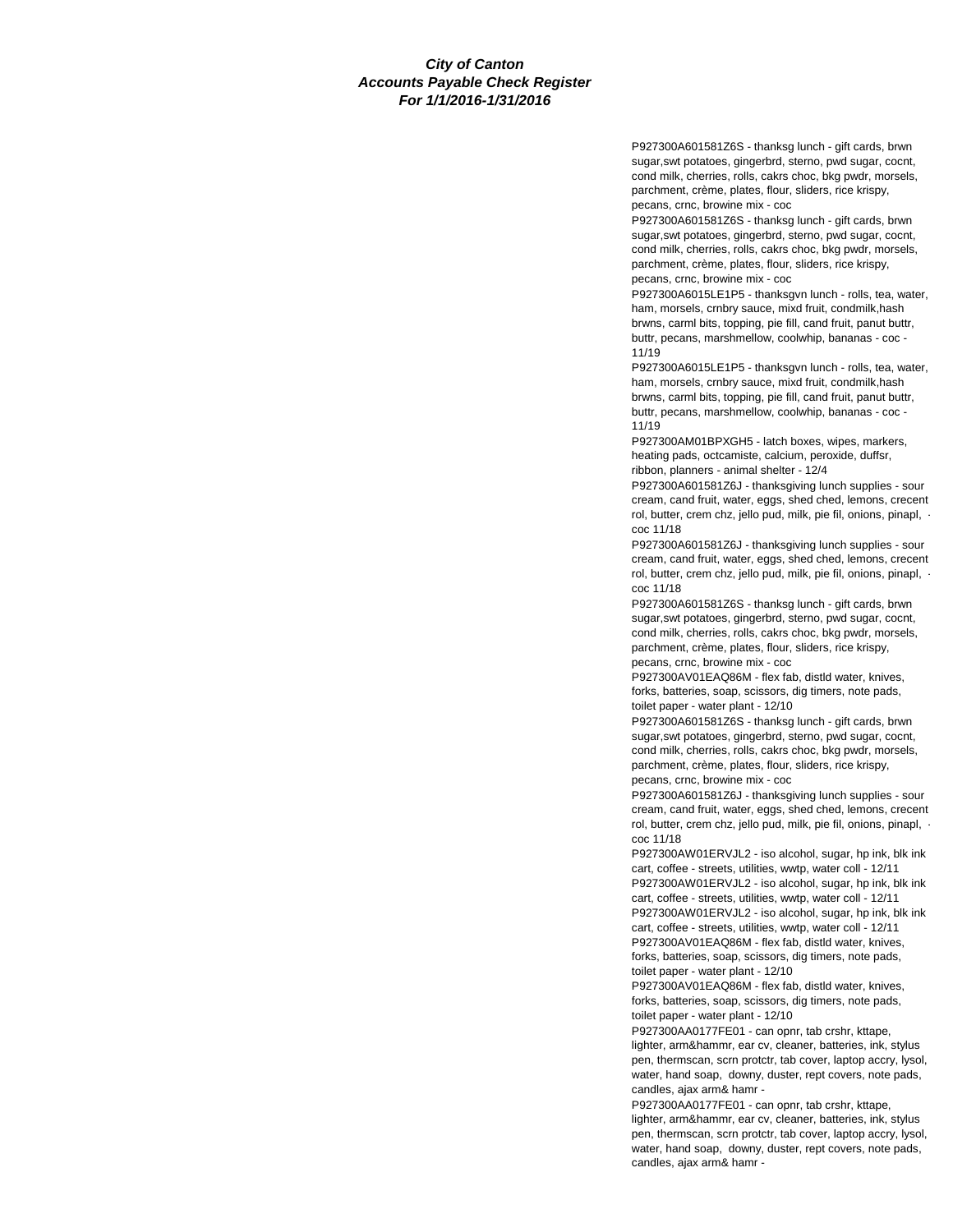|        |             |                                           |              | P927300AA0177FE01 - can opnr, tab crshr, kttape,<br>lighter, arm&hammr, ear cv, cleaner, batteries, ink, stylus<br>pen, thermscan, scrn protctr, tab cover, laptop accry, lysol,<br>water, hand soap, downy, duster, rept covers, note pads,<br>candles, ajax arm& hamr -<br>P927300AB017R735D - latch boxes, masking tape, pkg<br>tape - $\cot$ - 11/24 |
|--------|-------------|-------------------------------------------|--------------|----------------------------------------------------------------------------------------------------------------------------------------------------------------------------------------------------------------------------------------------------------------------------------------------------------------------------------------------------------|
|        |             |                                           |              | P29300A60156MGHF - car wash, coffee, laundry soap,<br>dish soap, wash brush, cremr, sponge - fire dept - 11/18                                                                                                                                                                                                                                           |
|        |             |                                           |              | P29300A60156MGHF - car wash, coffee, laundry soap,<br>dish soap, wash brush, cremr, sponge - fire dept - 11/18<br>P927300AW01ERVJL2 - iso alcohol, sugar, hp ink, blk ink<br>cart, coffee - streets, utilities, wwtp, water coll - 12/11                                                                                                                 |
| 731150 | C 1/10/2016 | 3337 ABLES LAND INC                       | \$1,265.16   | 912964-0 - mail labels - file folders - markers - debbie -<br>$\cos$ - lonny - 12/4<br>914574-0 - pencils for meter readers - binders and<br>notebooks - coc - 12/18                                                                                                                                                                                     |
|        |             |                                           |              | 914162-0 - toner for printers - fm - 12/14                                                                                                                                                                                                                                                                                                               |
|        |             |                                           |              | 913802-0 - copy paper - fm - 12/11                                                                                                                                                                                                                                                                                                                       |
|        |             |                                           |              | 63507-0 - fm gate passes - fm - 12/10                                                                                                                                                                                                                                                                                                                    |
|        |             |                                           |              | 63593-0 - mailing envelopes - fm - 12/17<br>914574-0 - pencils for meter readers - binders and<br>notebooks - coc - 12/18<br>913816-0 - file jackets and letter pockets - tanya - coc -<br>12/11                                                                                                                                                         |
|        |             |                                           |              | 912964-0 - mail labels - file folders - markers - debbie -<br>$\cos$ - lonny - 12/4                                                                                                                                                                                                                                                                      |
|        |             |                                           |              | 63432-0 - window envelopes - coc - 11/30<br>914206-0 - notary stamps - debra johnson and bristal lewis<br>$-$ coc $-$ 12/14                                                                                                                                                                                                                              |
| 731151 | C 1/10/2016 | 422 AMERICAN HERITAGE LIFE INS CO         | \$<br>106.20 |                                                                                                                                                                                                                                                                                                                                                          |
|        |             |                                           |              | 1/16-89687 - cancer policy billing - Jan 2016 - 12/28                                                                                                                                                                                                                                                                                                    |
|        |             |                                           |              | 1/16-89687 - cancer policy billing - Jan 2016 - 12/28                                                                                                                                                                                                                                                                                                    |
|        |             |                                           |              | 1/16-89687 - cancer policy billing - Jan 2016 - 12/28                                                                                                                                                                                                                                                                                                    |
|        |             |                                           |              | 1/16-89687 - cancer policy billing - Jan 2016 - 12/28                                                                                                                                                                                                                                                                                                    |
| 731152 | C 1/10/2016 | 3 ANA-LAB CORP.                           | \$<br>213.00 | 1/16-89687 - cancer policy billing - Jan 2016 - 12/28                                                                                                                                                                                                                                                                                                    |
| 731153 | C 1/10/2016 |                                           | 577.00       | A0359663 - samples for water testing - water plant - 12/31                                                                                                                                                                                                                                                                                               |
|        |             | 196 ANALYTICAL ENVIRONMENTAL LABORATORIES | \$           | 21600 - water testing samples - wwtp = $12/29$                                                                                                                                                                                                                                                                                                           |
| 731154 | C 1/10/2016 | 2289 APPLIED INDUSTRIAL TECH              | \$<br>188.56 | 1504882253 - breather for gear box - wwtp - 12/21                                                                                                                                                                                                                                                                                                        |
| 731155 | C 1/10/2016 | 1363 BILL LEONARD                         | \$<br>85.87  | 4-042440-02 Refund - Utility Billing Refund                                                                                                                                                                                                                                                                                                              |
| 731156 | C 1/10/2016 | 1363 BILLY J or LUCIA DEEN                | \$<br>11.31  | 11-112260-06 Refund - Utility Billing Refund                                                                                                                                                                                                                                                                                                             |
| 731157 | C 1/10/2016 | 1264 BLAIR COMMUNICATIONS                 | \$<br>528.00 |                                                                                                                                                                                                                                                                                                                                                          |
|        |             |                                           |              | 088648 - battery and radio - fm - 11/23                                                                                                                                                                                                                                                                                                                  |
| 731158 | C 1/10/2016 | 211 BORDERS & LONG OIL, INC.              | \$<br>381.36 | 49595 - 210 gal diesel @ 1.81 - fire dept - 1/4                                                                                                                                                                                                                                                                                                          |
| 731159 | C 1/10/2016 | 1454 BUDGET BUSINESS SYSTEMS              | \$<br>37.97  | 015939 - mo copier billing -12/1/2015 -12/31/2015 - fire                                                                                                                                                                                                                                                                                                 |
|        |             |                                           |              | dept - 1/1<br>015940 - mo copier billing - muni court - 1/1                                                                                                                                                                                                                                                                                              |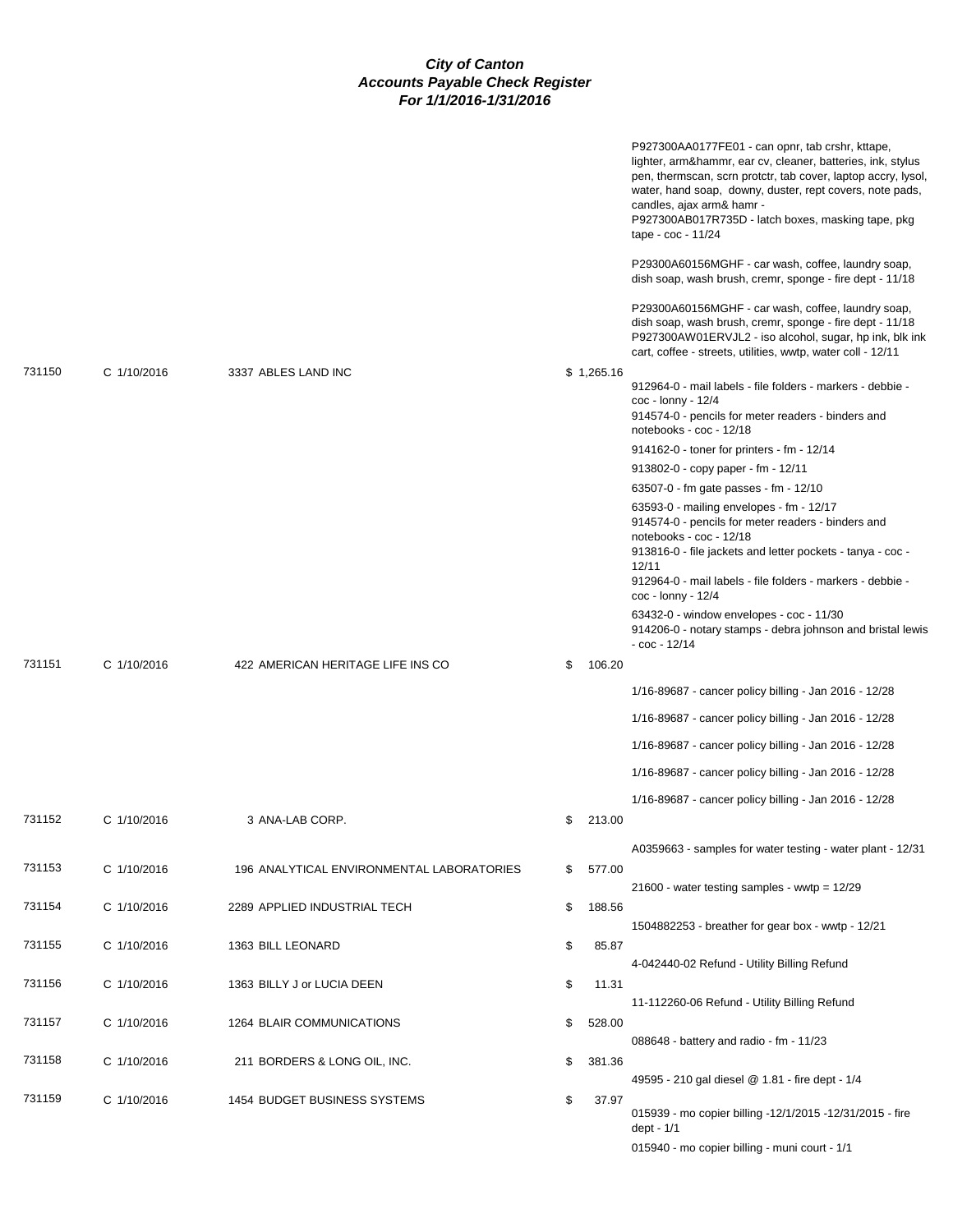| 731160 | C 1/10/2016 | <b>16 CANTON AUTO PARTS</b>             | \$1,446.68   |                                                                                                                                                                                                                                                                                                                                                                                                                                                                                                                                                                                                                                                                                                                                                                                                                                                                                                                                                                                                                                                                                                                                                                                                                                                                                            |
|--------|-------------|-----------------------------------------|--------------|--------------------------------------------------------------------------------------------------------------------------------------------------------------------------------------------------------------------------------------------------------------------------------------------------------------------------------------------------------------------------------------------------------------------------------------------------------------------------------------------------------------------------------------------------------------------------------------------------------------------------------------------------------------------------------------------------------------------------------------------------------------------------------------------------------------------------------------------------------------------------------------------------------------------------------------------------------------------------------------------------------------------------------------------------------------------------------------------------------------------------------------------------------------------------------------------------------------------------------------------------------------------------------------------|
|        |             |                                         |              | 144380 - pd stock - motor oil - police dept - 12/23<br>144714 - unit 74 - hydraulic hoses = transfer station -<br>12/30<br>144769 - shop stock - switch - wd40 - tape - streets -<br>utilities - ww coll - 12/31<br>144769 - shop stock - switch - wd40 - tape - streets -<br>utilities - ww coll - 12/31<br>144769 - shop stock - switch - wd40 - tape - streets -<br>utilities - ww coll - 12/31<br>144375 - unit 74 - new hydraulic hose and fittings -<br>transfer station - 12/23<br>144354 - unit 74 john deer - new hydraulic hose & fitting -<br>transfer station - 12/22<br>143068 - hydraulic oil for equipment - streets - utilities -<br>ww coll - 12/4<br>143033 - unit 77 - batteries - utilities - 12/4<br>144091 - unit pd 76 - battery - police dept - 12/18<br>143049 - unit 77 - jumper cable - utilities - 12/4<br>143942 - motor oil - shop stock - utilities - 12/15<br>143068 - hydraulic oil for equipment - streets - utilities -<br>ww coll - 12/4<br>143068 - hydraulic oil for equipment - streets - utilities -<br>ww coll - 12/4<br>143161 - armorall - shop stock - streets - utilities - ww coll -<br>12/6<br>143161 - armorall - shop stock - streets - utilities - ww coll -<br>12/6<br>143161 - armorall - shop stock - streets - utilities - ww coll - |
| 731161 | C 1/10/2016 | 1676 CANTON EQUIPMENT RENTAL            | \$<br>110.00 | 12/6<br>I71155 - rental of scissorlift - wall @ dry creek landing - fm<br>$-12/23$                                                                                                                                                                                                                                                                                                                                                                                                                                                                                                                                                                                                                                                                                                                                                                                                                                                                                                                                                                                                                                                                                                                                                                                                         |
| 731162 | C 1/10/2016 | 2848 CANTON HIGH SCHOOL STUDENT COUNCIL | \$<br>703.93 |                                                                                                                                                                                                                                                                                                                                                                                                                                                                                                                                                                                                                                                                                                                                                                                                                                                                                                                                                                                                                                                                                                                                                                                                                                                                                            |
|        |             |                                         |              | 01012016 - fm independent parking contractor - fm - 1/1                                                                                                                                                                                                                                                                                                                                                                                                                                                                                                                                                                                                                                                                                                                                                                                                                                                                                                                                                                                                                                                                                                                                                                                                                                    |
| 731163 | C 1/10/2016 | 215 CANTON LOCKSMITH                    | \$<br>45.00  | 12312015 - fm independent parking contractor - fm - 12/31                                                                                                                                                                                                                                                                                                                                                                                                                                                                                                                                                                                                                                                                                                                                                                                                                                                                                                                                                                                                                                                                                                                                                                                                                                  |
|        |             |                                         |              | 506020 - repair lock - dry creek landing - fm - 12/21                                                                                                                                                                                                                                                                                                                                                                                                                                                                                                                                                                                                                                                                                                                                                                                                                                                                                                                                                                                                                                                                                                                                                                                                                                      |
| 731164 | C 1/10/2016 | 311 CANTON LUMBER COMPANY               | \$1,175.86   | 130793 - yellow pine - trim dispatch room - police dept -<br>12/16<br>130337 - treated lumber - hex washers - parks grounds<br>maint - 12/10<br>130384 - treated lumber = city lakes - parks - $12/10$<br>129764 - treated lumber - boat docks - 12/3<br>130790 - sealant for around skylights at trade centers - fm -                                                                                                                                                                                                                                                                                                                                                                                                                                                                                                                                                                                                                                                                                                                                                                                                                                                                                                                                                                     |
|        |             |                                         |              | 12/16                                                                                                                                                                                                                                                                                                                                                                                                                                                                                                                                                                                                                                                                                                                                                                                                                                                                                                                                                                                                                                                                                                                                                                                                                                                                                      |
|        |             |                                         |              | 130093 - hex washers - park docks - 12/8<br>130005 - treated lumber = park grounds - parks - $12/7$<br>129896 - treated lumber - docks - parks - 12/4                                                                                                                                                                                                                                                                                                                                                                                                                                                                                                                                                                                                                                                                                                                                                                                                                                                                                                                                                                                                                                                                                                                                      |
| 731165 | C 1/10/2016 | <b>19 CANTON VETERINARY CLINIC</b>      | \$<br>167.10 | 412780 - dog food for Dino - police dept - 12/4<br>412623 - albon suspension - records - animal shelter -<br>12/3                                                                                                                                                                                                                                                                                                                                                                                                                                                                                                                                                                                                                                                                                                                                                                                                                                                                                                                                                                                                                                                                                                                                                                          |
| 731166 | C 1/10/2016 | 92 CARQUEST AUTO PARTS                  | \$<br>123.78 | 7979-152430 - unit 63 and unit 71 golf carts - spark plugs -<br>fm - 12/4                                                                                                                                                                                                                                                                                                                                                                                                                                                                                                                                                                                                                                                                                                                                                                                                                                                                                                                                                                                                                                                                                                                                                                                                                  |
|        |             |                                         |              | 7979-152832 - ratchet and extensions - fm tools - 12/17                                                                                                                                                                                                                                                                                                                                                                                                                                                                                                                                                                                                                                                                                                                                                                                                                                                                                                                                                                                                                                                                                                                                                                                                                                    |
|        |             |                                         |              | 7979-152978 - unit 15 - unit 15 - battery - fm - 12/22                                                                                                                                                                                                                                                                                                                                                                                                                                                                                                                                                                                                                                                                                                                                                                                                                                                                                                                                                                                                                                                                                                                                                                                                                                     |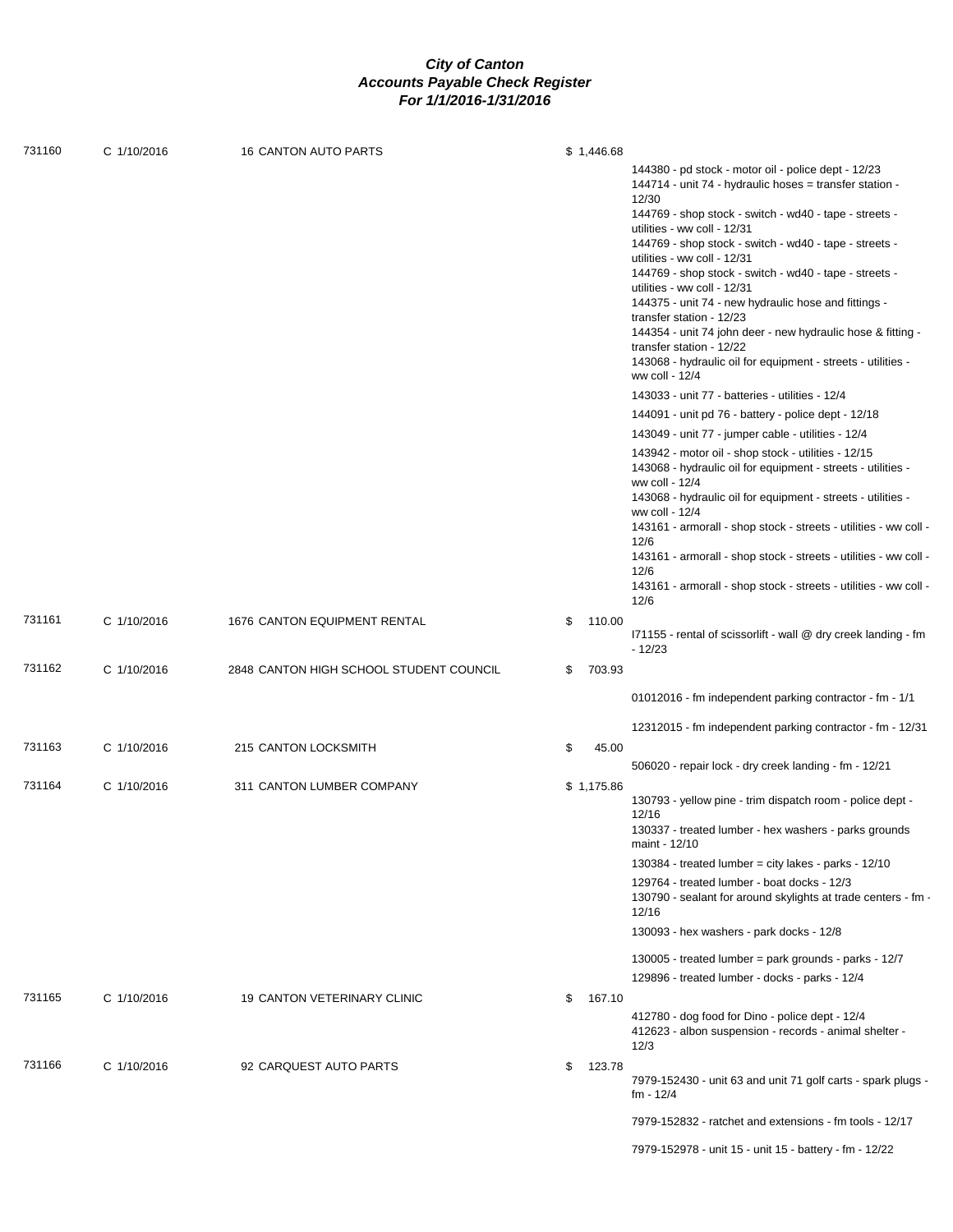| 731167 | C 1/10/2016 | 135 CARTER EQUIPMENT                | \$9,005.63   |                                                                                                                                                                                             |
|--------|-------------|-------------------------------------|--------------|---------------------------------------------------------------------------------------------------------------------------------------------------------------------------------------------|
|        |             |                                     |              | 8025 - Rotate Assembly for Razz Pump - wwtp - 11/19<br>8009 - 6" flange plugaroo swing valve - wwtp - 11/4                                                                                  |
| 731168 | C 1/10/2016 | 1738 CDW GOVERNMENT, INC.           | \$<br>261.09 |                                                                                                                                                                                             |
| 731169 | C 1/10/2016 | 1363 CIRCLE B WESTERN WEAR          | \$<br>7.82   | BPG7296 - mic soft office 2016 - water plant - 12/28                                                                                                                                        |
|        |             |                                     |              | 4-041700 Refund - Utility Billing Refund                                                                                                                                                    |
| 731170 | C 1/10/2016 | 3120 COMMUNITY BIBLE CHURCH         | \$<br>316.40 |                                                                                                                                                                                             |
|        |             |                                     |              | 01032016 - fm independent parking contractor - fm - 1/3                                                                                                                                     |
| 731171 | C 1/10/2016 | 2868 DAY TIRE PROS OF CANTON        | \$<br>64.64  | 6818 - eagle rs-a - police tire for inventory - police dept -<br>12/8                                                                                                                       |
| 731172 | C 1/10/2016 | 2937 DFW COMMUNICATIONS INC         | \$<br>626.23 | 141000575-1 - analog radio and installation - d lancaster<br>truck unit 126 - dev srv - 12/17                                                                                               |
| 731173 | C 1/10/2016 | 222 DIXIE PAPER CO. INC.            | \$7,942.70   | INV52338 - bowl blocks w hangers - pallet jack - building<br>supplies -fm - 12/17<br>INV52338 - bowl blocks w hangers - pallet jack - building<br>supplies -fm - 12/17                      |
|        |             |                                     |              | INV46643 - bathroom supplies - fm - 11/23                                                                                                                                                   |
|        |             |                                     |              | INV46646 - bathroom supplies - fm - 11/23                                                                                                                                                   |
|        |             |                                     |              | INV51604 - Bathroom Supplies - fm - 12/15                                                                                                                                                   |
| 731174 | C 1/10/2016 | 826 EAST TEXAS CABLE                | \$<br>47.25  | 1/16-003-005299 - east texas cable mo stmt - fire dept -<br>12/28                                                                                                                           |
| 731175 | C 1/10/2016 | 3276 FERGUSON WATERWORKS            | \$<br>113.61 | 0760087 - concrete and cncrt hngd lid - fm plumbing - fm -<br>12/23                                                                                                                         |
| 731176 | C 1/10/2016 | 2559 HAMILTON SUPPLY                | \$<br>171.03 | 1417010-IN - galv bushings, galv nipples, gal 90ell - Unit<br>Brush 2 - fire dept - 12/29                                                                                                   |
| 731177 | C 1/10/2016 | 3385 HAYES PIPE SUPPLY, INC.        | \$<br>129.00 | 611340 - circle clamp - utilities - 12/18                                                                                                                                                   |
| 731178 | C 1/10/2016 | 2682 HOOTENS LLC                    | \$<br>168.40 | 135939 - painted squares - dry creek landing walls - fm -<br>12/21                                                                                                                          |
| 731179 | C 1/10/2016 | 1363 Jacob Bell                     | \$<br>22.22  |                                                                                                                                                                                             |
|        |             |                                     |              | 12-121110-03 Refund - Utility Billing Refund                                                                                                                                                |
| 731180 | C 1/10/2016 | 1363 Jerry Burns                    | \$<br>84.43  | 2-022080-03 Refund - Utility Billing Refund                                                                                                                                                 |
| 731181 | C 1/10/2016 | 1363 JOEY MYERS                     | \$<br>88.80  |                                                                                                                                                                                             |
|        |             |                                     |              | 10-101430-03 Refund - Utility Billing Refund                                                                                                                                                |
| 731182 | C 1/10/2016 | 1363 Kitra Neal                     | \$<br>59.72  | 10-109000-04 Refund - Utility Billing Refund                                                                                                                                                |
| 731183 | C 1/10/2016 | 3171 KNIGHTS OF COLUMBUS            | \$<br>595.82 |                                                                                                                                                                                             |
|        |             |                                     |              | 01022016 - fm independent parking contractor - fm - 1/2                                                                                                                                     |
| 731184 | C 1/10/2016 | 949 LEWIS CHEVROLET                 | \$<br>14.00  | 46305 - unit 15 - state inspection - fm - 12/30<br>46264 - unit 35 - state inspection - brent - parks - fm -<br>12/23<br>46264 - unit 35 - state inspection - brent - parks - fm -<br>12/23 |
| 731185 | C 1/10/2016 | 1526 LOWER COLORADO RIVER AUTHORITY | \$<br>528.00 | LAB-0005809 - samples for water testing - water plant -<br>12/31                                                                                                                            |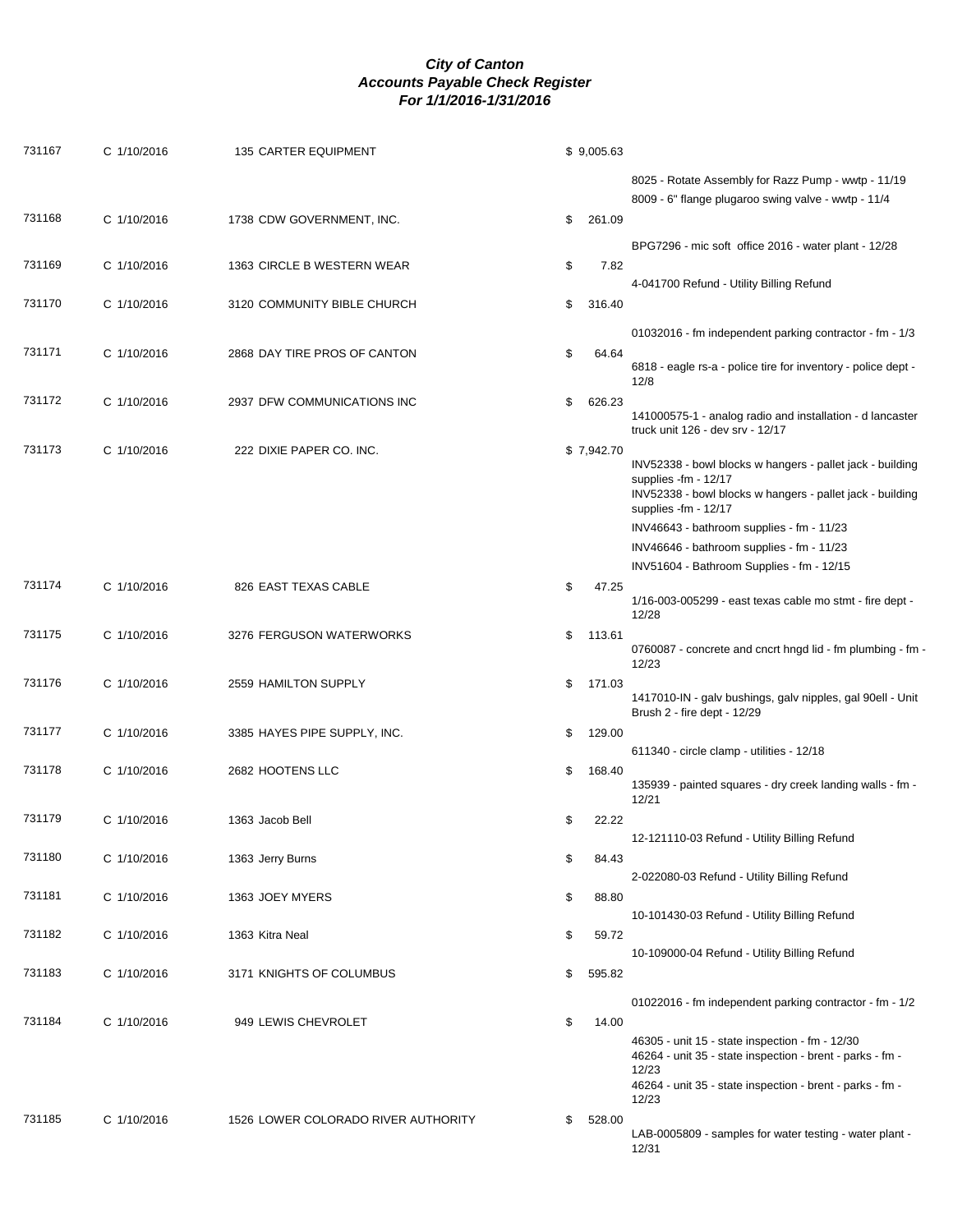| 731186 | C 1/10/2016 | 1363 Luis Trejo                    | \$<br>46.19  | 5-052450-12 Refund - Utility Billing Refund                                                                                                                                                                                                                                                                                                                                                                                                                                                 |
|--------|-------------|------------------------------------|--------------|---------------------------------------------------------------------------------------------------------------------------------------------------------------------------------------------------------------------------------------------------------------------------------------------------------------------------------------------------------------------------------------------------------------------------------------------------------------------------------------------|
| 731187 | C 1/10/2016 | 2851 MAVERICK HOOD CLEANERS        | \$<br>725.00 | 200020 - civic center café venta hood scheduled maint -                                                                                                                                                                                                                                                                                                                                                                                                                                     |
|        |             |                                    |              | fm - 12/9                                                                                                                                                                                                                                                                                                                                                                                                                                                                                   |
| 731188 | C 1/10/2016 | 59 MITCHELL WELDING SUPPLY         | \$<br>54.00  | 27655 - rental on large oxygen cylinder & small acetylene<br>cylinder - utlities - ww coll - 12/25<br>27655 - rental on large oxygen cylinder & small acetylene<br>cylinder - utlities - ww coll - 12/25                                                                                                                                                                                                                                                                                    |
| 731189 | C 1/10/2016 | 3240 NETWORK BILLING SYSTEMS LLC   | \$<br>61.29  |                                                                                                                                                                                                                                                                                                                                                                                                                                                                                             |
|        |             |                                    |              | 153660185 - phone service - fire dept - 1/1                                                                                                                                                                                                                                                                                                                                                                                                                                                 |
| 731190 | C 1/10/2016 | 1349 NORTHEAST TEXAS FARMERS CO-OP | \$<br>50.00  |                                                                                                                                                                                                                                                                                                                                                                                                                                                                                             |
|        |             |                                    |              | 443247 - unit 121 - tire repair - water plant - 12/16                                                                                                                                                                                                                                                                                                                                                                                                                                       |
|        |             |                                    |              | 441610 - unit pd 01 - tire repair - police dept - 12/3                                                                                                                                                                                                                                                                                                                                                                                                                                      |
|        |             |                                    |              | 441716 - unit 13 - flat repair - admin - 12/4<br>442600 - unit 74 tractor - flat repair - transfer station -<br>12/11                                                                                                                                                                                                                                                                                                                                                                       |
| 731191 | C 1/10/2016 | 294 O'REILLY AUTOMOTIVE INC.       | \$1,595.48   |                                                                                                                                                                                                                                                                                                                                                                                                                                                                                             |
|        |             |                                    |              | 0891-194340 - unit 126 - primary wire - dev serv - 12/23<br>0891-190539 - shop stock - electric grease - streets -<br>utilities - ww coll - 12/1<br>0891-193526 - shop stock for old pd cars - decal remover -<br>police dept - 12/18                                                                                                                                                                                                                                                       |
|        |             |                                    |              | 0891-194252 - unit 126 - trailer wire - dev serv - 12/22<br>0891-193333 - unit 12 - liner - unit 74 john deer - o-rings -<br>admin - transf statn - 12/17<br>0891-193333 - unit 12 - liner - unit 74 john deer - o-rings -<br>admin - transf statn - 12/17<br>0891-194557 - unit 12 - chamois - 23oz detailer - spray<br>wax - I cluck - admin - 12/24<br>0891-190539 - shop stock - electric grease - streets -<br>utilities - ww coll - 12/1                                              |
|        |             |                                    |              | 0891-194389 - unit 126 - toggle switch - dev srv - 12/23<br>0891-190364 - returned starter core - unit 31 - admin -<br>11/30<br>0891-194570 - unit 12 - spray wax - spa towels - I cluck -<br>admin- 12/24<br>0891-190524 - unit E-2 - fuel filters, coolant, oil filter, hyd<br>filter, motor oil - fire dept - 12/1<br>0891-190799 - shop tool - suction gun - utilities - streets -<br>ww coll - 12/2<br>0891-194343 - shop stock - wire loom - streets - utiltiies -<br>ww coll - 12/23 |
|        |             |                                    |              | 0891-190763 - unit pd 01 - ball joints - police dept - 12/2<br>0891-190539 - shop stock - electric grease - streets -<br>utilities - ww coll - 12/1                                                                                                                                                                                                                                                                                                                                         |
|        |             |                                    |              | 0891-190349 - starter - unit 31 - admin - 11/30<br>0891-191105 - unit 1 - brake pads and rotors - utilities -<br>12/4                                                                                                                                                                                                                                                                                                                                                                       |
|        |             |                                    |              | 0891-191719 - unit 35 - trailer wire - fm - 12/7<br>0891-191717 - unit 13 - tgate handle - tlgt hdl - admin -<br>12/7                                                                                                                                                                                                                                                                                                                                                                       |
|        |             |                                    |              | 0891-191799 - unit 35 - lights - fm - 12/8                                                                                                                                                                                                                                                                                                                                                                                                                                                  |
|        |             |                                    |              | 0891-191889 - unit 35 - primary wire - fm - 12/8<br>0891-190799 - shop tool - suction gun - utilities - streets -<br>ww coll - 12/2<br>0891-192144 - new brake pads - unit 14 - water plant -<br>12/10<br>0891-194343 - shop stock - wire loom - streets - utiltiies -<br>ww coll - 12/23                                                                                                                                                                                                   |
|        |             |                                    |              |                                                                                                                                                                                                                                                                                                                                                                                                                                                                                             |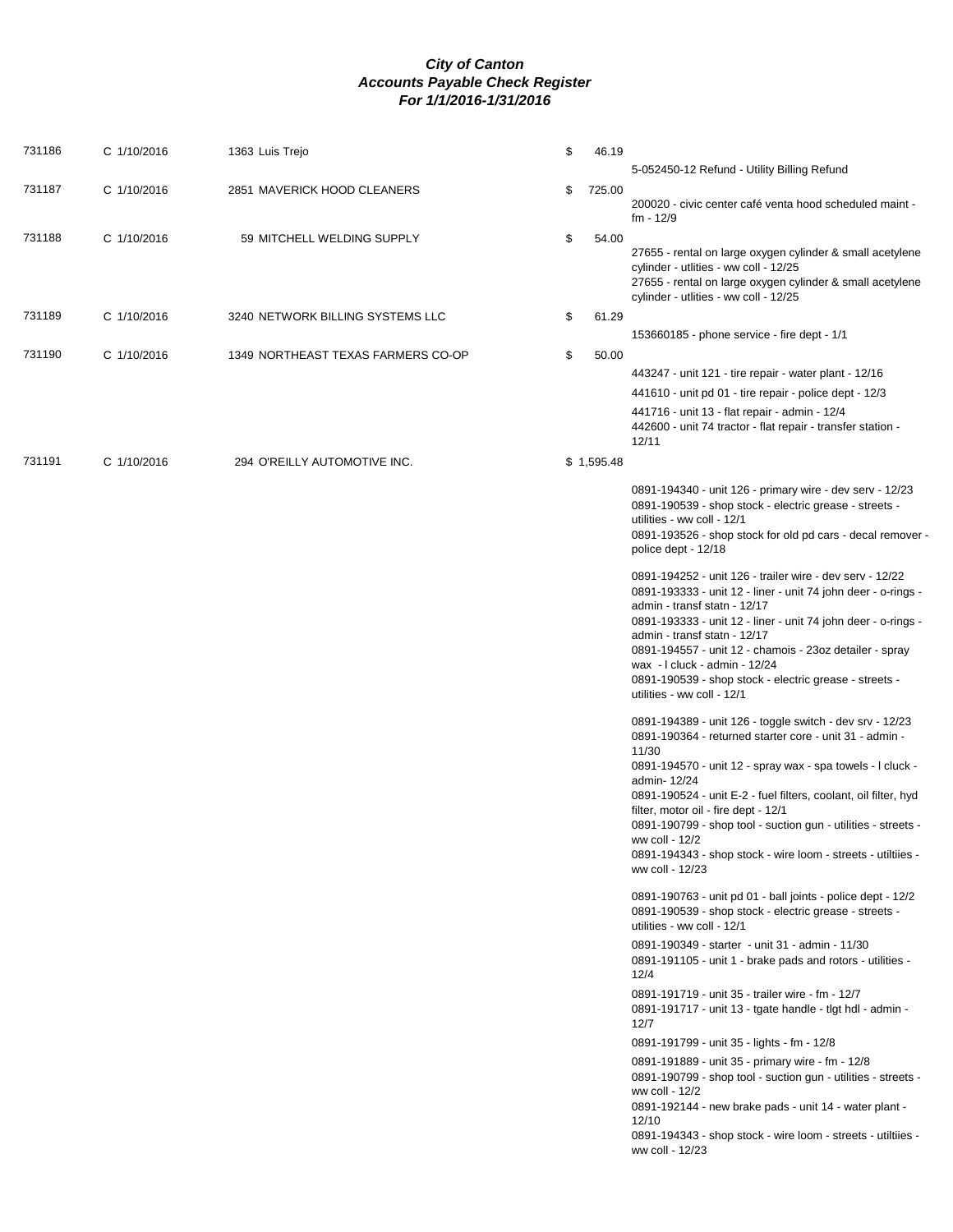|        |             |                                      |              | 0891-192083 - new rotors with new bearings - water plant -<br>12/9                                                                                                                                                                                                                                                          |
|--------|-------------|--------------------------------------|--------------|-----------------------------------------------------------------------------------------------------------------------------------------------------------------------------------------------------------------------------------------------------------------------------------------------------------------------------|
|        |             |                                      |              | 0891-192438 - mini bulbs - unit pd 72 - police dept - 12/11<br>0891-191682 - unit pd 01 - control arm asy - police dept -<br>12/7                                                                                                                                                                                           |
|        |             |                                      |              | 0891-192759 - return - unit pd 01 - control arm asy - police<br>dept - 12/7                                                                                                                                                                                                                                                 |
|        |             |                                      |              | 0891-192760 - unit 34 - rear shocks - fm - 12/14<br>0891-192777 - return - unit 100 - toggle switch - utiltiies -<br>12/14<br>0891-192770 - unit 100 - fuel fitting - toggle switches -                                                                                                                                     |
|        |             |                                      |              | utilities - 12/14                                                                                                                                                                                                                                                                                                           |
|        |             |                                      |              | 0891-193100 - return - unit 35 - mud flaps - fm - 12/16<br>0891-190799 - shop tool - suction gun - utilities - streets -<br>ww coll - 12/2                                                                                                                                                                                  |
|        |             |                                      |              | 0891-193060 - unit 35 - mud flaps - licence It - pigtails - fm<br>- 12/15<br>0891-193120 - shop stock - scotch locks for wiring -                                                                                                                                                                                           |
|        |             |                                      |              | streets - utilities - ww coll - 12/16                                                                                                                                                                                                                                                                                       |
|        |             |                                      |              | 0891-194348 - unit E-1 - blue def 2.5 gal - fire dept - 12/23<br>0891-194343 - shop stock - wire loom - streets - utiltiies -<br>ww coll - 12/23                                                                                                                                                                            |
|        |             |                                      |              | 0891-194341 - returned- unit 74 john deer - rental- puller<br>kit - transf station - 12/22<br>0891-194200 - unit 74 john deer - rental- puller kit - transf<br>station - 12/22                                                                                                                                              |
|        |             |                                      |              | 0891-193094 - unit 35 - mud flaps - fm - 12/16<br>0891-193534 - returned -shop use- rental - compression<br>gauge - utilities - 12/17                                                                                                                                                                                       |
|        |             |                                      |              | 0891-19217 - heater hose connectr - unit 15 - fm - 12/10                                                                                                                                                                                                                                                                    |
|        |             |                                      |              | 0891-193200 - returned - starter core - unit 37 - fm - 12/16                                                                                                                                                                                                                                                                |
|        |             |                                      |              | 0891-193205 - unit 37 - headlights - fm - 12/16                                                                                                                                                                                                                                                                             |
|        |             |                                      |              | 0891-193186 - unit 37 - starter - fm - 12/16<br>0891-193120 - shop stock - scotch locks for wiring -<br>streets - utilities - ww coll - 12/16<br>0891-193120 - shop stock - scotch locks for wiring -<br>streets - utilities - ww coll - 12/16<br>0891-193434 - shop use- rental - compression gauge -<br>utilities - 12/17 |
| 731194 | C 1/10/2016 | 3036 ORKIN PEST CONTROL              | 283.65       |                                                                                                                                                                                                                                                                                                                             |
|        |             |                                      |              | 106657799 - orkin pest control mo stmt -log cabin - 12/9<br>106657800 - orkin pest control mo stmt - blackwell house -<br>12/9                                                                                                                                                                                              |
|        |             |                                      |              | 106657801 - orkin pest control mo stmt - fire dept - 12/9<br>106657804 - orkin pest control mo stmt - plaza museum -<br>12/9                                                                                                                                                                                                |
|        |             |                                      |              | 106657811 - orkin pest control mo stmt - coc - 12/9<br>106657798 - orkin pest control mo stmt - police dept -<br>12/16                                                                                                                                                                                                      |
|        |             |                                      |              | 106657803 - orkin pest control mo stmt - sr citzn bldg -<br>12/9<br>106657802 - orkin pest control mo stmt - civic center -<br>12/9                                                                                                                                                                                         |
| 731195 | C 1/10/2016 | 2979 PATTERSON VETERINARY SUPPLY INC | \$<br>239.66 |                                                                                                                                                                                                                                                                                                                             |
|        |             |                                      |              | 885/2915812 - nurturall c puppy powder - animal shelter -<br>12/21                                                                                                                                                                                                                                                          |
|        |             |                                      |              | 886/2317113 - feeding tube - animal shelter - 12/7<br>869/1488671 - bulb syringe, cydectin, feeding tubs,<br>isolation gown, nutri cal, iv set, vetropolycin - animal<br>shelter - 12/7                                                                                                                                     |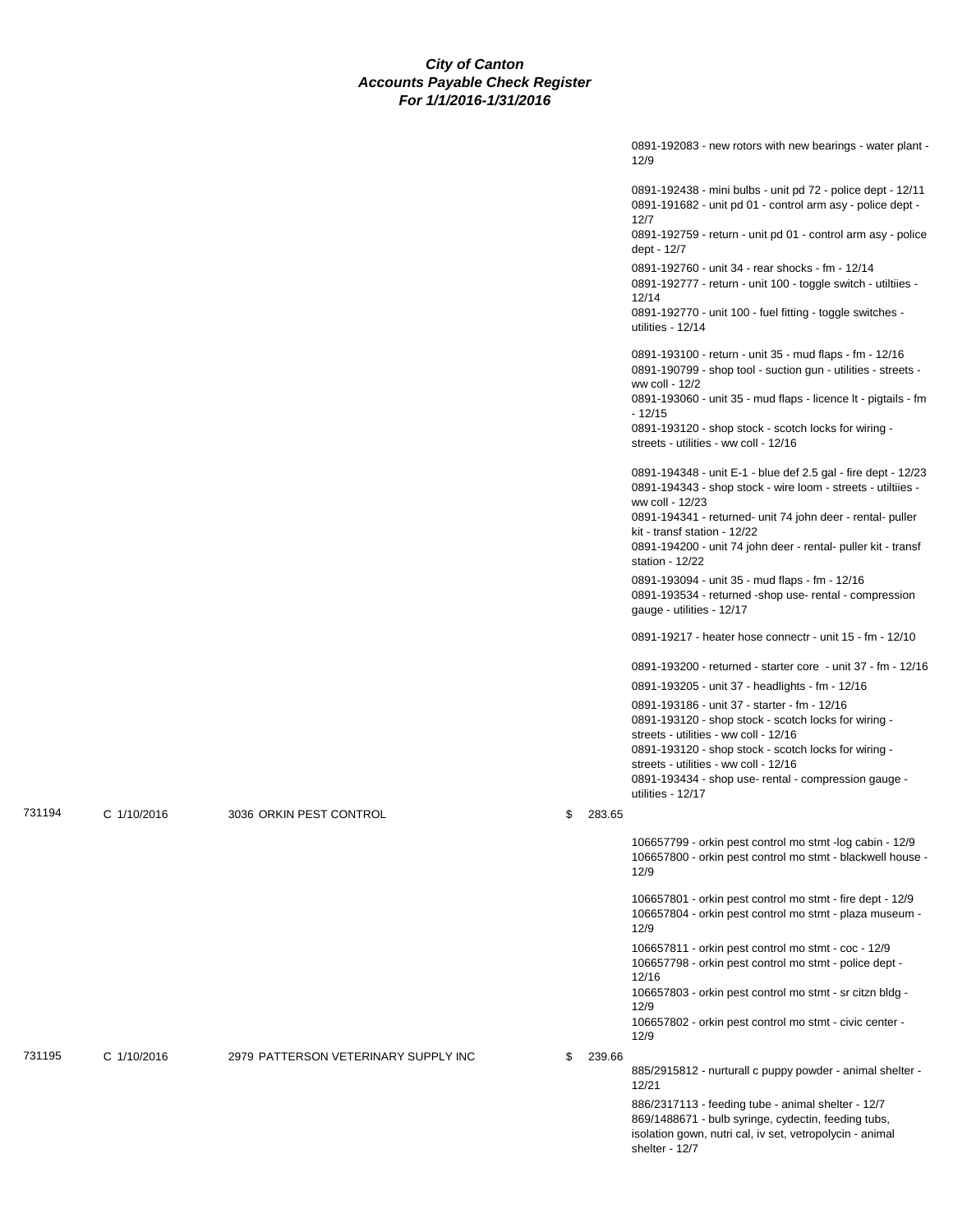|        |             |                                           |              | 869/1488671 - bulb syringe, cydectin, feeding tubs,<br>isolation gown, nutri cal, iv set, vetropolycin - animal<br>shelter - 12/7<br>869/1488671 - bulb syringe, cydectin, feeding tubs,<br>isolation gown, nutri cal, iv set, vetropolycin - animal<br>shelter - 12/7<br>869/1492655 - enroflox injection for dogs - propacaine -<br>animal shelter - 12/21                                                                                                                                               |
|--------|-------------|-------------------------------------------|--------------|------------------------------------------------------------------------------------------------------------------------------------------------------------------------------------------------------------------------------------------------------------------------------------------------------------------------------------------------------------------------------------------------------------------------------------------------------------------------------------------------------------|
| 731196 | C 1/10/2016 | 2936 PEOPLES                              |              |                                                                                                                                                                                                                                                                                                                                                                                                                                                                                                            |
|        |             |                                           | \$2,245.09   | $1/16 - 104511$ - fiber optic internet - coc - fm - main gate -<br>civic center - edc - wwtp - 1/1<br>1/16-104511 - fiber optic internet - coc - fm - main gate -<br>civic center - edc - wwtp - 1/1<br>1/16-104511 - fiber optic internet - coc - fm - main gate -<br>civic center - edc - wwtp - 1/1<br>1/16-104511 - fiber optic internet - coc - fm - main gate -<br>civic center - edc - wwtp - 1/1<br>1/16-104511 - fiber optic internet - coc - fm - main gate -<br>civic center - edc - wwtp - 1/1 |
|        |             |                                           |              | 1/16-106726 - fiber optic internet - fire dept - 1/1<br>1/16-104511 - fiber optic internet - coc - fm - main gate -<br>civic center - edc - wwtp - 1/1                                                                                                                                                                                                                                                                                                                                                     |
| 731197 | C 1/10/2016 | <b>84 POSTMASTER</b>                      | \$<br>579.63 | 01042016 - permit # 1 - Postage Replenishment - utilities -<br>1/4                                                                                                                                                                                                                                                                                                                                                                                                                                         |
| 731198 | C 1/10/2016 | 3121 PRESTON SEPTIC SERVICE               | \$<br>275.00 |                                                                                                                                                                                                                                                                                                                                                                                                                                                                                                            |
|        |             |                                           |              | 9830 - pump grease trap - civic center - fm - 11/30                                                                                                                                                                                                                                                                                                                                                                                                                                                        |
| 731199 | C 1/10/2016 | 1363 SAMANTHA or KINGLSEY FONKWA          | \$<br>0.25   |                                                                                                                                                                                                                                                                                                                                                                                                                                                                                                            |
|        |             |                                           |              | 1-013210-08 Refund - Utility Billing Refund                                                                                                                                                                                                                                                                                                                                                                                                                                                                |
| 731200 | C 1/10/2016 | 1363 SANDRA RUSHING                       | \$<br>50.00  | 6-061370-09 Refund - Utility Billing Refund                                                                                                                                                                                                                                                                                                                                                                                                                                                                |
| 731201 | C 1/10/2016 | 2157 SANITATION SOLUTIONS                 | \$45,533.36  |                                                                                                                                                                                                                                                                                                                                                                                                                                                                                                            |
|        |             |                                           |              | 5CX00186 - sanitation solutions mo stmt - 12/31                                                                                                                                                                                                                                                                                                                                                                                                                                                            |
|        |             |                                           |              | 5CX00186 - sanitation solutions mo stmt - 12/31                                                                                                                                                                                                                                                                                                                                                                                                                                                            |
|        |             |                                           |              | 5CX00186 - sanitation solutions mo stmt - 12/31                                                                                                                                                                                                                                                                                                                                                                                                                                                            |
|        |             |                                           |              | 5CX00186 - sanitation solutions mo stmt - 12/31                                                                                                                                                                                                                                                                                                                                                                                                                                                            |
|        |             |                                           |              | 5CX00186 - sanitation solutions mo stmt - 12/31                                                                                                                                                                                                                                                                                                                                                                                                                                                            |
|        |             |                                           |              | 5CX00186 - sanitation solutions mo stmt - 12/31                                                                                                                                                                                                                                                                                                                                                                                                                                                            |
|        |             |                                           |              | 5CX00186 - sanitation solutions mo stmt - 12/31                                                                                                                                                                                                                                                                                                                                                                                                                                                            |
|        |             |                                           |              | 5CX00186 - sanitation solutions mo stmt - 12/31                                                                                                                                                                                                                                                                                                                                                                                                                                                            |
|        |             |                                           |              | 5CX00186 - sanitation solutions mo stmt - 12/31                                                                                                                                                                                                                                                                                                                                                                                                                                                            |
|        |             |                                           |              | 5CX00186 - sanitation solutions mo stmt - 12/31                                                                                                                                                                                                                                                                                                                                                                                                                                                            |
|        |             |                                           |              | 5CX00186 - sanitation solutions mo stmt - 12/31                                                                                                                                                                                                                                                                                                                                                                                                                                                            |
|        |             |                                           |              | 5CX00186 - sanitation solutions mo stmt - 12/31                                                                                                                                                                                                                                                                                                                                                                                                                                                            |
|        |             |                                           |              | 5CX00186 - sanitation solutions mo stmt - 12/31                                                                                                                                                                                                                                                                                                                                                                                                                                                            |
|        |             |                                           |              | 5CX00186 - sanitation solutions mo stmt - 12/31                                                                                                                                                                                                                                                                                                                                                                                                                                                            |
|        |             |                                           |              | 5CX00186 - sanitation solutions mo stmt - 12/31                                                                                                                                                                                                                                                                                                                                                                                                                                                            |
| 731202 | C 1/10/2016 | 3450 SCOTT AND SONS                       | \$<br>68.00  |                                                                                                                                                                                                                                                                                                                                                                                                                                                                                                            |
|        |             |                                           |              | 10682 - relit pilot at spruiell law - admin - 1/6                                                                                                                                                                                                                                                                                                                                                                                                                                                          |
| 731203 | C 1/10/2016 | 1363 SHANE ROSS                           | \$<br>15.91  |                                                                                                                                                                                                                                                                                                                                                                                                                                                                                                            |
|        |             |                                           |              | 3-031250 Refund - Utility Billing Refund                                                                                                                                                                                                                                                                                                                                                                                                                                                                   |
| 731204 | C 1/10/2016 | 3099 STATE COMPTROLLER OF PUBLIC ACCOUNTS | \$9,354.41   | 1/2016-1-75-6002932-8 - state & crim costs & fees -<br>Quarterly reporting - ending 12-31-2015                                                                                                                                                                                                                                                                                                                                                                                                             |
| 731205 | C 1/10/2016 | 269 TENNANT SALES & SERVICE CO.           | \$<br>661.08 | 913513922 - serviced and maint sweeper rider - trade<br>centers - fm - 12/11<br>913513923 - serviced and maint power scrubber rider -<br>civic center - fm - 12/11                                                                                                                                                                                                                                                                                                                                         |
| 731206 | C 1/10/2016 | 2206 TERRIT ELLIS                         | \$<br>300.00 |                                                                                                                                                                                                                                                                                                                                                                                                                                                                                                            |
|        |             |                                           |              |                                                                                                                                                                                                                                                                                                                                                                                                                                                                                                            |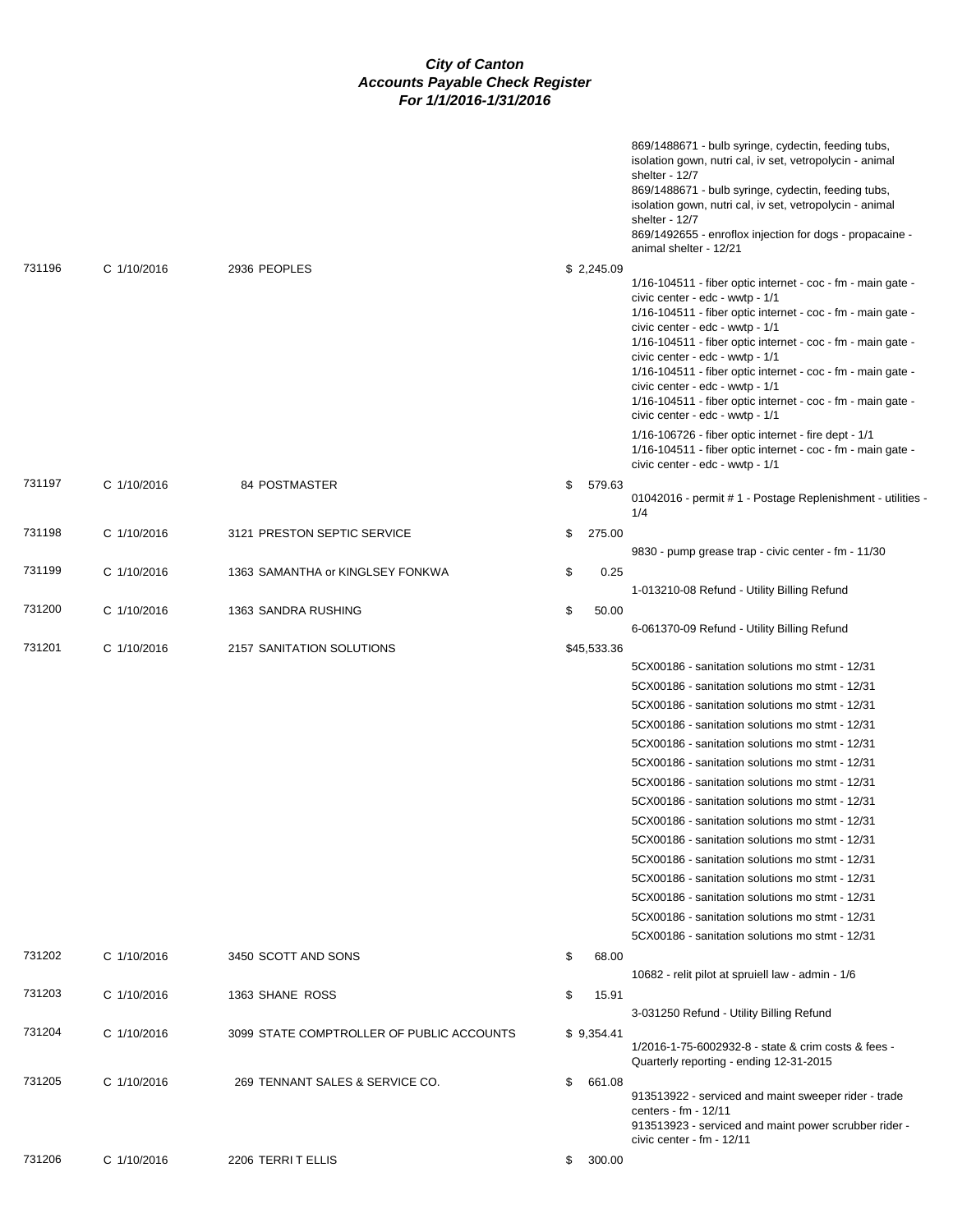|        |             |                                     |              | 01012016 - office cleaning - Dec 2015 - 4 days @ 75 -<br>police dept - 1/4                                                                                                                              |
|--------|-------------|-------------------------------------|--------------|---------------------------------------------------------------------------------------------------------------------------------------------------------------------------------------------------------|
| 731207 | C 1/10/2016 | 221 TML INTERGOVERNMENTAL RISK POOL | \$1,421.22   | 1/16-4477 - Nov 2015 Deductables - Bement deductible<br>Lawsuite - admin - 1/1                                                                                                                          |
| 731208 | C 1/10/2016 | 160 TEXAS MUNICIPAL RETIREMENT      | \$57,407.02  |                                                                                                                                                                                                         |
|        |             |                                     |              | 01012016 - TMRS Contributions for December 2015                                                                                                                                                         |
|        |             |                                     |              | 01012016 - TMRS Contributions for December 2015                                                                                                                                                         |
|        |             |                                     |              | 01012016 - TMRS Contributions for December 2015                                                                                                                                                         |
|        |             |                                     |              | 01012016 - TMRS Contributions for December 2015                                                                                                                                                         |
|        |             |                                     |              | 01012016 - TMRS Contributions for December 2015                                                                                                                                                         |
|        |             |                                     |              | 01012016 - TMRS Contributions for December 2015                                                                                                                                                         |
|        |             |                                     |              | 01012016 - TMRS Contributions for December 2015                                                                                                                                                         |
|        |             |                                     |              | 01012016 - TMRS Contributions for December 2015                                                                                                                                                         |
|        |             |                                     |              | 01012016 - TMRS Contributions for December 2015                                                                                                                                                         |
|        |             |                                     |              | 01012016 - TMRS Contributions for December 2015                                                                                                                                                         |
| 731209 | C 1/10/2016 | 2475 UNDERGROUND UTILITY SUPPLY     | \$2,517.15   |                                                                                                                                                                                                         |
|        |             |                                     |              | 102712 - tyton gaskets & flange adapters - utiltiies- 12/7<br>102616 - pvc couplings - utilities - 12/7<br>102932 - pvc coupling - utilities - 12/28                                                    |
|        |             |                                     |              | 102931 - pvc coupling and steel coupling - utilities - 12/21<br>102713 - 4" flange bolt & gasket set - utilities - 12/7<br>102933 - pvc couplings - utilities - 12/30                                   |
| 731210 | C 1/10/2016 | 200 UNITED SYSTEMS TECHNOLOGY INC   | \$<br>369.00 |                                                                                                                                                                                                         |
|        |             |                                     |              | 86213 - lazer bill cards for utility billing - utilities - 12/30                                                                                                                                        |
| 731211 | C 1/10/2016 | 892 US BANK                         | \$<br>350.00 | 4169037 - tax note 2011 - agent fees - 12/24                                                                                                                                                            |
| 731212 | C 1/10/2016 | 3065 US BANK EQUIPMENT FINANCE      | \$<br>84.50  |                                                                                                                                                                                                         |
| 731213 | C 1/10/2016 | 3065 US BANK EQUIPMENT FINANCE      | \$<br>84.50  | 294782594 - mo copier lease payment - muni court - 1/1                                                                                                                                                  |
|        |             |                                     |              | 294782826 - mo copier lease payment - fire dept - 12/25                                                                                                                                                 |
| 731214 | C 1/10/2016 | 3182 VAN ZANDT COUNTY TREASURER     | \$<br>10.00  |                                                                                                                                                                                                         |
|        |             |                                     |              | 01062016 - library donations for Dec 2015                                                                                                                                                               |
| 731215 | C 1/10/2016 | 17 VAN ZANDT NEWSPAPER LLC          | \$<br>493.30 | 384145 - vz news 2x4 cldisp - wwtp tech - 12/13                                                                                                                                                         |
|        |             |                                     |              | 384136 - chron 2x4 cldisp - wwtp tech - 12/11                                                                                                                                                           |
|        |             |                                     |              | 384091 - chron 2x3 cldisp - assist city mgr - admin - 12/11                                                                                                                                             |
|        |             |                                     |              | 384131 - herald 2x4 cldisp - wwtp tech - 12/10<br>383718 - chron 2x3 cldisp - legal ad - op supervisor -<br>utilities - 12/4                                                                            |
|        |             |                                     |              | 383787 - vz new 2x3 cldisp - assist city mgr - admin - 12/6<br>383780 - vz news 2x3 cldisp - op supervisor - utilities -<br>12/6<br>383583 - herald 2x3 cldisp - assist. City manager - admin -<br>12/3 |

384485 - vz news 2x3 cldisp - police officer - police dept - 12/20

384267 - vz news 2x4 cldisp - wwtp tech - 12/20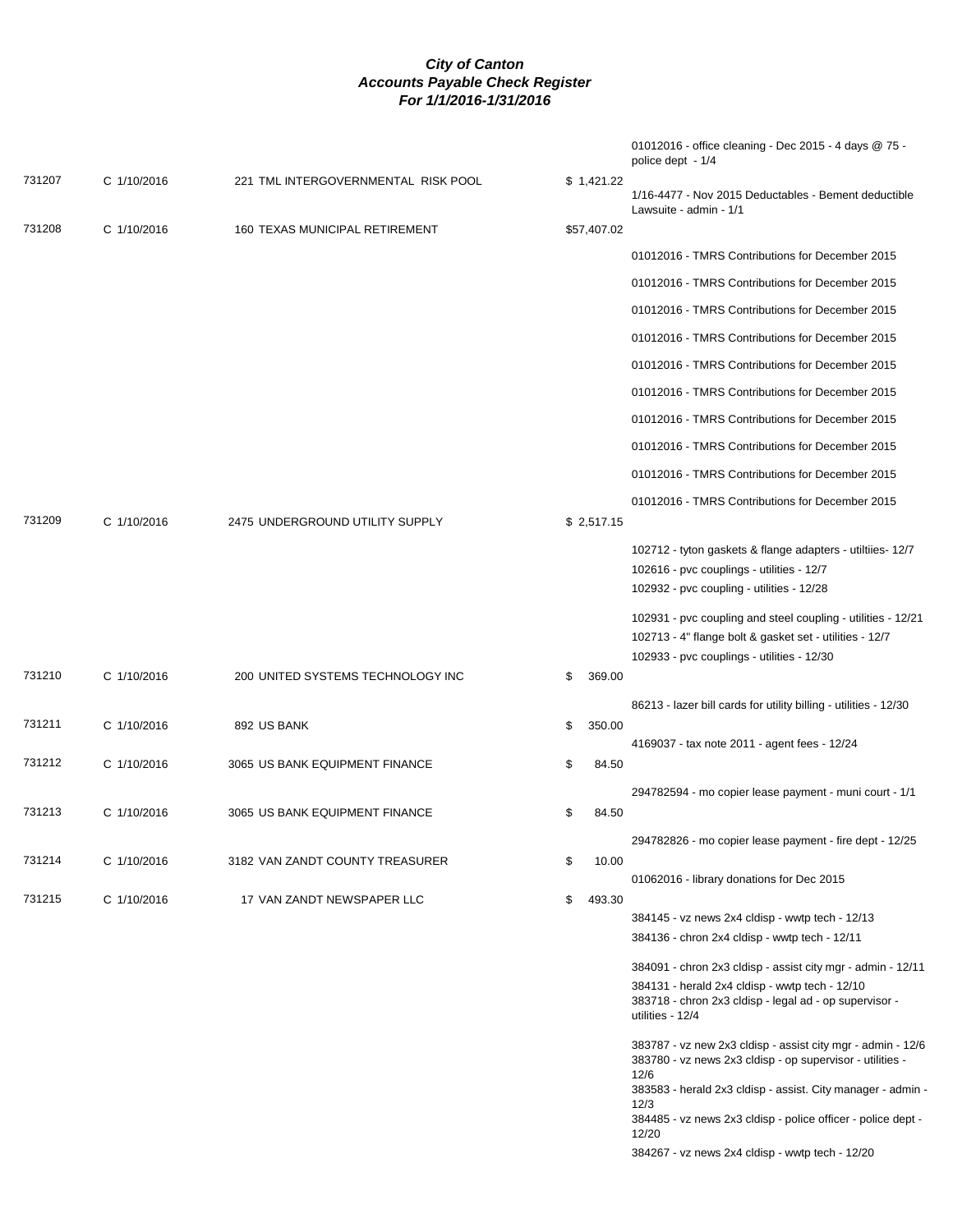|        |             |                                    |              | 384389 - chron 2x3 cldisp - police officer - police dept -<br>12/18                                                       |
|--------|-------------|------------------------------------|--------------|---------------------------------------------------------------------------------------------------------------------------|
|        |             |                                    |              | 384266 - chron 2x4 cldisp - wwtp tech - 12/18<br>384388 - herald 2x3 cldisp - police officer - police dept -<br>12/17     |
|        |             |                                    |              | 384265 - herald 2x4 cldisp - wwtp tech - 12/17<br>385250 - herald - legal notice - zoning change - admin -<br>12/24       |
|        |             |                                    |              | 383717 - herald 2x3 cldisp - legal ad - op supervisor -<br>utilities - 12/3                                               |
| 731216 | C 1/10/2016 | 139 VERIZON SOUTHWEST              | \$<br>962.18 | 383981 - herald 2x3 cldisp - assist city mgr - admin - 12/10                                                              |
|        |             |                                    |              | 1/16-840126 - verizon mo stmt - sr citzn bldg - 12/22                                                                     |
|        |             |                                    |              | 1/16-140129 - verizon mo stmt - transfer staion - 12/28<br>1/16-030109 - verizon mo stmt - muni court - 12/28             |
|        |             |                                    |              | 1/16-060530 - verizon mo stmt - city hall line $4 - 12/28$                                                                |
|        |             |                                    |              | 1/16-061211 - verizon mo stmt - animal shelter - 12/28                                                                    |
|        |             |                                    |              |                                                                                                                           |
|        |             |                                    |              | 1/16-060621 - verizon mo stmt - plaza museum - 12/22<br>1/16-2832014992 - verizon mo stmt - fm emergency alert -<br>12/22 |
|        |             |                                    |              | 1/16-960906 - verizon mo stmt - data line - fm - 12/22                                                                    |
|        |             |                                    |              | 1/16-800602 - verizon mo stmt - data line - fm - 12/22<br>1/16-040113 - verizon mo stmt - 903-567-0478 - coc -<br>12/22   |
|        |             |                                    |              | 1/16-950823 - verizon mo stmt - city hall line 7 - 12/22                                                                  |
| 731217 | C 1/10/2016 | 3387 WILLS POINT CHEVROLET         | \$<br>240.00 | 103946 - unit 18 - instrument panel gage cluster - wwtp -<br>12/29                                                        |
| 731218 | C 1/10/2016 | 2421 WITMER PUBLIC SAFETY GROUP    | \$<br>29.18  | 1666569A - Reflexite tetrahedrons = reflectives for<br>clothing - fire dept - 12/23                                       |
| 731219 | C 1/10/2016 | 3046 XEROX CORPORATION             | \$<br>115.63 |                                                                                                                           |
| 731220 | C 1/11/2016 | 2654 4M CONSTRUCTION SERVICES INC. | \$26,613.90  | 082789947 - mo copier billing - police dept - 1/1                                                                         |
|        |             |                                    |              | 01092016 - Trade Ctr IV Ext-Utility Work-pay req 1                                                                        |
| 731221 | C 1/11/2016 | 3280 BRUMLEY PROFESSIONAL SERVICES | \$2,800.00   |                                                                                                                           |
|        |             |                                    |              | 01092016 - cherry creek park trails-engineering & design<br>012 - new city hall-construction admin-1/9                    |
|        |             |                                    |              | 01092016-009 - trade center IV ext-construction admin-1/9                                                                 |
| 731222 | C 1/11/2016 | 1413 CHRIETZBERG ELECTRIC INC      | \$3,988.00   | 01092016 - Trade Ctr IV Ext-Electrical                                                                                    |
| 731223 | C 1/11/2016 | 932 VAN ZANDT STEEL INC            | \$64,576.00  |                                                                                                                           |
|        |             |                                    |              | 6022 - City Hall - Metal Building-pay req 3                                                                               |
| 731224 | C 1/12/2016 | 3245 CHERYL ADAMS                  | \$<br>152.31 | 6081 - City Hall - Metal Building-pay req 4-1/9                                                                           |
|        |             |                                    |              | 01122016 - child support-remit id 00124529561000384-<br>joe adams/cheryl adams                                            |
| 731225 | C 1/12/2016 | 1593 COLLEEN M BROWN               | \$<br>69.23  | 01122016 - CAUSE-94211-COLLEEN BROWN/JOEL<br>BROWN--AG CASE#-4591592561                                                   |
| 731226 | C 1/12/2016 | 3365 MINDY S PROCK                 | \$<br>184.62 |                                                                                                                           |
|        |             |                                    |              | 01122016 - cause - 0012826284 - Mindy Suzanne Prock /<br>Steven Lee Prock - 0012826284FM13                                |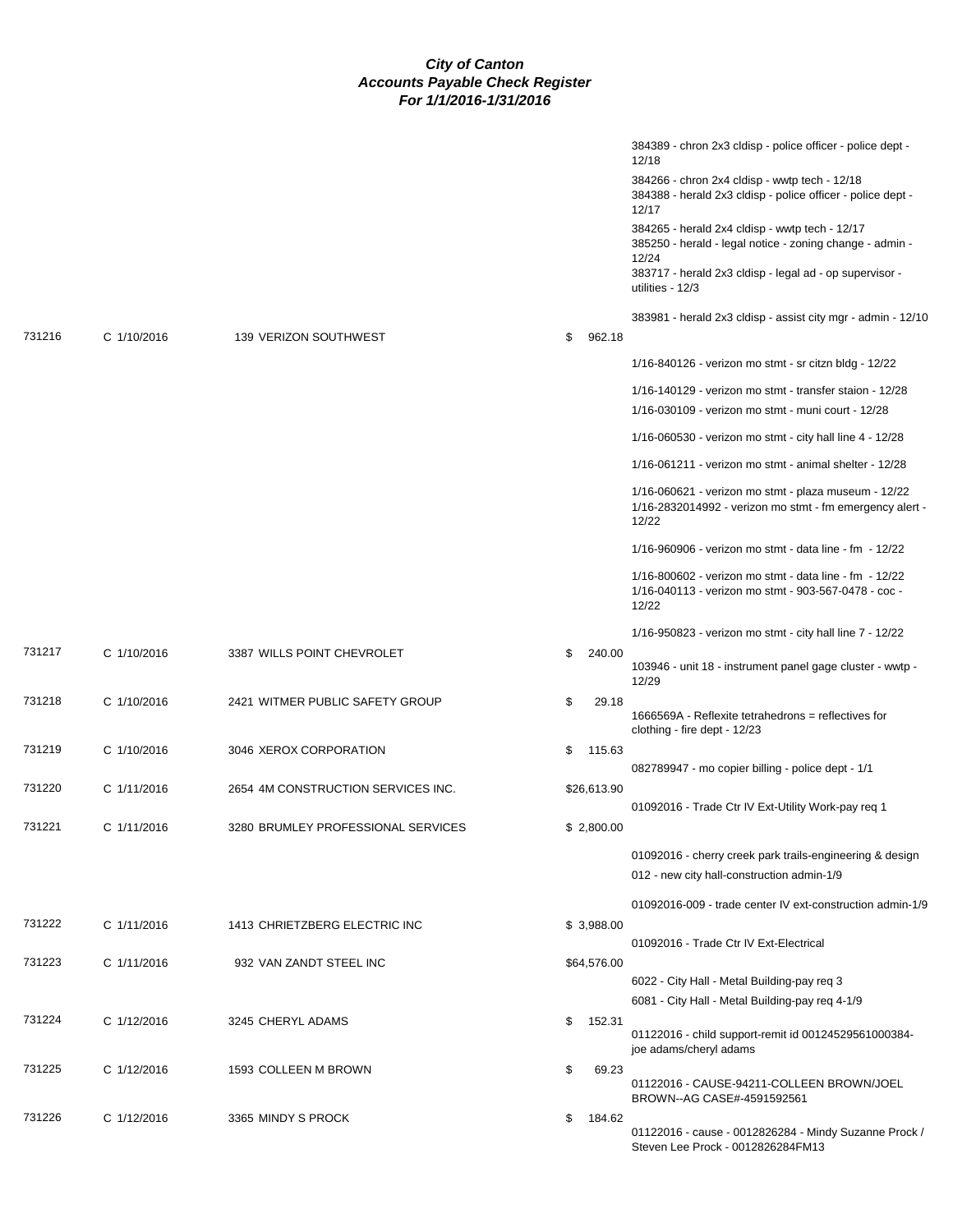| 731227 | C 1/12/2016 | 134 MY CREDIT UNION                    | \$<br>225.00 |                                                                                                                                                                                                                                                                                                                                                                                                                                                                                                                                                                                                                                                                                                                                                                                                                                                                                                                                                                                                                                                                                            |
|--------|-------------|----------------------------------------|--------------|--------------------------------------------------------------------------------------------------------------------------------------------------------------------------------------------------------------------------------------------------------------------------------------------------------------------------------------------------------------------------------------------------------------------------------------------------------------------------------------------------------------------------------------------------------------------------------------------------------------------------------------------------------------------------------------------------------------------------------------------------------------------------------------------------------------------------------------------------------------------------------------------------------------------------------------------------------------------------------------------------------------------------------------------------------------------------------------------|
|        |             |                                        |              | 01122016 - EMPLOYEE DIRECT SAVINGS DEPOSIT                                                                                                                                                                                                                                                                                                                                                                                                                                                                                                                                                                                                                                                                                                                                                                                                                                                                                                                                                                                                                                                 |
|        |             |                                        |              | 01122016 - EMPLOYEE DIRECT SAVINGS DEPOSIT                                                                                                                                                                                                                                                                                                                                                                                                                                                                                                                                                                                                                                                                                                                                                                                                                                                                                                                                                                                                                                                 |
|        |             |                                        |              | 01122016 - EMPLOYEE DIRECT SAVINGS DEPOSIT                                                                                                                                                                                                                                                                                                                                                                                                                                                                                                                                                                                                                                                                                                                                                                                                                                                                                                                                                                                                                                                 |
|        |             |                                        |              | 01122016 - EMPLOYEE DIRECT SAVINGS DEPOSIT                                                                                                                                                                                                                                                                                                                                                                                                                                                                                                                                                                                                                                                                                                                                                                                                                                                                                                                                                                                                                                                 |
| 731228 | C 1/12/2016 | 1918 ROBIN MICHELLE ALLISON            | \$<br>230.77 | 01122016 - CASE-09-00132-ROBIN ALLISON/BRAD<br><b>ALLISON</b>                                                                                                                                                                                                                                                                                                                                                                                                                                                                                                                                                                                                                                                                                                                                                                                                                                                                                                                                                                                                                              |
| 731229 | C 1/12/2016 | 2736 State Disbursement Unit           | \$<br>138.46 | 01122016 - cause #CV38856/dana/j phillips                                                                                                                                                                                                                                                                                                                                                                                                                                                                                                                                                                                                                                                                                                                                                                                                                                                                                                                                                                                                                                                  |
| 731230 | C 1/12/2016 | 2707 United States Treasury            | \$<br>235.86 |                                                                                                                                                                                                                                                                                                                                                                                                                                                                                                                                                                                                                                                                                                                                                                                                                                                                                                                                                                                                                                                                                            |
| 731231 | C 1/21/2016 | 3257 1st CLASS AUTO GLASS              | \$<br>265.00 | 01122016 - Dwight Lancaster- IRS Levy 1040A-12/3                                                                                                                                                                                                                                                                                                                                                                                                                                                                                                                                                                                                                                                                                                                                                                                                                                                                                                                                                                                                                                           |
|        |             |                                        |              | 14093 - unit 21 wlehman - replace windshield - 1/15                                                                                                                                                                                                                                                                                                                                                                                                                                                                                                                                                                                                                                                                                                                                                                                                                                                                                                                                                                                                                                        |
| 731232 | C 1/21/2016 | 783 2HOT CHICS CUSTOM SIGN SHOP        | \$<br>125.40 | 160115 - new door lettering - 1 gal rapid letter removr -<br>streets - 1/11<br>160115 - new door lettering - 1 gal rapid letter removr -<br>streets - 1/11                                                                                                                                                                                                                                                                                                                                                                                                                                                                                                                                                                                                                                                                                                                                                                                                                                                                                                                                 |
| 731233 | C 1/21/2016 | 2654 4M CONSTRUCTION SERVICES INC.     | \$<br>763.55 |                                                                                                                                                                                                                                                                                                                                                                                                                                                                                                                                                                                                                                                                                                                                                                                                                                                                                                                                                                                                                                                                                            |
|        |             |                                        |              | 1052 - waterline parts for granada square - utilities - 1/7                                                                                                                                                                                                                                                                                                                                                                                                                                                                                                                                                                                                                                                                                                                                                                                                                                                                                                                                                                                                                                |
| 731234 | C 1/21/2016 | 652 AAXION INC                         | \$<br>237.67 | 1376537 - translite tank trk - clamp bandit - t-bolt clamp -<br>nipple - unit brush 2 - fire dept - 12/31<br>1377145 - unit brush 2 - steel nipple - t-bolt clamp - fire<br>dept - 1/7                                                                                                                                                                                                                                                                                                                                                                                                                                                                                                                                                                                                                                                                                                                                                                                                                                                                                                     |
| 731235 | C 1/21/2016 | 1044 AUTOMATIC GAS CO INC              | \$<br>799.50 |                                                                                                                                                                                                                                                                                                                                                                                                                                                                                                                                                                                                                                                                                                                                                                                                                                                                                                                                                                                                                                                                                            |
|        |             |                                        |              | 16022 - 5240 gal propane @ 1.95 - animal shelter - 1/11                                                                                                                                                                                                                                                                                                                                                                                                                                                                                                                                                                                                                                                                                                                                                                                                                                                                                                                                                                                                                                    |
| 731236 | C 1/21/2016 | 1454 BUDGET BUSINESS SYSTEMS           | \$<br>39.29  | 016011 - mo copier billing - fm - 1/1                                                                                                                                                                                                                                                                                                                                                                                                                                                                                                                                                                                                                                                                                                                                                                                                                                                                                                                                                                                                                                                      |
| 731237 | C 1/21/2016 | 2718 Canton Chamber of Commerce        | \$<br>160.00 |                                                                                                                                                                                                                                                                                                                                                                                                                                                                                                                                                                                                                                                                                                                                                                                                                                                                                                                                                                                                                                                                                            |
| 731238 | C 1/21/2016 | 1496 CARD SERVICES-CITY OF CANTON-0093 | \$4,988.67   | 1369 - active membership annual dues - admin - 1/4                                                                                                                                                                                                                                                                                                                                                                                                                                                                                                                                                                                                                                                                                                                                                                                                                                                                                                                                                                                                                                         |
|        |             |                                        |              | 5530959AN60T4K1SN - speedtech lights - dwights truck -<br>lights and mount - dev serv - 12/7<br>2553606B02Y2K89A0 - Brookshires - Gift Cards for<br>Employee Christmas Party - 12/17<br>2553606B42Y2JS1XH - brookshires - tea - hamburger<br>meat - chili lunch - fire dept - 12/21<br>8514119B3S66HQY8J - Van Zandt Co Country Club -<br>Employee Christmas Party 2015<br>0541019AXQ5FSAL77 - usps - sent certi letter - fire dept -<br>12/15<br>7526586BA84RM1EGN - fire truck parts - unit Brush 2 -<br>akron ball valvr repair kit - fire dept - 12/2<br>2553606BB30VX2ZJ6 - jalapeno tree - flood clean up<br>lunch for fire fighters per lonny - fire dept - 12/28<br>5543286AV00FTLNL2 - weathertech - unit 12 - front<br>floorliner - floorliner repair kit - coc - 12/10<br>2526508AT000FHLQZ - van zandt co tax - unit 126 veh<br>reg - dev serv - 12/10<br>0541019ARQ5EXP2NX - usps - sent letter - code enfor -<br>12/9<br>2553606BB2Y2GTAL9 - brookshires - debra birthday cake<br>and card - $\cos$ - 12/27<br>541019ARQ5EXP2P5 - usps - sent letter - code enfor -<br>12/10 |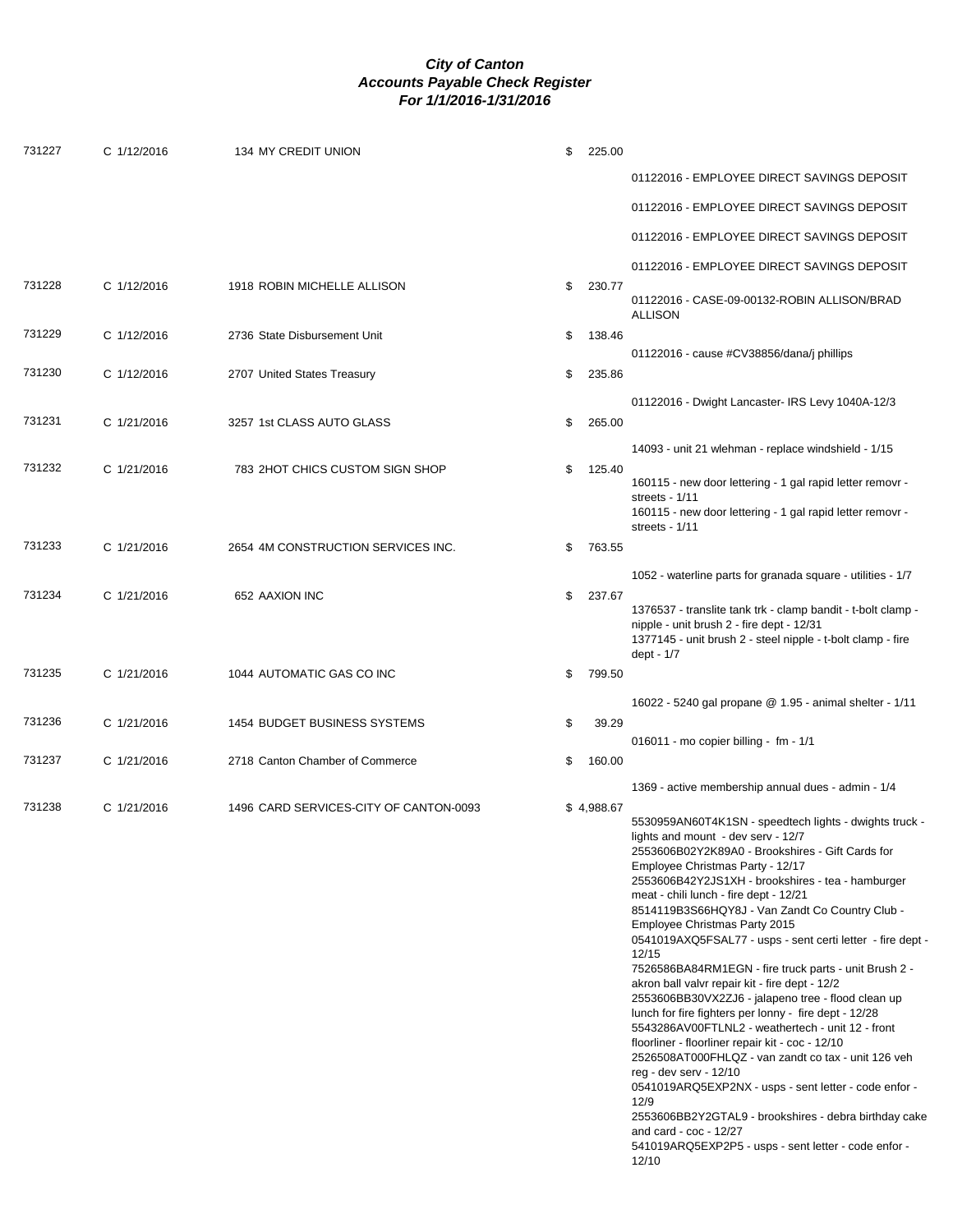2553606B32Y2PH0SF - TCEQ IND Renewal - rick malone - wwtp - 1/19 8517924B02AJJPJHV - moore store - coc employee christmas dinner - 12/17 5543286BQ00DLT5QW - amazon.com - 2 printer cartridges for patrol - police dept - 12/29 5543286B000TJSQSK - amazon mktplce - plastic pads for under chairs to protct floor - disptch room - police dept - 12/17 5543286AY00D3G84F - amazon mktplce - calendars police dept - 12/15 5548382B42LR4SF6R - walmart - hamburgers for employees - hldy cookies, water, tea, buns, cheese, charcoal, season, paper plates, tote box, trash bags, chips, mayo, mustard, pap towls, hot sauce, pickles, relish, lightr fluid - fire dep - 12/21 2553606B02Y2K89A0 - Brookshires - Gift Cards for Employee Christmas Party - 12/17

5548382AK2LR8M7ZT - walmart - swfr dst, comnd poster, gatorade, pledge, tape, cable ties - police dept - 12/4 2553606B02Y2K89A0 - Brookshires - Gift Cards for Employee Christmas Party - 12/17 3526508AT000B848X - van zandt co gov pay fee - for veh reg -unit 126 - dev svc - 12/10 5548382BQ2LR5V327 - walmart - fm pea cooking - water, spreads, cranbry, bread, onions, bacon, jalapenos, blackeyepeas - fm - 12/29 0525958BDEHRYL12X - automatic propane - bottle for heater - police dept - 12/29 5526352BD60YNB7JN - dairy queen - trustee lunch police dept - 12/30

5548382AK2LR8M7ZT - walmart - swfr dst, comnd poster, gatorade, pledge, tape, cable ties - police dept - 12/4 5548382B42LR4SF6R - walmart - hamburgers for employees - hldy cookies, water, tea, buns, cheese, charcoal, season, paper plates, tote box, trash bags, chips, mayo, mustard, pap towls, hot sauce, pickles, relish, lightr fluid - fire dep - 12/21 5548382B42LR4SF6R - walmart - hamburgers for employees - hldy cookies, water, tea, buns, cheese, charcoal, season, paper plates, tote box, trash bags, chips, mayo, mustard, pap towls, hot sauce, pickles, relish, lightr fluid - fire dep - 12/21 5542135BQWPQLHB82 - chens buffe - trustee lunch -

police dept - 12/12/29

5548382AK2LR8M7ZT - walmart - swfr dst, comnd poster, gatorade, pledge, tape, cable ties - police dept - 12/4 5543286BQ00XJTFDX - trinity discount whse - fm pea cooking - sugar, cornbread, spoons, pans, lids, hotsauce fm - 12/29

0541019APQ5FGTDTX - usps - sent letter - code enfor - 12/10

5543286AH00DNPHG9 - amazon mkt place - airport windsocks - airport - 12/3

2553606B02Y2K89A0 - Brookshires - Gift Cards for Employee Christmas Party - 12/17

5548382BQ2LR5V327 - walmart - fm pea cooking - water, spreads, cranbry, bread, onions, bacon, jalapenos, blackeyepeas - fm - 12/29

7541823AJ0KLPMQGS - dropbox - added space on computer - debra johnson - coc - 12/4

8550039AYBLH4APKA - texas floodplain management assoc - TFMA membership dues - lonny cluck - 12/15 0541019B5Q5EL547Y - usps - mailed cert letter for water

plant for ron fields- water plant - 12/23 2526508QH000GTQJD - van zandt co tax - units 15, 35

and 36 - veh reg - fm - 12/31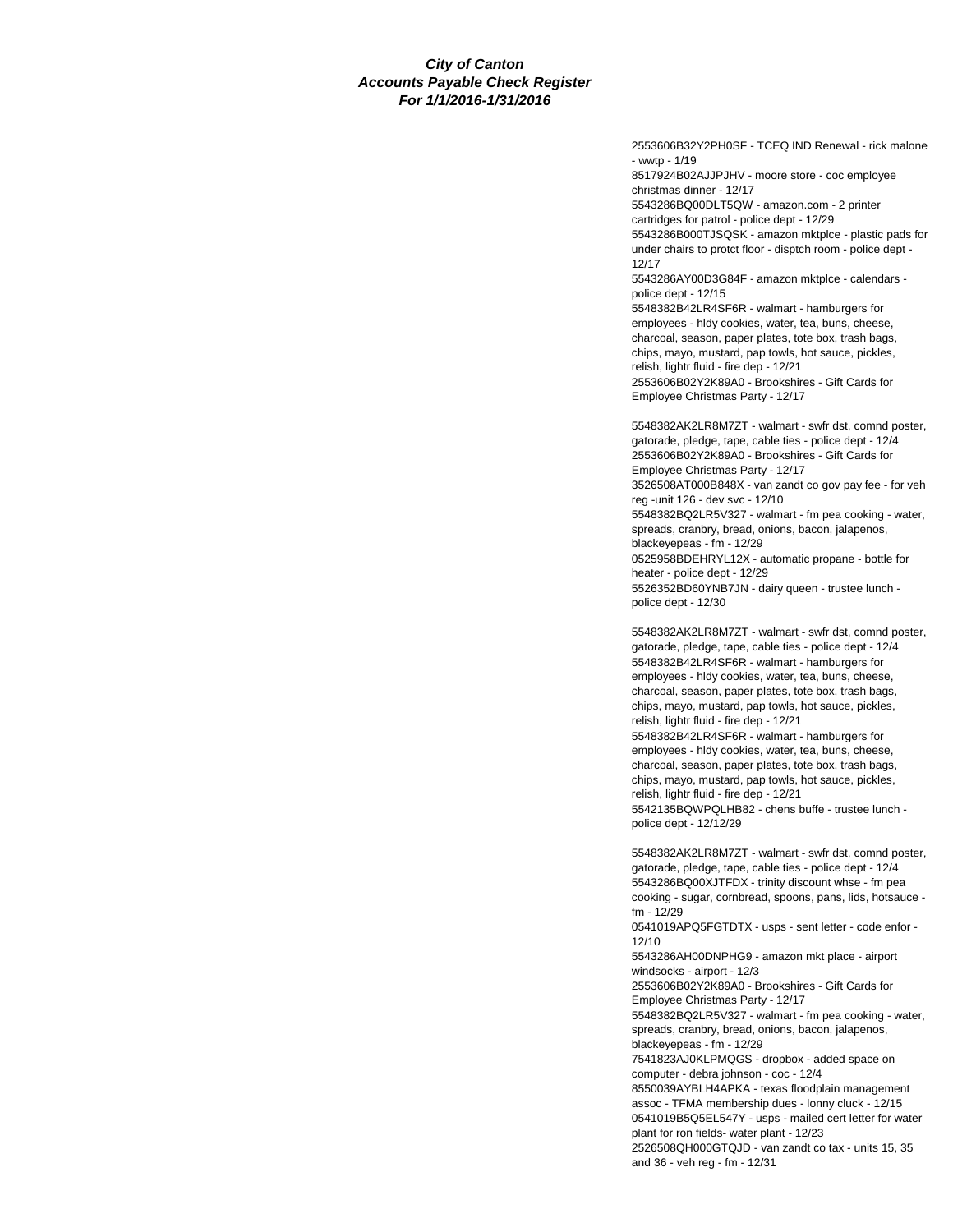2526508QH000QJZLS - van zandt co gov pay fee - units 15, 35 and 36 - veh reg - fm - 12/31 2553606BB2Y2GTQ61 - brookshires - birthday cake for debra - coc - 12/28 0541019AYQ5FGRL1Y - usps - mailed air test kit - fire dept - 12/16 5543273AG2DE9EERP - shoplet.com - copy paper police dept- 11/30 5548382ANBLGZFET3 - samsclub - fm pea cooking coffee and creamer - fm - 12/7 2553606AS2Y2VDGFA - brookshires - birthday cake for debbie - coc - 12/11 5542135B4WMNST5JP - 3D Pizza - trustee lunch - police dept - 12/21 0543684AXEHT58480 - office max - dry-erase board - dry erase starter kit - police dept - 12/14 5554750AN7Q0SLLXJ - old west bean and burger - lunch during FM workshop w/ council - admin - 12/8 5543286AX00V8ZKPS - amazon mktplace - radio antennas - police dept - 12/14 5554650B0603JA7HL - smartsign - signs for pd - police dept - 12/11 2553606B02Y2K89A0 - Brookshires - Gift Cards for Employee Christmas Party - 12/17 0548680B5RBGHWT8X - exxonmobil - tobacco for trustees - police dept - 12/22 5526352B660YNB7KF - dairy queen - lunch for trustees police dept - 12/23 5543687AY7YP081SL - pro vision - rotating camera mounting clip - police dept - 12/16 5548382BB2LR3YR42 - walmart - tobacco for trustees forks, honey buns, coffee, creamer - police dept - 12/28 5548382BB2LR3YR42 - walmart - tobacco for trustees forks, honey buns, coffee, creamer - police dept - 12/28 2553606B02Y2K89Q8 - brookshires - propane for shop heater - to dry paint on furniture - police dept - 12/17 8514119B3S66HQY8J - Van Zandt Co Country Club - Employee Christmas Party 2015 8514119B3S66HQY8J - Van Zandt Co Country Club - Employee Christmas Party 2015 5548382AY2LR11PPZ - walmart - gift cards for christmas party - paper towels - toilet paper - coc - 12/15 2553606B02Y2K89A0 - Brookshires - Gift Cards for Employee Christmas Party - 12/17 2553606B02Y2K89A0 - Brookshires - Gift Cards for Employee Christmas Party - 12/17 5548382AY2LR11PPZ - walmart - gift cards for christmas party - paper towels - toilet paper - coc - 12/15

5548382AY2LR11PPZ - walmart - gift cards for christmas party - paper towels - toilet paper - coc - 12/15 8514119B3S66HQY8J - Van Zandt Co Country Club - Employee Christmas Party 2015

5548382AY2LR11PPZ - walmart - gift cards for christmas party - paper towels - toilet paper - coc - 12/15 8514119B3S66HQY8J - Van Zandt Co Country Club - Employee Christmas Party 2015

5548382AY2LR11PPZ - walmart - gift cards for christmas party - paper towels - toilet paper - coc - 12/15

5548382AY2LR11PPZ - walmart - gift cards for christmas party - paper towels - toilet paper - coc - 12/15

5548382AY2LR11PPZ - walmart - gift cards for christmas party - paper towels - toilet paper - coc - 12/15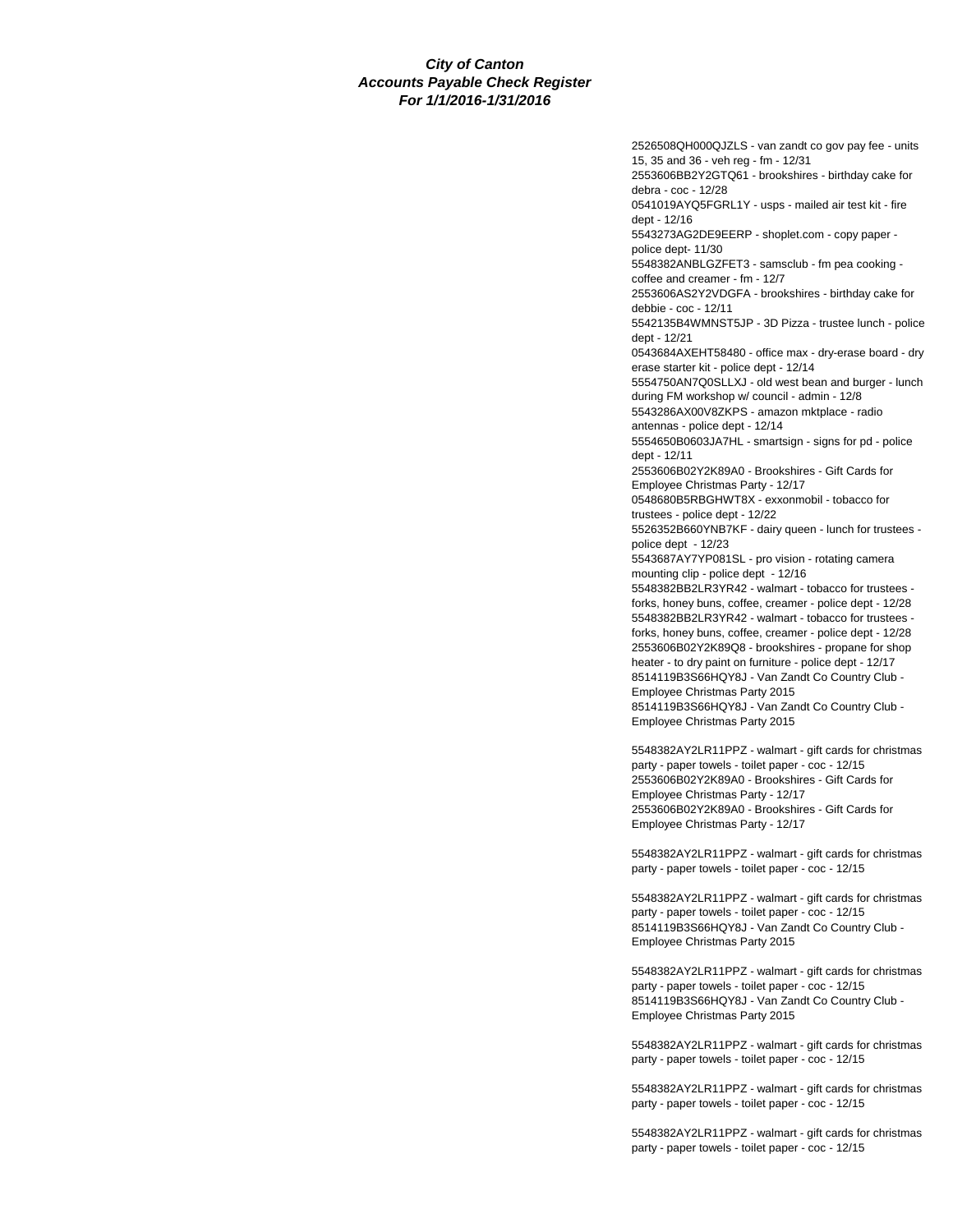|        |             |                                      |              | 5548382BQ2LR7MYAZ - walmart - cornbread - fm pea<br>cooking - fm - 12/29<br>5548382BB2LR3YR42 - walmart - tobacco for trustees -<br>forks, honey buns, coffee, creamer - police dept - 12/28<br>8514119B3S66HQY8J - Van Zandt Co Country Club -<br>Employee Christmas Party 2015<br>8514119B3S66HQY8J - Van Zandt Co Country Club -<br>Employee Christmas Party 2015 |
|--------|-------------|--------------------------------------|--------------|----------------------------------------------------------------------------------------------------------------------------------------------------------------------------------------------------------------------------------------------------------------------------------------------------------------------------------------------------------------------|
|        |             |                                      |              | 5548382AY2LR11PPZ - walmart - gift cards for christmas<br>party - paper towels - toilet paper - coc - 12/15                                                                                                                                                                                                                                                          |
| 731241 | C 1/21/2016 | 1738 CDW GOVERNMENT, INC.            | \$1,218.71   | BRR5867 - symantec licenses-anti virus software                                                                                                                                                                                                                                                                                                                      |
| 731242 | C 1/21/2016 | 1732 CERIDIAN BENEFIT SERVICES       | \$<br>97.91  | 332957175 - cobra - period ending - 12/31/2015 - admin -<br>1/4                                                                                                                                                                                                                                                                                                      |
| 731243 | C 1/21/2016 | <b>189 COMPLETE BUSINESS SYSTEMS</b> | \$<br>401.48 |                                                                                                                                                                                                                                                                                                                                                                      |
|        |             |                                      |              | 505898 - copier contract lease - coc - 1/6                                                                                                                                                                                                                                                                                                                           |
|        |             |                                      |              | 505898 - copier contract lease - coc - 1/6                                                                                                                                                                                                                                                                                                                           |
|        |             |                                      |              | 505898 - copier contract lease - coc - 1/6                                                                                                                                                                                                                                                                                                                           |
| 731244 | C 1/21/2016 | 178 DEEN IMPLEMENT CO.               | \$<br>28.06  |                                                                                                                                                                                                                                                                                                                                                                      |
|        |             |                                      |              | 1014020 - unit 72 - o-rings - outer air filter - wwtp - 1/12                                                                                                                                                                                                                                                                                                         |
| 731245 | C 1/21/2016 | 2937 DFW COMMUNICATIONS INC          | \$<br>534.00 | 411001011-1 - disconct and reinstil dipatch equip for<br>renovations - police dept - 1/8                                                                                                                                                                                                                                                                             |
| 731246 | C 1/21/2016 | 1038 DOUGLAS BELZER                  | \$<br>800.00 |                                                                                                                                                                                                                                                                                                                                                                      |
|        |             |                                      |              | 123 - health inspectins - fm - city - 1/2                                                                                                                                                                                                                                                                                                                            |
|        |             |                                      |              | 123 - health inspectins - fm - city - 1/2                                                                                                                                                                                                                                                                                                                            |
| 731247 | C 1/21/2016 | 348 EAGLE SECURITY SYSTEMS, INC.     | 240.00<br>\$ | 30421 - yearly security monitoring - 1/1/16-12/31/16 - log<br>cabin - fm - 1/7                                                                                                                                                                                                                                                                                       |
| 731248 | C 1/21/2016 | 1790 EAST TEXAS FLYING SERVICE, INC. | \$2,813.00   |                                                                                                                                                                                                                                                                                                                                                                      |
|        |             |                                      |              | 905 - Liability Insurance on Helicopter - police dept - 12/29                                                                                                                                                                                                                                                                                                        |
| 731249 | C 1/21/2016 | 1166 ECS HOUSE INDUSTRIES            | \$2,117.45   | 8048 - tail bearing bracket, stubshaft, lubricator, angles -<br>sewer plant maint - 12/21<br>8048 - tail bearing bracket, stubshaft, lubricator, angles -<br>sewer plant maint - 12/21<br>8048 - tail bearing bracket, stubshaft, lubricator, angles -<br>sewer plant maint - 12/21                                                                                  |
|        |             |                                      |              | 729993 - credit for over payment - inv 8048 - wwtp - 12/21<br>8048 - tail bearing bracket, stubshaft, lubricator, angles -<br>sewer plant maint - 12/21<br>8048 - tail bearing bracket, stubshaft, lubricator, angles -<br>sewer plant maint - 12/21<br>8048 - tail bearing bracket, stubshaft, lubricator, angles -<br>sewer plant maint - 12/21                    |
| 731250 | C 1/21/2016 | 381 GARY BURTON ENGINEERING, INC.    | \$2,262.50   |                                                                                                                                                                                                                                                                                                                                                                      |
|        |             |                                      |              | 3393 - Review TCEQ Permit Application - Prepare<br>responses to comments and questions - wwtp - 12/31                                                                                                                                                                                                                                                                |
| 731251 | C 1/21/2016 | 891 GT DISTRIBUTORS INC.             | \$1,504.72   | INV0558623 - New Vests for tiffany hall - police dept -<br>12/23<br>INV0558643 - New Vests for steve deville - police dept -<br>12/28                                                                                                                                                                                                                                |
| 731252 |             |                                      |              |                                                                                                                                                                                                                                                                                                                                                                      |
|        | C 1/21/2016 | 42 GW OIL COMPANY                    | \$2,500.00   | 0205 - 3000 gal diesel - streets - utilities - ww coll - 1/6                                                                                                                                                                                                                                                                                                         |
|        |             |                                      |              |                                                                                                                                                                                                                                                                                                                                                                      |
|        |             |                                      |              | 0205 - 3000 gal diesel - streets - utilities - ww coll - 1/6                                                                                                                                                                                                                                                                                                         |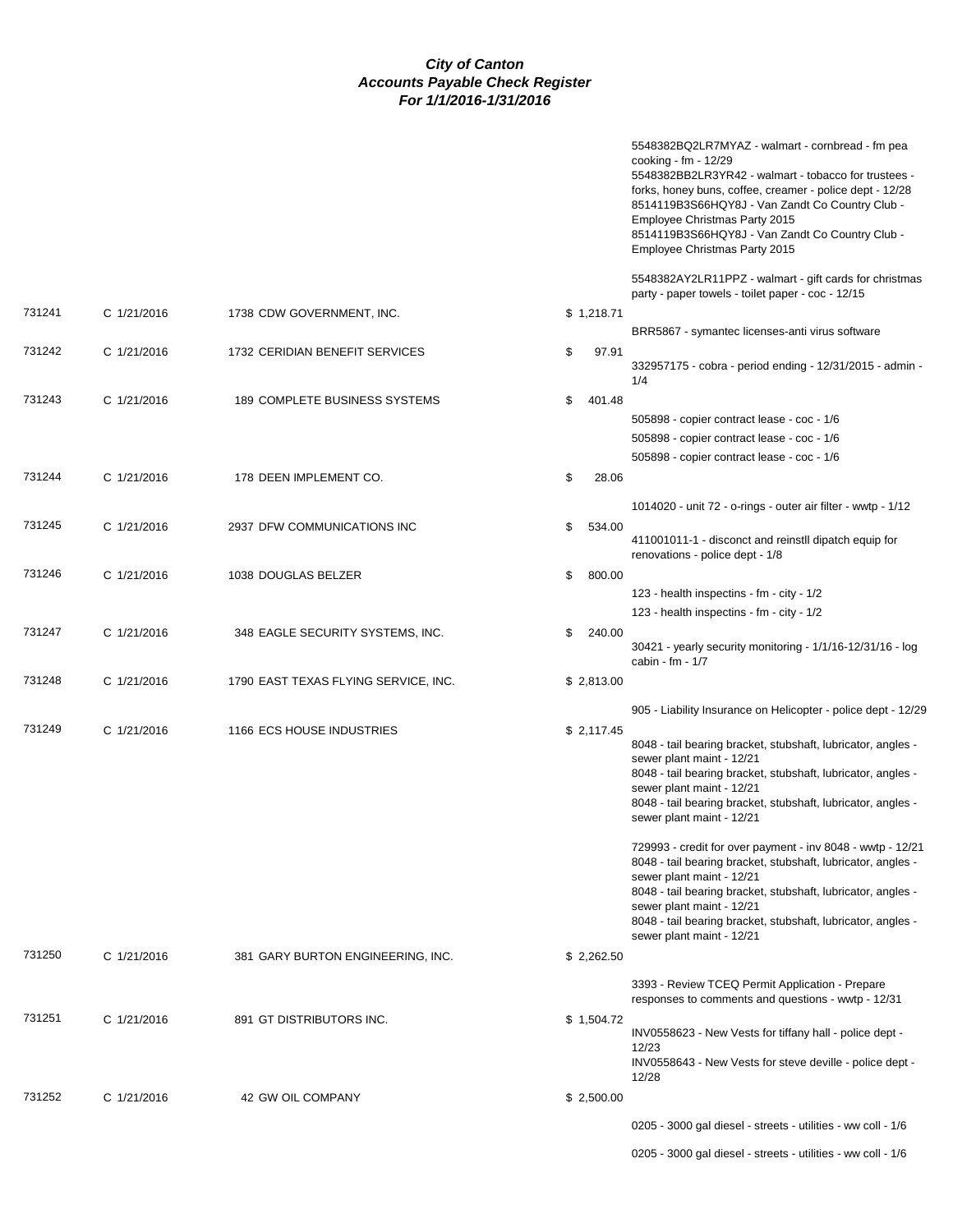|        |             |                          |              | 0205 - 3000 gal diesel - streets - utilities - ww coll - 1/6                                                                                                                                                                                                                                                     |
|--------|-------------|--------------------------|--------------|------------------------------------------------------------------------------------------------------------------------------------------------------------------------------------------------------------------------------------------------------------------------------------------------------------------|
| 731253 | C 1/21/2016 | 44 HACH COMPANY          | \$<br>294.99 | 9739099 - repair frt chg - ice pic and cal cube calibration -<br>water plant - 1/6                                                                                                                                                                                                                               |
| 731254 | C 1/21/2016 | 2709 HBC BUILDING CENTER | \$3,953.45   | 21632 - joint cemnt - epoxy - primr spry - police dept -<br>12/15<br>21758 - unit 126 d lancaster - hillman hardware - dev serv -<br>12/22<br>21748 - pvc coupling - pvc elbow and conduit - utilities -<br>12/22<br>21721 - paint brush - mini roller - stain - varnish - disptch<br>room - police dept - 12/21 |
|        |             |                          |              | 21738 - garden hose - utilities - 12/21                                                                                                                                                                                                                                                                          |
|        |             |                          |              | 21703 - pvc ball valve - adapter - utilites - 12/18                                                                                                                                                                                                                                                              |
|        |             |                          |              |                                                                                                                                                                                                                                                                                                                  |
|        |             |                          |              | 21693 - exterior screws - 2x4 lumber - fm - 12/18                                                                                                                                                                                                                                                                |
|        |             |                          |              | 21694 - toilt gaskt - pvc cleanout - hardware - fm - 12/18                                                                                                                                                                                                                                                       |
|        |             |                          |              | 21670 - paint & primer - for furniture - police dept - 12/17<br>21667 - Materials and Lumber for Soccer Field fence -<br>parks - 12/15                                                                                                                                                                           |
|        |             |                          |              | 21680 - pvc pipe -fm - 1/17                                                                                                                                                                                                                                                                                      |
|        |             |                          |              | 21668 - sand disc - unit 12 lonny - admin - 12/17                                                                                                                                                                                                                                                                |
|        |             |                          |              | 21761 - hillman hardware - fm - 12/22                                                                                                                                                                                                                                                                            |
|        |             |                          |              | 21630 - shovel - streets - 12/15<br>21634 - acetone to remove glue to paint cabinets - police<br>dept - 12/15                                                                                                                                                                                                    |
|        |             |                          |              | 21607 - brker cut - ham - fm - 12/14<br>21605 - hillman hardware - rotary file set - unit Brush 2 -<br>fire dept - $12/14$                                                                                                                                                                                       |
|        |             |                          |              | 21592 - coax cable - crimp connctr - cutter - splitter - led<br>bulb - walplate - station maint - fire dept - 12/12                                                                                                                                                                                              |
|        |             |                          |              | 21574 - paint brush - heat bulb - roof cemnt = $fm - 12/11$                                                                                                                                                                                                                                                      |
|        |             |                          |              | 21586 - f34cw lite bulbs - library - 12/11                                                                                                                                                                                                                                                                       |
|        |             |                          |              | 21583 - plastic shim wedge - fm - 12/11                                                                                                                                                                                                                                                                          |
|        |             |                          |              | 21679 - hillman hardware - drill bits - parks - 12/17                                                                                                                                                                                                                                                            |
|        |             |                          |              | 21786 - trufuel - fuel for chain saws - fire dept - 12/24                                                                                                                                                                                                                                                        |
|        |             |                          |              |                                                                                                                                                                                                                                                                                                                  |
|        |             |                          |              | 21857 - brass bushings - unit Brush 2 - fire dept - 12/30                                                                                                                                                                                                                                                        |
|        |             |                          |              | 21856 - hillman hardware - civic center tables - fm - 12/30                                                                                                                                                                                                                                                      |
|        |             |                          |              | 21859 - credit for labor charge - fm - 12/30<br>21839 - hillman hardware to refinish cabinets - police dept -<br>12/29                                                                                                                                                                                           |
|        |             |                          |              | 21828 - razor bldes, primr, epxy, pnt brush, sand papr, blue<br>tape - wall plates, swtch plates - police dept - 12/29                                                                                                                                                                                           |
|        |             |                          |              | 21838 - marking paint - fm - 12/29                                                                                                                                                                                                                                                                               |
|        |             |                          |              | 21863 - treadlocker for tables at civic center - fm - 12/30                                                                                                                                                                                                                                                      |
|        |             |                          |              | 21810 - pvc cment primer - fm - 12/28                                                                                                                                                                                                                                                                            |
|        |             |                          |              | 21799 - hillman hardware - unit Brush 2 - fire dept - 12/26                                                                                                                                                                                                                                                      |
|        |             |                          |              | 21369 - screwdriver set - impact driver - fm - 12/1                                                                                                                                                                                                                                                              |
|        |             |                          |              | 21783 - paint - fm - 12/24<br>21749 - drill bits - hillman hardware - dry creek landing<br>walls - fm - 12/22                                                                                                                                                                                                    |
|        |             |                          |              | 21787 - hillman hardware - fm - 12/24                                                                                                                                                                                                                                                                            |
|        |             |                          |              | 21789 - contractor - fm - 12/24                                                                                                                                                                                                                                                                                  |
|        |             |                          |              | 21791 - hillman hardware - fm - 12/24                                                                                                                                                                                                                                                                            |
|        |             |                          |              | 21772 - drill bit - fm - 12/23                                                                                                                                                                                                                                                                                   |
|        |             |                          |              |                                                                                                                                                                                                                                                                                                                  |
|        |             |                          |              |                                                                                                                                                                                                                                                                                                                  |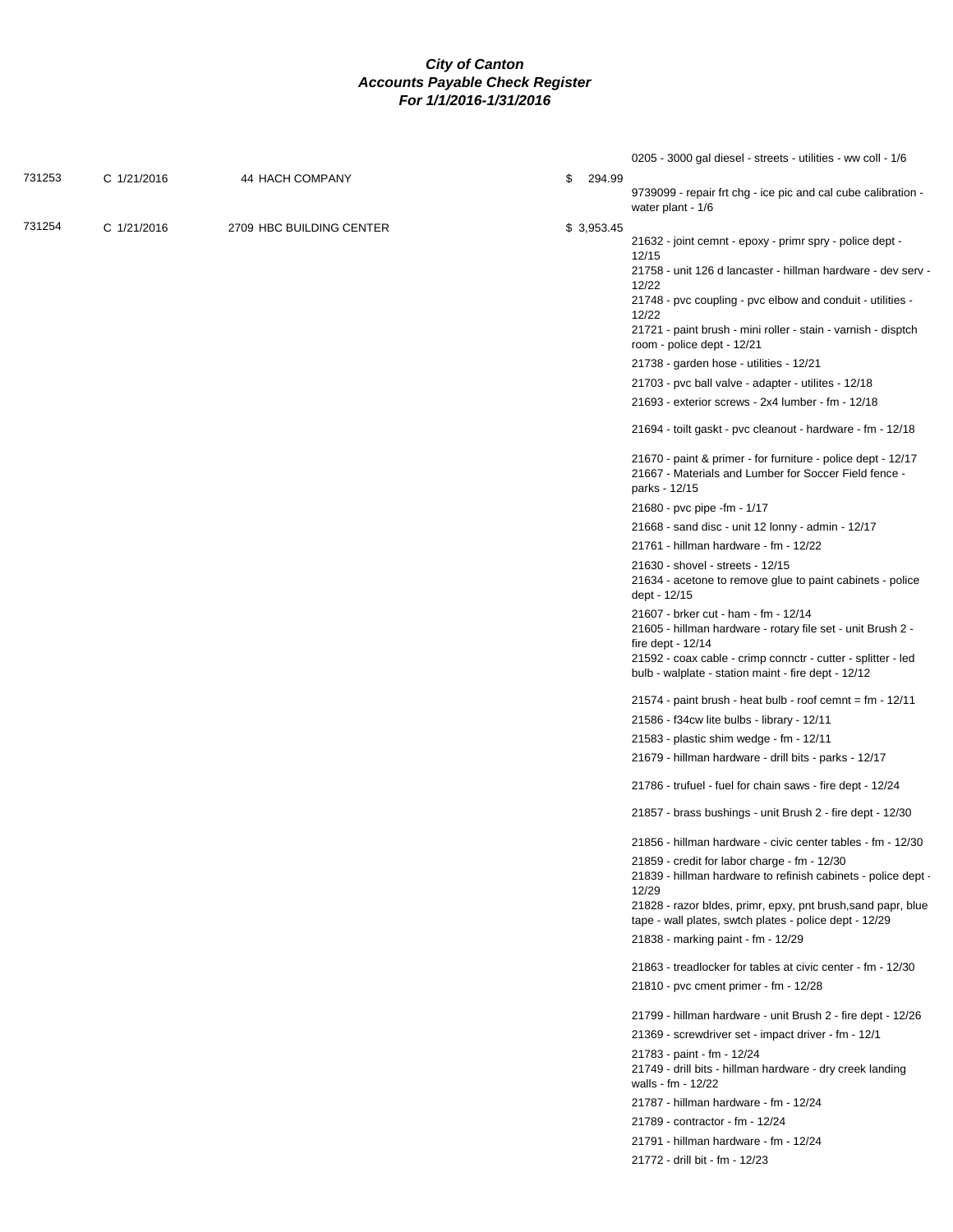21773 - paint for fm fense - fm - 12/23 21774 - returned paint - fm - 12/23 21778 - hillman hardware - unit Brush 2 bolts - fire dept - 12/23 21775 - paint for pipe fence - fm - 12/23 21563 - paint and paint brush - fm - 12/10 21800 - unit chief 1 - grd cord outlet - fire dept - 12/26 21450 - hillman hardware - parks - 12/5 21564 - returned paint brush and paint - fm - 12/10 21585 - paint - fm - 12/11 21768 - drill bits - fm - 12/23 21438 - tape ruler - streets - utilities - ww coll - 12/4 21438 - tape ruler - streets - utilities - ww coll - 12/4 21438 - tape ruler - streets - utilities - ww coll - 12/4 21849 - sprypaint - wwtp - 12/30 21852 - cir blade - wwtp tools - 12/30 21440 - hillman hardware - parks - 12/4 21556 - pvc primer - pvc cment - wwtp - 12/10 21451 - treated lumber - parks - 12/5 21588 - AA batteries 20 pk - fm - 12/11 21444 - pvc primr - cement - pvc pipe - elbows - coupl - for water break - utilities - 12/5 21445 - coupl fix - couplings - for water break - utilities - 12/5 21408 - hacksaw & blades - primr spry - epoxy - hillman hardware - for dispatch - police dept - 12/3 21384 - concrete mix sand/gravl - to pack valves - utilities - 12/2 21398 - flexogen hose - for welder - utilities - 12/2 21375 - guardian barrier - trade center IV project - fm - 12/2 21389 - sray paint and primer - paint brush - drill bit - fire dept - 12/2 21389 - sray paint and primer - paint brush - drill bit - fire dept - 12/2 21372 - guardian barrier - trade center IV project - fm - 12/1 21430 - drill bit - parks - 12/4 21497 - pvc traps - fm - 12/8 21821 - gloves - water plant - 12/28 21565 - paint and paint brush - fm - 12/10 21552 - adapter - pvc bushing - coupl - utlities - 12/10 21861 - hole saw - city hall renov - 12/30 21862 - returned hole saw - city hall renov - 12/30 21851 - drill bits - wall anch - shelf brackets - shelf for city hall renov - 12/30 21446 - drill bits - hillman hardware - water plant - 12/5 21520 - eye bt - wedge clamp connect - hillman hardware fm tools - fm - 12/9 21514 - wasp killer -parks - 12/8 21506 - hillman hardware - wire brush - for unit E-1 handles - fire dept - 12/8 21453 - lumber - fm - 12/5 21476 - bronze caulk - fire dept - 12/7 21475 - texas flag - nylon flag - fire dept - 12/7 21474 - hillman hardware - paint - 2x4 studs - reinfrce bars - pipe - wwtp - 12/7

21477 - furn filters - fm - 12/7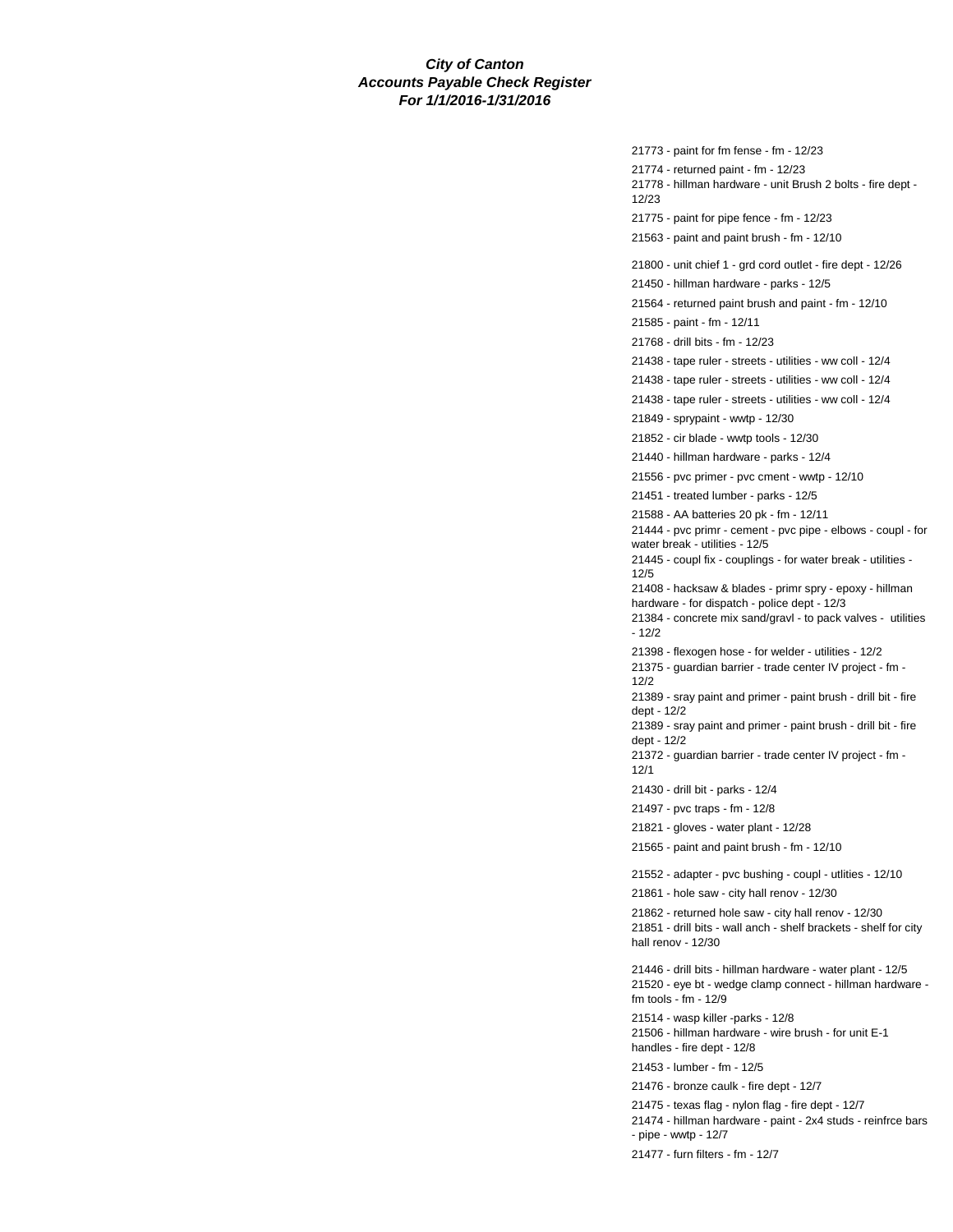|        |             |                                          |              | 21469 - hillman hardware - parks - 12/7                                                                                                                                                                                                |
|--------|-------------|------------------------------------------|--------------|----------------------------------------------------------------------------------------------------------------------------------------------------------------------------------------------------------------------------------------|
|        |             |                                          |              | 21471 - grind wheel - fm tools - fm - 12/7                                                                                                                                                                                             |
|        |             |                                          |              | 21464 - flat bar - hillman hardware - fm - 12/7                                                                                                                                                                                        |
|        |             |                                          |              | 21483 - pvc adapter - utilities - 12/7<br>21456 - twist lock light control - 400w lite bulb - fire & ems<br>station repair - fire dept - 12/5                                                                                          |
|        |             |                                          |              | 21490 - pvc pipe - utilities - 12/8                                                                                                                                                                                                    |
| 731260 | C 1/21/2016 | 46 HICKMAN ELECTRIC & PUMP               | \$1,635.00   | 4471 - clean & repair regal vacuum reg - install & test<br>vacuum @ water plant - 12/15<br>4461 - maint & repair vacuum reg in water plant - water<br>plant - 12/7<br>4465 - test well - drawdown & flow test - water plant -<br>12/10 |
| 731261 | C 1/21/2016 | 3111 HRDIRECT                            | \$<br>109.85 | INV3407906 - 2016 attendance calendar cards for payroll -<br>coc - 11/19                                                                                                                                                               |
| 731262 | C 1/21/2016 | 1160 HYDRAULIC POWER SERVICES INC        | \$<br>247.69 |                                                                                                                                                                                                                                        |
|        |             |                                          |              | 66646 - unit 57 - rebuild steering cylinder - fm - 1/8                                                                                                                                                                                 |
| 731263 | C 1/21/2016 | 2809 INGRAM HEALTH CARE PC               | \$<br>100.00 | 01072016 - pre-employment drug screen - mstroud -<br>srodgers - admin - 1/7<br>01072016 - pre-employment drug screen - mstroud -<br>srodgers - admin - 1/7                                                                             |
| 731264 | C 1/21/2016 | 2956 INTERSTATE ALL BATTERY CENTER-TYLER | \$<br>147.60 | 1912702003753 - batteries for hand held radios - police<br>dept - 1/7                                                                                                                                                                  |
| 731265 | C 1/21/2016 | 2429 JZ SOUTHERN BOYZ SERVICES LLC       | \$4,400.00   | 969 - Emergency valve cut off - Hwy 19 & 243 - 6" water<br>line                                                                                                                                                                        |
| 731266 | C 1/21/2016 | 1144 KAUFMAN OVERHEAD DOORS              | \$<br>825.00 |                                                                                                                                                                                                                                        |
|        |             |                                          |              | 379749 - 10x8 roll up door - fm - 1/15                                                                                                                                                                                                 |
| 731267 | C 1/21/2016 | 1726 LA DEANIA JONES                     | \$<br>896.04 |                                                                                                                                                                                                                                        |
|        |             |                                          |              | 01192016 - reimburse for animal shelter supplies - 1/19                                                                                                                                                                                |
|        |             |                                          |              | 01192016 - reimburse for animal shelter supplies - 1/19                                                                                                                                                                                |
|        |             |                                          |              | 01192016 - reimburse for animal shelter supplies - 1/19                                                                                                                                                                                |
|        |             |                                          |              | 01192016 - reimburse for animal shelter supplies - 1/19                                                                                                                                                                                |
|        |             |                                          |              | 01192016 - reimburse for animal shelter supplies - 1/19                                                                                                                                                                                |
|        |             |                                          |              | 01192016 - reimburse for animal shelter supplies - 1/19                                                                                                                                                                                |
|        |             |                                          |              | 01192016 - reimburse for animal shelter supplies - 1/19                                                                                                                                                                                |
|        |             |                                          |              | 01192016 - reimburse for animal shelter supplies - 1/19                                                                                                                                                                                |
|        |             |                                          |              | 01192016 - reimburse for animal shelter supplies - 1/19                                                                                                                                                                                |
|        |             |                                          |              | 01192016 - reimburse for animal shelter supplies - 1/19                                                                                                                                                                                |
| 731268 | C 1/21/2016 | 949 LEWIS CHEVROLET                      | \$<br>7.00   | 46472 - unit 127 - state inspection - fm - 1/14                                                                                                                                                                                        |
| 731269 | C 1/21/2016 | 142 LONGVIEW ASPHALT                     | \$1,989.16   |                                                                                                                                                                                                                                        |
|        |             |                                          |              | 96423 - 22.54 tons of patching materials-1/7                                                                                                                                                                                           |
| 731270 | C 1/21/2016 | 1173 LUBRIFORMANCE                       | \$<br>101.67 | 3470 - (4) 1gal case of Cleanlinge Degreaser for<br>manholes - Utilities - WW Coll - 1/8<br>3470 - (4) 1gal case of Cleanlinge Degreaser for<br>manholes - Utilities - WW Coll - 1/8                                                   |
| 731271 | C 1/21/2016 | 199 MAULDIN MECHANICAL                   | \$4,053.00   |                                                                                                                                                                                                                                        |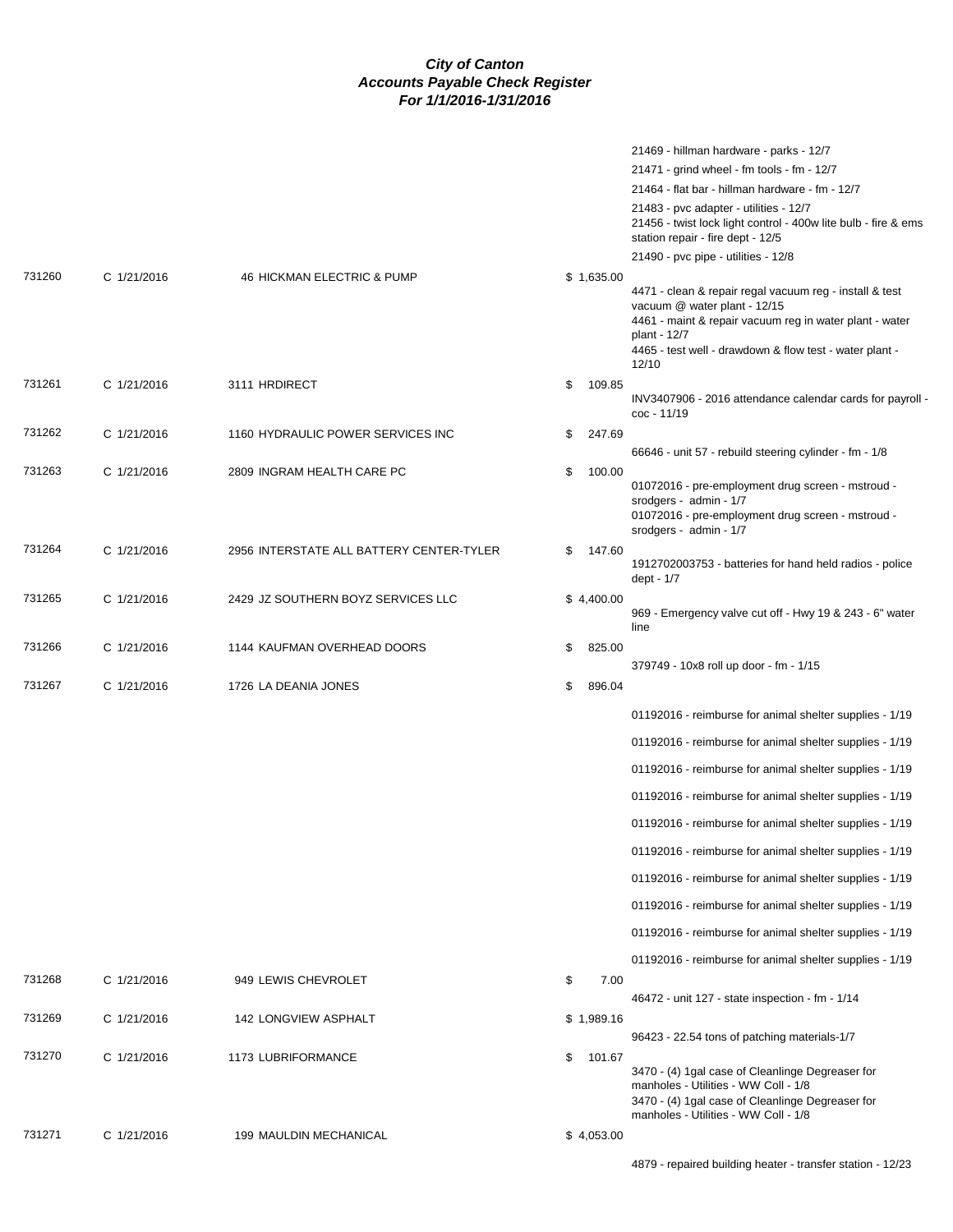|      | 4901 - repaired heater for meals on wheels - sr citzn bldg - |  |  |  |
|------|--------------------------------------------------------------|--|--|--|
| 1/15 |                                                              |  |  |  |

|        |             |                                  |              | 4902 - New Air Condition and Install for Police Dept - 1/16                                                                                                                                                                                                                                                                                                                                                                                                                                                                                   |
|--------|-------------|----------------------------------|--------------|-----------------------------------------------------------------------------------------------------------------------------------------------------------------------------------------------------------------------------------------------------------------------------------------------------------------------------------------------------------------------------------------------------------------------------------------------------------------------------------------------------------------------------------------------|
| 731272 | C 1/21/2016 | 2837 MR D'S #2                   | \$<br>400.77 | 22898 - 101.21 gal diesel @ 1.65 - streets - utilties - ww<br>coll - 12/23<br>22898 - 101.21 gal diesel @ 1.65 - streets - utilties - ww<br>coll - 12/23<br>473195 - unit 10 fuel cell - streets - utilities - ww coll -<br>12/30<br>473195 - unit 10 fuel cell - streets - utilities - ww coll -<br>12/30<br>473195 - unit 10 fuel cell - streets - utilities - ww coll -<br>12/30<br>22966 - unit 10 fuel cell - 99.56 gal diesel @ 1.49 - ww coll<br>$-1/11$<br>22898 - 101.21 gal diesel @ 1.65 - streets - utilties - ww<br>coll - 12/23 |
| 731273 | C 1/21/2016 | 2796 MR D'S 10 MINUTE OIL CHANGE | 7.00<br>\$   | 37842 - unit 35 - state inspection - fm - 12/15                                                                                                                                                                                                                                                                                                                                                                                                                                                                                               |
| 731274 | C 1/21/2016 | 124 MUFFLER & HITCH SHOP         | \$<br>125.00 | 100/3787 - unit 24 booster 2 -repaired exhaust - fire dept -<br>1/12                                                                                                                                                                                                                                                                                                                                                                                                                                                                          |
| 731275 | C 1/21/2016 | 350 OMNIBASE SERVICES OF TEXAS   | \$<br>156.00 | OBS15400241 - omnibase service fee - 4th Quarter - muni<br>court - $1/7$                                                                                                                                                                                                                                                                                                                                                                                                                                                                      |
| 731276 | C 1/21/2016 | 216 PAETEC COMMUNICATIONS INC    | \$1,330.38   | 59078938 - paetec mo stmt - 1/10<br>59078938 - paetec mo stmt - 1/10<br>59078938 - paetec mo stmt - 1/10<br>59078938 - paetec mo stmt - 1/10<br>59078938 - paetec mo stmt - 1/10<br>59078938 - paetec mo stmt - 1/10<br>59078938 - paetec mo stmt - 1/10<br>59078938 - paetec mo stmt - 1/10                                                                                                                                                                                                                                                  |
| 731277 | C 1/21/2016 | 3307 PLUMBING BY ROGER           | \$<br>10.00  | 01122016 - refund for over payment on permit P16-<br>000003-1303 - 1/12                                                                                                                                                                                                                                                                                                                                                                                                                                                                       |
| 731278 | C 1/21/2016 | 2938 POTTER MINTON PC            | \$7,441.02   | 09233.1030497 - legal fees mo stmt - admin - 1/1<br>09233.1030497 - legal fees mo stmt - admin - 1/1<br>09233.1030497 - legal fees mo stmt - admin - 1/1<br>09233.1030497 - legal fees mo stmt - admin - 1/1<br>09233.1030497 - legal fees mo stmt - admin - 1/1<br>09233.1030497 - legal fees mo stmt - admin - 1/1                                                                                                                                                                                                                          |
| 731279 | C 1/21/2016 | 3102 POWERPLAN                   | \$<br>355.14 | T40051 - unit 74 backhoe - butting blade, bolts and O ring -<br>transfer station - 1/7<br>T40021 - elbow fitt - o-rings - unit 74 backhoe - transfer<br>station - 1/5                                                                                                                                                                                                                                                                                                                                                                         |
| 731280 | C 1/21/2016 | 1867 QUILL CORPORATION           | \$<br>449.93 | 1972069 - toner for debbie - copy paper for coc - 1/5                                                                                                                                                                                                                                                                                                                                                                                                                                                                                         |
| 731281 | C 1/21/2016 | 2958 RESCUED PET ADOPTION LEAGUE | \$<br>415.90 | 1972069 - toner for debbie - copy paper for coc - 1/5<br>011016-1 - shampoos - halters - syringes - scissors - dog<br>food - treats - animal shelter - 1/10<br>011016-1 - shampoos - halters - syringes - scissors - dog<br>food - treats - animal shelter - 1/10                                                                                                                                                                                                                                                                             |
| 731282 | C 1/21/2016 | 66 SITE SANITATION SERVICE       | \$450.00     |                                                                                                                                                                                                                                                                                                                                                                                                                                                                                                                                               |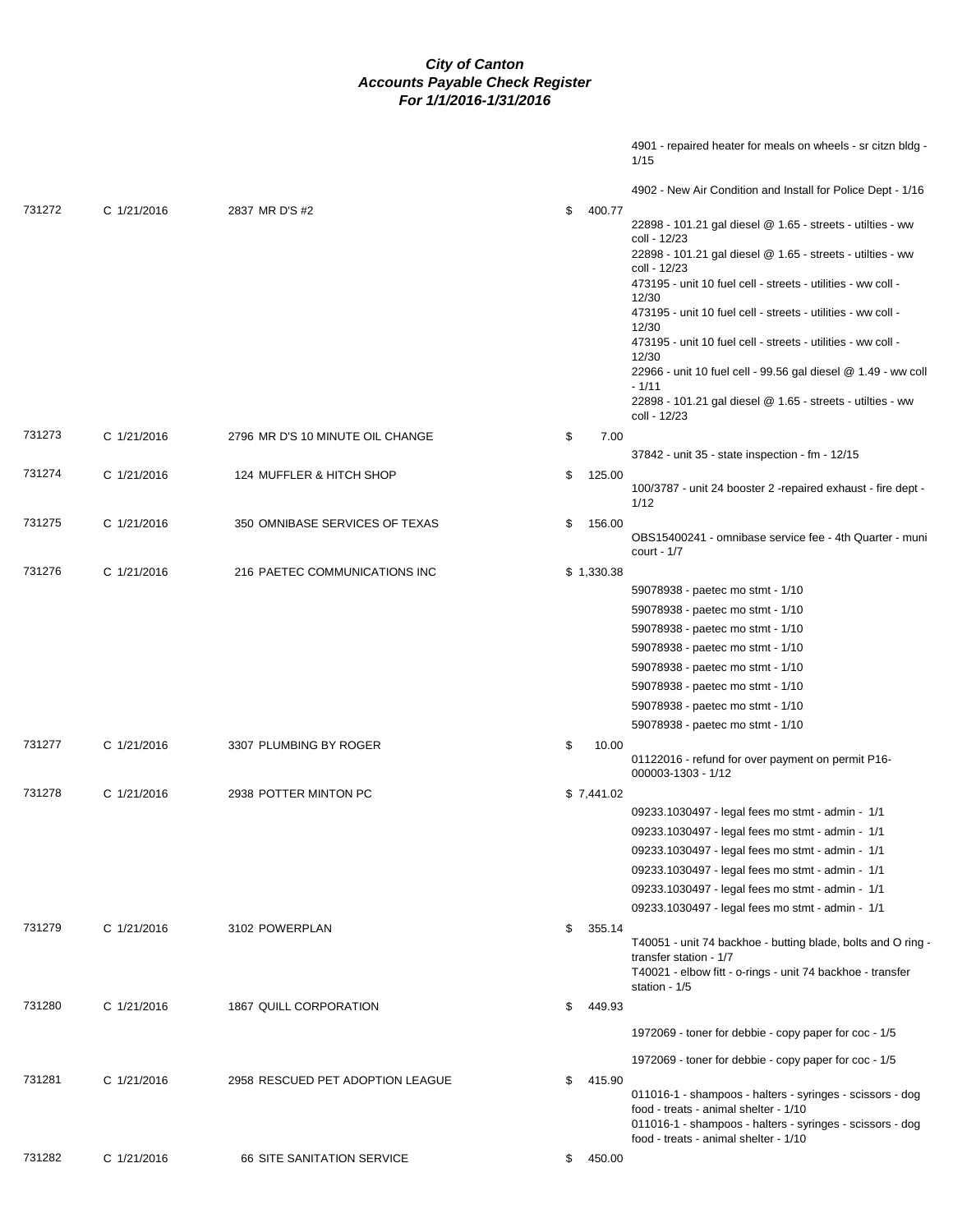|        |             |                                 |              | 1/16-100 - portable toilets - Jan service - parks - fm & city<br>hall construction - 1/11<br>1/16-100 - portable toilets - Jan service - parks - fm & city<br>hall construction - 1/11<br>1/16-100 - portable toilets - Jan service - parks - fm & city<br>hall construction - 1/11 |
|--------|-------------|---------------------------------|--------------|-------------------------------------------------------------------------------------------------------------------------------------------------------------------------------------------------------------------------------------------------------------------------------------|
| 731283 | C 1/21/2016 | 3292 TFACS                      | \$<br>338.00 |                                                                                                                                                                                                                                                                                     |
|        |             |                                 |              | 01182016 - TFACS 2016 Conference - Ljones & Pbates -<br>New Braunsfield- 2/21-2/23- animal shelter - 1/18                                                                                                                                                                           |
|        |             |                                 |              | 01182016 - TFACS 2016 Conference - Ljones & Pbates -<br>New Braunsfield- 2/21-2/23- animal shelter - 1/18                                                                                                                                                                           |
| 731284 | C 1/21/2016 | 79 TRINITY VALLEY ELEC COOP     | \$<br>89.29  | 1/16-30043297004 - trinity valley electric mo stmt - burnet<br>trl - water plant - 1/8                                                                                                                                                                                              |
|        |             |                                 |              | 1/16-30043297002 - trinity valley electric mo stmt -<br>artesian well - water plant - 1/8                                                                                                                                                                                           |
| 731285 | C 1/21/2016 | 2475 UNDERGROUND UTILITY SUPPLY | \$<br>36.00  |                                                                                                                                                                                                                                                                                     |
|        |             |                                 |              | 103205 - 3/4 x 1/32 fiber meter washer - utilities - 12/31                                                                                                                                                                                                                          |
| 731286 | C 1/21/2016 | 3070 UNIFIRST                   | \$1,367.25   |                                                                                                                                                                                                                                                                                     |
|        |             |                                 |              | 828 3337684 - unifirst weekly stmt - city hall - 12/17<br>828 3337681 - unifirst weekly stmt - utilities - streets -<br>12/17                                                                                                                                                       |
|        |             |                                 |              | 828 3332958 - unifirst weekly stmt - utilities - streets - 12/3                                                                                                                                                                                                                     |
|        |             |                                 |              | 828 3332958 - unifirst weekly stmt - utilities - streets - 12/3                                                                                                                                                                                                                     |
|        |             |                                 |              | 828 3332963 - unifirst weekly stmt - wwtp - 12/3                                                                                                                                                                                                                                    |
|        |             |                                 |              | 828 3332963 - unifirst weekly stmt - wwtp - 12/3                                                                                                                                                                                                                                    |
|        |             |                                 |              | 828 3332959 - unifirst weekly stmt - fm - parks - 12/3                                                                                                                                                                                                                              |
|        |             |                                 |              | 828 3340095 - unifirst weekly stmt - fm - parks - 12/24                                                                                                                                                                                                                             |
|        |             |                                 |              | 828 3340099 - unifirst weekly stmt - wwtp - 12/24                                                                                                                                                                                                                                   |
|        |             |                                 |              | 828 3340099 - unifirst weekly stmt - wwtp - 12/24                                                                                                                                                                                                                                   |
|        |             |                                 |              | 828 3340094 - unifirst weekly stmt - utilities - streets -<br>12/24                                                                                                                                                                                                                 |
|        |             |                                 |              | 828 3340094 - unifirst weekly stmt - utilities - streets -<br>12/24                                                                                                                                                                                                                 |
|        |             |                                 |              | 828 3332962 - unifirst weekly stmt - water plant - utilities -                                                                                                                                                                                                                      |
|        |             |                                 |              | 12/3<br>828 3340094 - unifirst weekly stmt - utilities - streets -                                                                                                                                                                                                                  |
|        |             |                                 |              | 12/24                                                                                                                                                                                                                                                                               |
|        |             |                                 |              | 828 3332960 - unifirst weekly stmt - civic center - 12/3<br>828 3337681 - unifirst weekly stmt - utilities - streets -                                                                                                                                                              |
|        |             |                                 |              | 12/17<br>828 3337681 - unifirst weekly stmt - utilities - streets -<br>12/17                                                                                                                                                                                                        |
|        |             |                                 |              | 828 3337681 - unifirst weekly stmt - utilities - streets -                                                                                                                                                                                                                          |
|        |             |                                 |              | 12/17<br>828 3335344 - unifirst weekly stmt - streets - utilities -                                                                                                                                                                                                                 |
|        |             |                                 |              | 12/10<br>828 3335344 - unifirst weekly stmt - streets - utilities -                                                                                                                                                                                                                 |
|        |             |                                 |              | 12/10<br>828 3335344 - unifirst weekly stmt - streets - utilities -                                                                                                                                                                                                                 |
|        |             |                                 |              | 12/10<br>828 3335344 - unifirst weekly stmt - streets - utilities -<br>12/10                                                                                                                                                                                                        |
|        |             |                                 |              | 828 3337686 - unifirst weekly stmt - ww5tp - 12/17                                                                                                                                                                                                                                  |
|        |             |                                 |              | 828 3337686 - unifirst weekly stmt - ww5tp - 12/17                                                                                                                                                                                                                                  |
|        |             |                                 |              | 828 3337682 - unifirst weekly stmt - fm - parks - 12/17                                                                                                                                                                                                                             |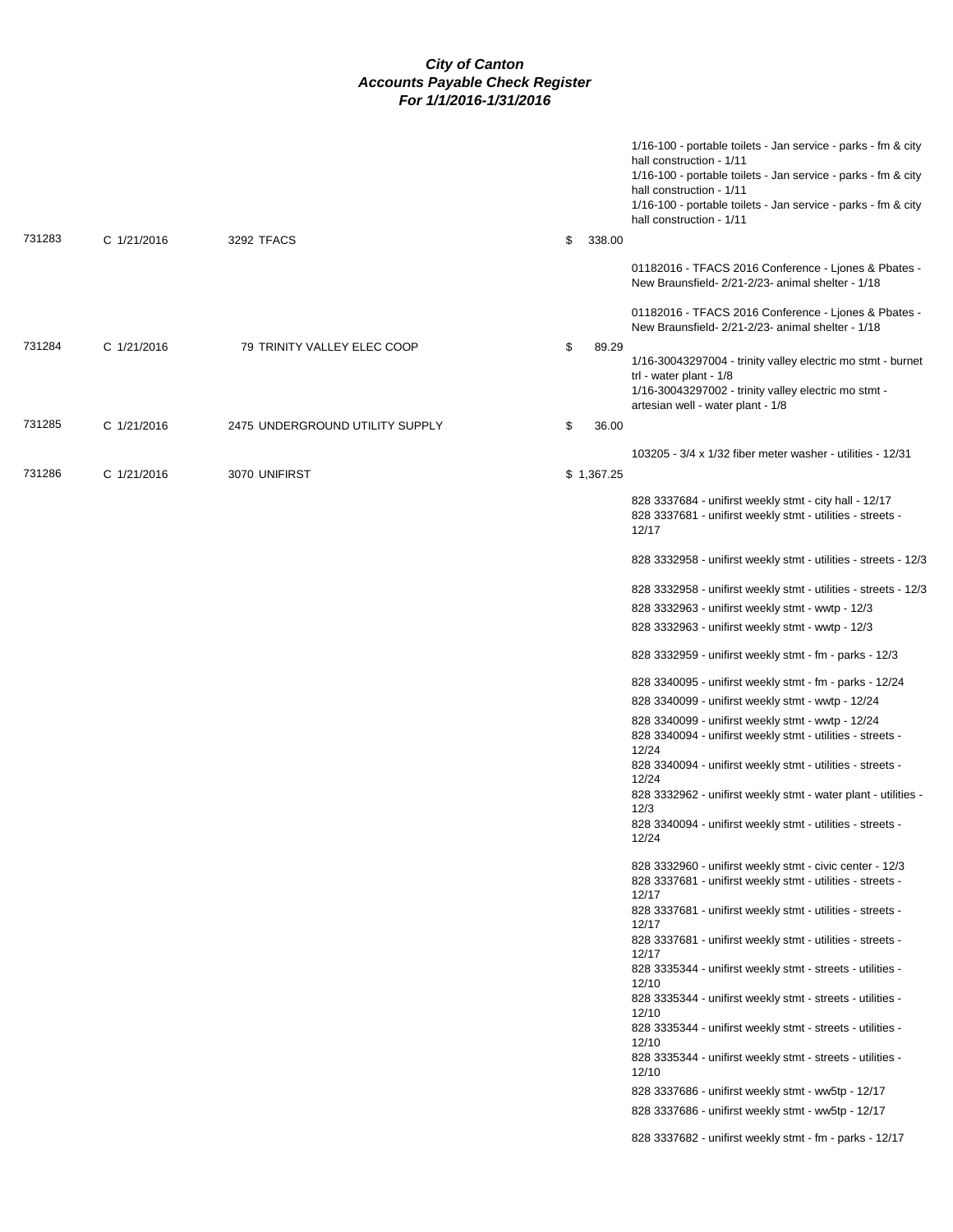|        |             |                       |              | 828 3340094 - unifirst weekly stmt - utilities - streets -<br>12/24<br>828 3340098 - unifirst weekly stmt - water plant - utilities -<br>12/24                                                     |
|--------|-------------|-----------------------|--------------|----------------------------------------------------------------------------------------------------------------------------------------------------------------------------------------------------|
|        |             |                       |              | 828 3340095 - unifirst weekly stmt - fm - parks - 12/24                                                                                                                                            |
|        |             |                       |              | 828 3340096 - unifirst weekly stmt - civic center - 12/24                                                                                                                                          |
|        |             |                       |              | 828 3340097 - unifirst weekly stmt - city hall - 12/24<br>828 3337685 - unifirst weekly stmt - water plant - utilties -<br>12/17                                                                   |
|        |             |                       |              | 828 3332959 - unifirst weekly stmt - fm - parks - 12/3<br>828 3337685 - unifirst weekly stmt - water plant - utilties -<br>12/17<br>828 3332962 - unifirst weekly stmt - water plant - utilities - |
|        |             |                       |              | 12/3<br>828 3340098 - unifirst weekly stmt - water plant - utilities -                                                                                                                             |
|        |             |                       |              | 12/24<br>828 3340098 - unifirst weekly stmt - water plant - utilities -<br>12/24                                                                                                                   |
|        |             |                       |              | 828 3337683 - unifirst weekly stmt - civic center - 12/17                                                                                                                                          |
|        |             |                       |              | 828 3337682 - unifirst weekly stmt - fm - parks - 12/17<br>828 3332962 - unifirst weekly stmt - water plant - utilities -<br>12/3                                                                  |
|        |             |                       |              | 828 3335349 - unifirst weekly stmt - wwtp - 12/10                                                                                                                                                  |
|        |             |                       |              | 828 3335349 - unifirst weekly stmt - wwtp - 12/10<br>828 3335348 - unifirst weekly stmt - water plant - utilities -<br>12/10                                                                       |
|        |             |                       |              | 828 3335348 - unifirst weekly stmt - water plant - utilities -<br>12/10                                                                                                                            |
|        |             |                       |              | 828 3335348 - unifirst weekly stmt - water plant - utilities -<br>12/10                                                                                                                            |
|        |             |                       |              | 828 3335345 - unifirst weekly stmt - fm - parks - 12/10<br>828 3337685 - unifirst weekly stmt - water plant - utilties -<br>12/17                                                                  |
|        |             |                       |              | 828 3335345 - unifirst weekly stmt - fm - parks - 12/10                                                                                                                                            |
|        |             |                       |              | 828 3335346 - unifirst weekly stmt - civic center - 12/10                                                                                                                                          |
|        |             |                       |              | 828 3332961 - unifirst weekly stmt - city hall - 12/03                                                                                                                                             |
|        |             |                       |              | 828 3335347 - unifirst weekly stmt - city hall - 12/10                                                                                                                                             |
| 731288 | C 1/21/2016 | 844 USA BLUE BOOK     | \$<br>397.42 | 833677 - reusable ear plugs - clear anti-fog safety glasses<br>- wwtp - 12/29                                                                                                                      |
|        |             |                       |              | 834233 - petri dish - dispol in-line filters - gloves - pour rite<br>ampules - for testing - wwtp - 12/29                                                                                          |
|        |             |                       |              | 834233 - petri dish - dispol in-line filters - gloves - pour rite<br>ampules - for testing - wwtp - 12/29                                                                                          |
| 731289 | C 1/21/2016 | 139 VERIZON SOUTHWEST | \$<br>434.85 |                                                                                                                                                                                                    |
|        |             |                       |              | 1/16-090213 - verizon mo stmt - coc - 1/1                                                                                                                                                          |
|        |             |                       |              | 1/16-130709 - verizon mo stmt - fire dept - 1/1                                                                                                                                                    |
|        |             |                       |              | 1/16-2889384048 - verizon mo stmt - fm cc machine - 1/1<br>1/16-2867559669 - verizon mo stmt - 903-567-0484 - fm -<br>1/10                                                                         |
| 731290 | C 1/21/2016 | 3241 VERIZON WIRELESS | \$1,485.96   |                                                                                                                                                                                                    |
|        |             |                       |              | 9758076999 - verizon mo stmt - 1/1                                                                                                                                                                 |
|        |             |                       |              | 9758076999 - verizon mo stmt - 1/1                                                                                                                                                                 |
|        |             |                       |              | 9758076999 - verizon mo stmt - 1/1                                                                                                                                                                 |
|        |             |                       |              | 9758076999 - verizon mo stmt - 1/1                                                                                                                                                                 |
|        |             |                       |              | 9758076999 - verizon mo stmt - 1/1                                                                                                                                                                 |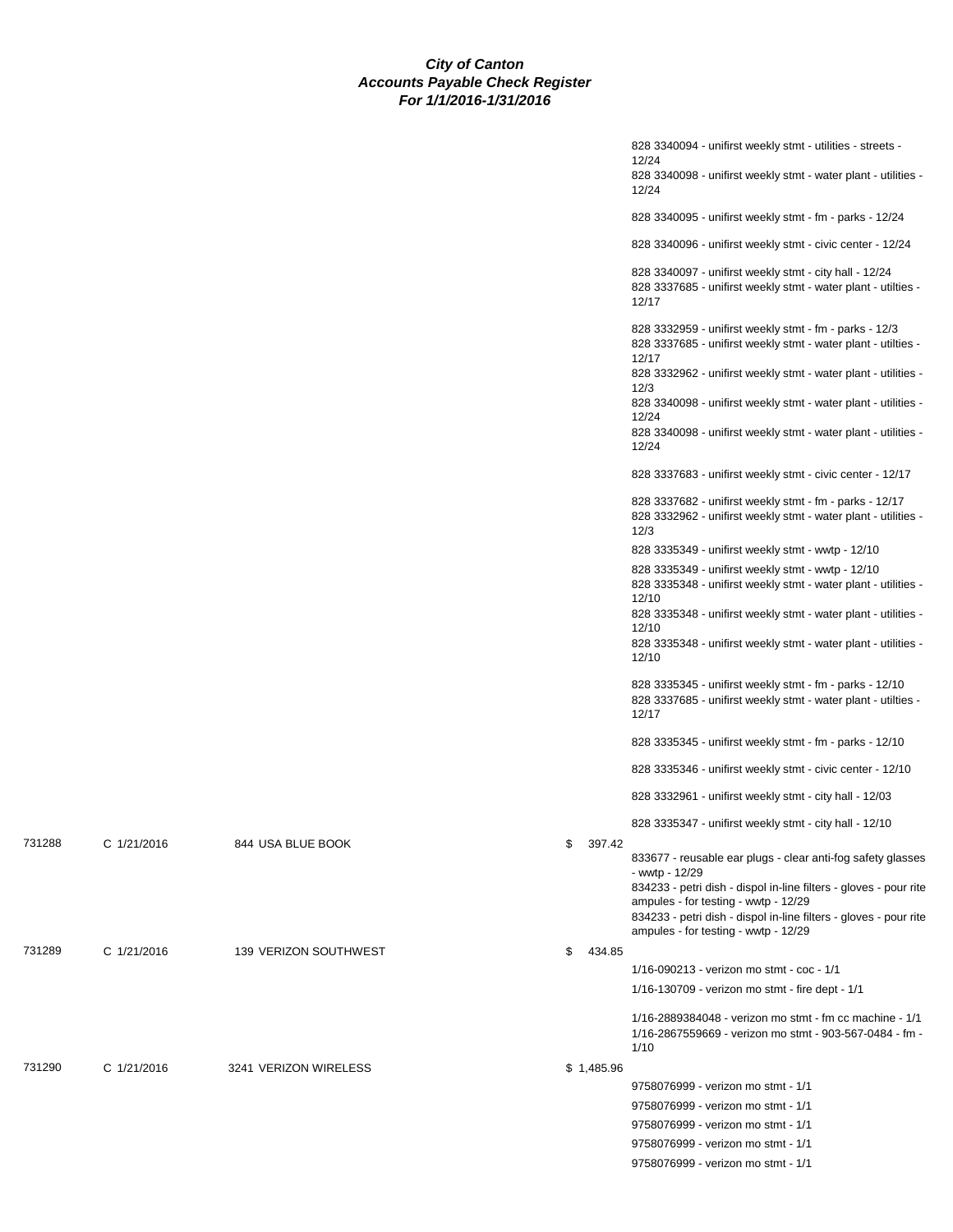|         |             |                                           |              | 9758076999 - verizon mo stmt - 1/1                                                                           |
|---------|-------------|-------------------------------------------|--------------|--------------------------------------------------------------------------------------------------------------|
|         |             |                                           |              | 9758076999 - verizon mo stmt - 1/1                                                                           |
|         |             |                                           |              | 9758076999 - verizon mo stmt - 1/1                                                                           |
|         |             |                                           |              | 9758076999 - verizon mo stmt - 1/1                                                                           |
|         |             |                                           |              | 9758076999 - verizon mo stmt - 1/1                                                                           |
|         |             |                                           |              | 9758076999 - verizon mo stmt - 1/1                                                                           |
|         |             |                                           |              | 9758076999 - verizon mo stmt - 1/1                                                                           |
|         |             |                                           |              | 9758076999 - verizon mo stmt - 1/1                                                                           |
|         |             |                                           |              | 9758076999 - verizon mo stmt - 1/1                                                                           |
| 731291  | C 1/21/2016 | 2953 WnR INC                              | \$<br>750.00 |                                                                                                              |
|         |             |                                           |              | 4968 - roofing repairs to old city hall - coc - 1/12                                                         |
| 731292  | C 1/21/2016 | 3282 ZARGUN ENTERPRISES                   | \$<br>970.58 | 011316 - first Monday t-shirts with pockets - at cost - fm -                                                 |
|         |             |                                           |              | 1/13                                                                                                         |
|         |             |                                           |              | 1516 - first Monday t-shirts with no pockets - at cost - fm -<br>1/13                                        |
| 731293  | C 1/26/2016 | 3245 CHERYL ADAMS                         | \$<br>152.31 |                                                                                                              |
|         |             |                                           |              | 01262016 - child support-remit id 00124529561000384-<br>joe adams/cheryl adams                               |
| 731294  | C 1/26/2016 | 1593 COLLEEN M BROWN                      | \$<br>69.23  |                                                                                                              |
|         |             |                                           |              | 01262016 - CAUSE-94211-COLLEEN BROWN/JOEL<br>BROWN--AG CASE#-4591592561                                      |
| 731295  | C 1/26/2016 | 3365 MINDY S PROCK                        | \$<br>184.62 |                                                                                                              |
|         |             |                                           |              | 01262016 - cause - 0012826284 - Mindy Suzanne Prock /<br>Steven Lee Prock - 0012826284FM13                   |
| 731296  | C 1/26/2016 | 134 MY CREDIT UNION                       | \$<br>225.00 |                                                                                                              |
|         |             |                                           |              | 01262016 - EMPLOYEE DIRECT SAVINGS DEPOSIT                                                                   |
|         |             |                                           |              | 01262016 - EMPLOYEE DIRECT SAVINGS DEPOSIT                                                                   |
|         |             |                                           |              | 01262016 - EMPLOYEE DIRECT SAVINGS DEPOSIT                                                                   |
|         |             |                                           |              |                                                                                                              |
| 731297  | C 1/26/2016 | 1918 ROBIN MICHELLE ALLISON               | \$<br>230.77 | 01262016 - EMPLOYEE DIRECT SAVINGS DEPOSIT                                                                   |
|         |             |                                           |              | 01262016 - CASE-09-00132-ROBIN ALLISON/BRAD                                                                  |
|         |             |                                           |              | <b>ALLISON</b>                                                                                               |
| 731298  | C 1/26/2016 | 2736 State Disbursement Unit              | \$<br>138.46 |                                                                                                              |
|         |             |                                           |              | 01262016 - cause #CV38856/dana/j phillips                                                                    |
| 731299  | C 1/26/2016 | 2707 United States Treasury               | \$<br>304.60 | 01262016 - Dwight Lancaster-466-92-6876 IRS Levy<br>1040A-12/3                                               |
| 731300  | C 1/29/2016 | 1106 VAN ZANDT COUNTY ABSTRACT & TITLE CO | \$5,000.00   |                                                                                                              |
|         |             |                                           |              |                                                                                                              |
|         |             |                                           |              | 01292016 - Earnest Money for purchase of Block 46, Lots<br>1 & 2, and Block 25, Lots 2-02 and 2-03 in Canton |
| 1072016 | E 1/7/2016  | 2616 DEPT OF THE TREASURY-IRS             | \$3,852.87   |                                                                                                              |
|         |             |                                           |              | 01072016 - 941 Payroll Tax Run 1940-1/7                                                                      |
|         |             |                                           |              | 01072016 - 941 Payroll Tax Run 1940-1/7                                                                      |
|         |             |                                           |              | 01072016 - 941 Payroll Tax Run 1940-1/7                                                                      |
|         |             |                                           |              | 01072016 - 941 Payroll Tax Run 1940-1/7                                                                      |
| 1082016 | E 1/8/2016  | 875 CEDC                                  | \$66,581.85  |                                                                                                              |
|         |             |                                           |              | 01082016 - state coll sales tax-dec 2015-to cedc                                                             |
| 1122016 | E 1/12/2016 | 2616 DEPT OF THE TREASURY-IRS             | \$<br>11.59  |                                                                                                              |
|         |             |                                           |              | 01122016 - 941 Payroll Tax Run 1949-1/12                                                                     |
|         |             |                                           |              | 01122016 - 941 Payroll Tax Run 1949-1/12                                                                     |
| 1132016 | E 1/13/2016 | 2616 DEPT OF THE TREASURY-IRS             | \$26,800.69  |                                                                                                              |
|         |             |                                           |              | 01132016 - 941 Payroll Tax Run 1947-1/12                                                                     |
|         |             |                                           |              | 01132016 - 941 Payroll Tax Run 1947-1/12                                                                     |